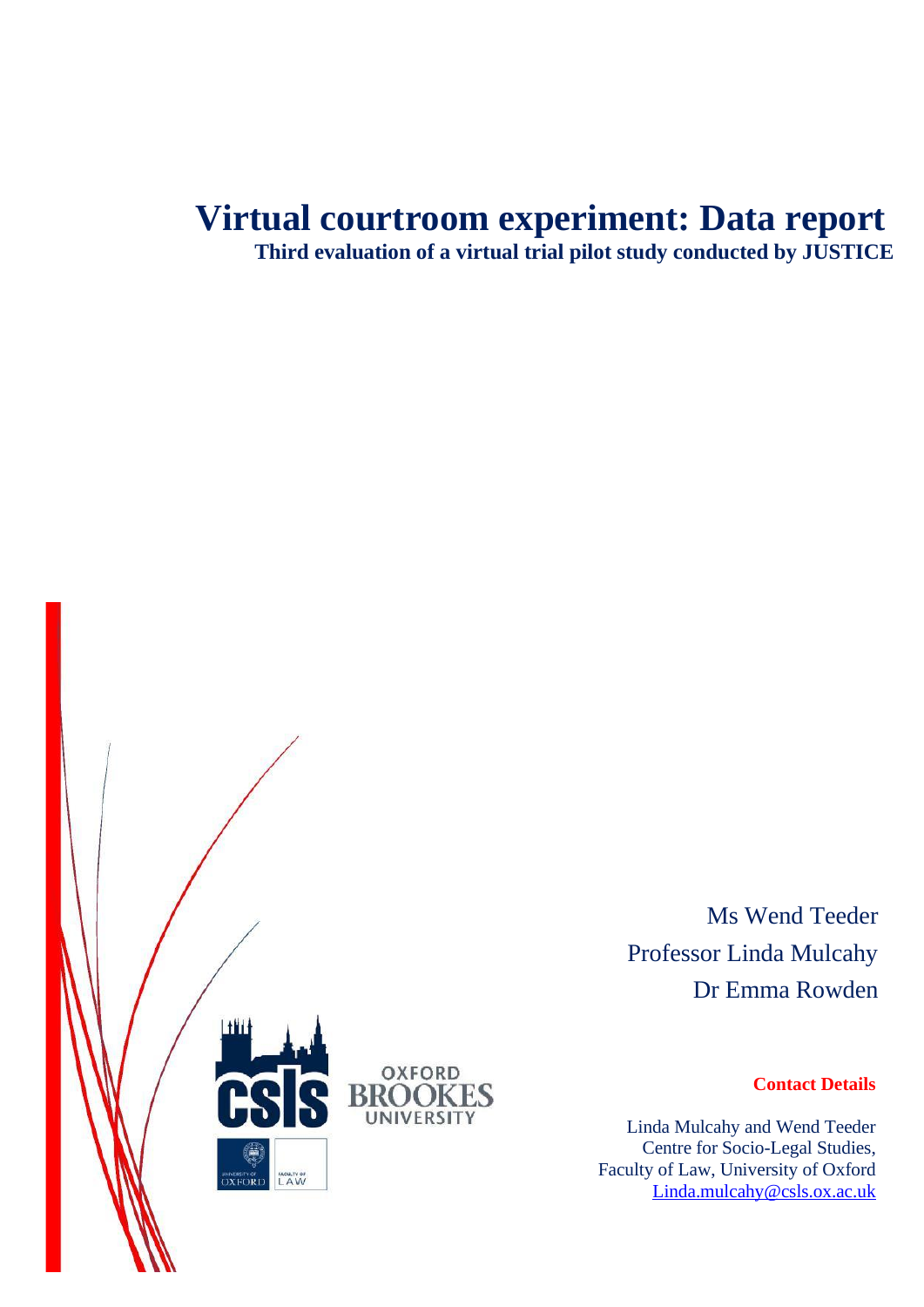# **Table of Contents**

| <b>Executive Summary</b>                                                     | 2  |
|------------------------------------------------------------------------------|----|
| Section A: Introduction                                                      | 8  |
| Section B: Methods                                                           | 11 |
| Section C: Findings: The Provision of Information Before Proceedings Started | 13 |
| Section D: Findings: Getting Connected                                       | 16 |
| Section E: Findings: Being in Court                                          | 19 |
| Section F: Findings: The Fairness of Proceedings                             | 26 |
| Conclusions                                                                  | 31 |
| Bibliography                                                                 | 33 |
| Appendices                                                                   | 34 |
| Endnotes                                                                     | 40 |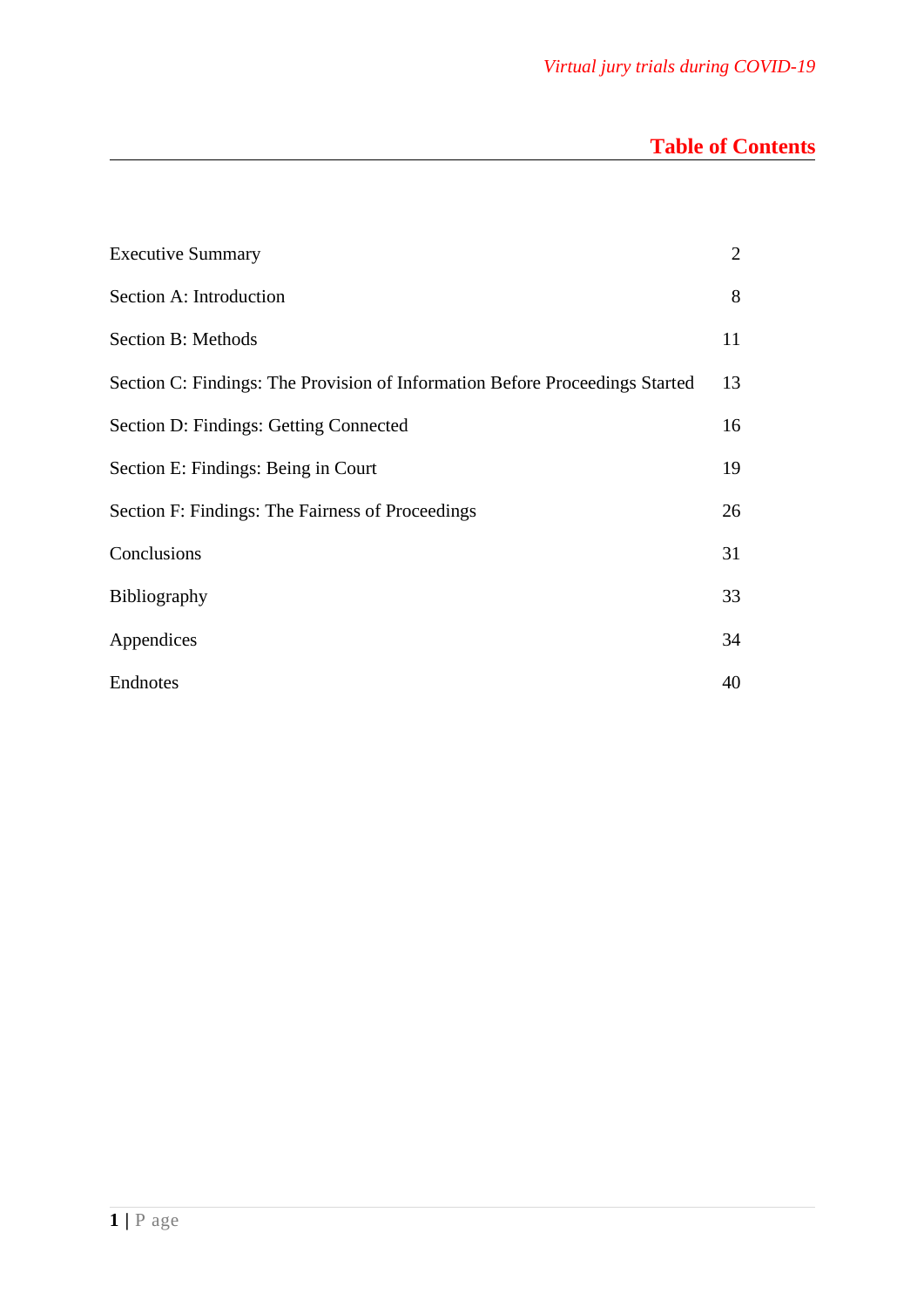#### **Executive Summary**

#### **Introduction**

This report provides a summary of the views of almost a hundred people who participated in the virtual jury trial experiments conducted by JUSTICE in conjunction with AVMI (now part of Kinly) in the summer of 2020. This is the third in a series of reports on the JUSTICE experiments.

- 1. The COVID-19 pandemic has caused considerable disruption to court business. The criminal justice system is said to be now facing a backlog of 40,000 cases that will be difficult to clear. Some Crown courts have now opened for jury trials with social distancing measures in place but this is not sufficient to manage existing demand or begin to clear the backlog. The backlog has caused a number of serious problems. These include defendants on remand being incarcerated for longer periods; increased waiting times; risks of more abandoned prosecutions; increased stress and a lack of work for the legal profession.
- 2. The purpose of the four experiments was to determine whether it is possible in a crisis such as the one we are facing to hold 'dispersed' or virtual trials in which the principles of fairness, accuracy of evidence and certainty can be met. In order to test the case for virtual jury trials JUSTICE and a firm of technology experts (AVMI) organised four virtual trial experiments between April-June 2020.
- 3. In virtual trials all the participants appear from their separate locations so that the courtroom takes the form of a shared 'public' screen. A series of other secure virtual rooms also exist behind this shared view of the virtual courtroom. These include a virtual room for the defendant to consult with counsel and a jury deliberation room. The platform that AVMI have designed for this experiment also allows documents to be viewed on screen. Certain elements of the experimental design, such as the type of case and the people involved, were consistent across all four trials, however, this was a piece of action research where improvements were made between trials, culminating in the creation of a physical jury hub.
- 4. The fourth trial with a physical jury hub was widely considered by the organisers to be the most successful of the four experiments. There were far fewer technical problems and all of the responsibilities of jurors regarding technical provision were removed. These findings are in addition to the benefits outlined in the first report of the pilot which suggested that the defendant being more central to deliberations on screen that they would be in a physical court had a democratizing effect. This report adds the voices of those who took part in each of the experiments and responded to a questionnaire sent out by JUSTICE.

#### **Methods**

- 5. After each of the experiments all those who had taken part were asked to complete a survey which included a series of questions related to:
	- Demographic data;
	- Experiences of information supplied in advance of the trial;
	- The technology used;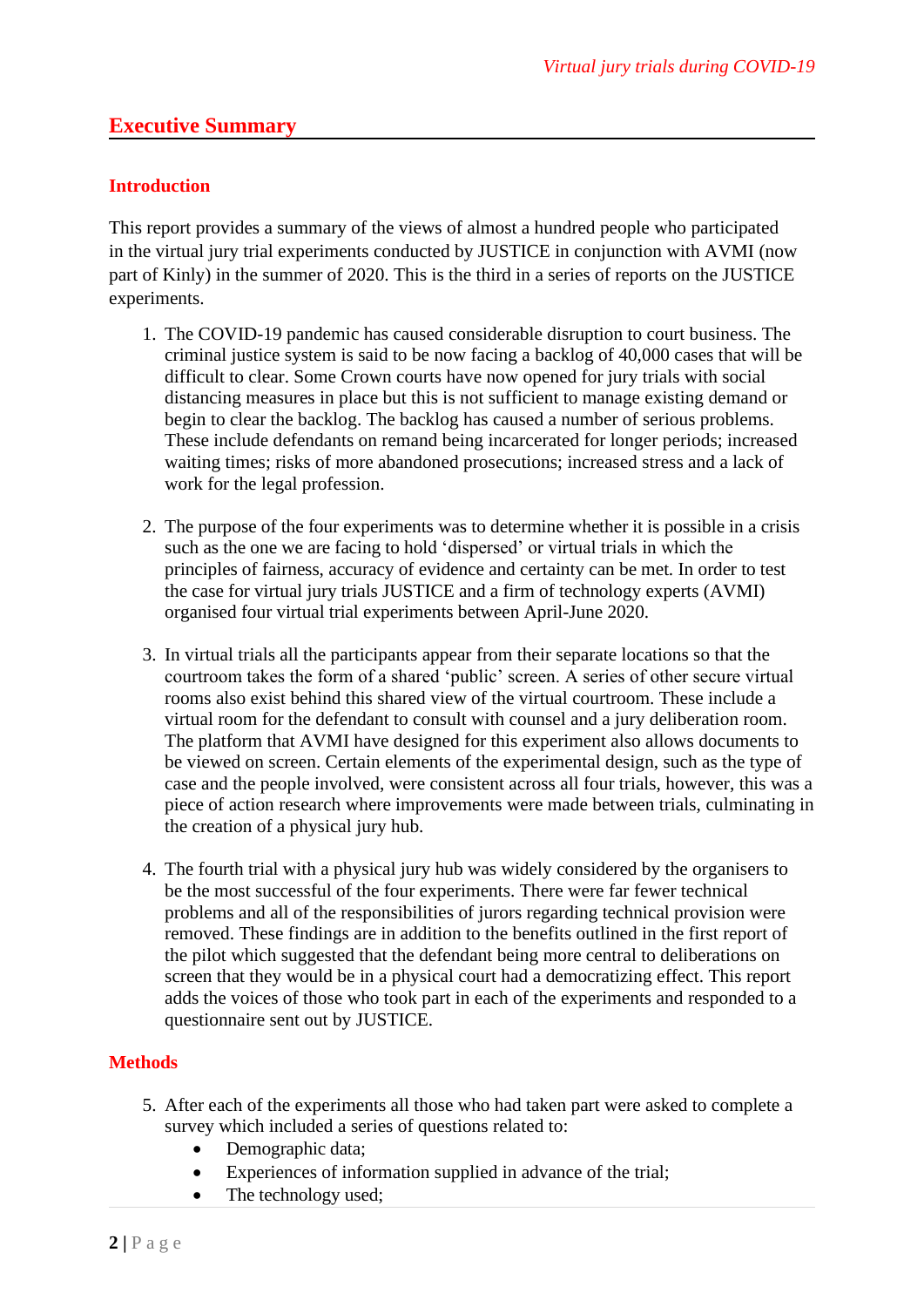- Experiences of being in a virtual court; and
- Perceptions of the fairness of the virtual trials.
- 6. This was an 'action research' project in which improvements were made to the process and procedures after each experiment. This meant that respondents to successive surveys were not always comparing like with like. As a result of the improvements made across time it was anticipated that satisfaction rates would increase with each survey. Because of this we have mainly focused on comparing the evaluations of participants who took part in experiments three (everyone separate) and four everyone (jury gathered in a building with technical support). Evaluations from earlier surveys have however been included when conditions remained stable across all four experiments.

#### **The Provision of Information Before Proceedings Started**

- 7. Respondents to the survey were generally very happy with the advice and information they were given in advance of the trials. Satisfaction generally increased over the course of the experiments as improvements were made by JUSTICE and AVMI.
- 8. While people were satisfied with the information provided to them about how they ought to arrange the physical space from which they were appearing, it soon became clear that transforming private space into something suitable for public proceedings was not always an easy task in reality.
- 9. Problems with technology was likely to cause frustration or anxiety which can impact on performances or the quality of proceedings. This was an area in which there were obvious teething problems as evidenced by the survey results in the earlier trials. However, there was a notable increase in levels of satisfaction between trials three and four.
- 10. Participants across all trials stressed the importance of having clear information about everything to do with the trial in one document, sent to participants well in advance of proceedings.
- 11. Several comments were made across the trials as to the importance of having well trained technicians used to dealing with people who may not be confident in using technology. Having clear lines of communication with those technicians was also considered to be important.
- 12. Advance information on how to behave in the virtual court was improved upon after every experiment and this was reflected in the fact that by the fourth experiment, respondents were generally very satisfied that they knew how to behave in the virtual court.
- 13. Anxiety about who to contact if something went wrong reduced considerably over the course of the experiments; by trial four only two participants remained extremely dissatisfied.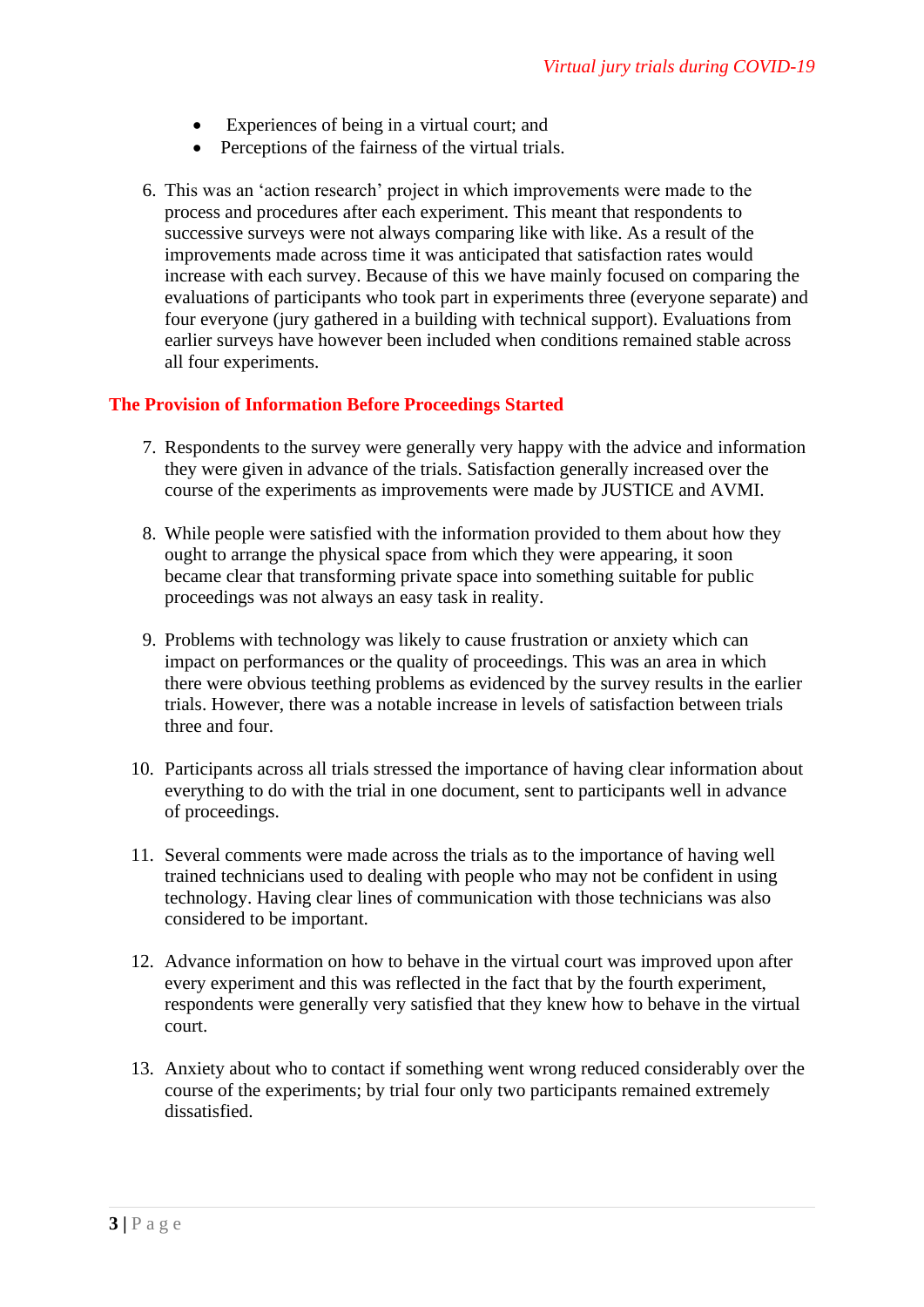14. Further suggestions to improve procedures prior to the commencement of the trial included having the chat function integrated with the videoconferencing platform; having a person responsible for alerting the judge when a participant has been forced to leave the proceedings; and having thorough briefing materials circulated as to what to do when something goes wrong.

#### **Getting Connected**

- 15. The number of people who had issues joining the videolink connection reduced across the first three trials; predictably far fewer problems were encountered in the fourth trial when the jury gathered together in a community hall, reducing the numbers of connections and providing the jurors with immediate in person assistance when required.
- 16. While the majority of participants had reliable connections, it was very frustrating for those who lost connectivity or suffered frozen screens. Respondents acknowledged that connection problems for counsel, jurors and witnesses were frequently resolved within minutes.
- 17. Some of the problems encountered by participants by trial three were deemed to be insurmountable. These included background noises or disruptions in home environments that were difficult to control or prevent and were out of the control of judges, court staff and the technical team. These problems were the major reason for the jury gathering in a community hall in the fourth experiment. Satisfaction improved considerably as a result of all the jurors being in one room using AVMI equipment and supported by on-site technicians.

#### **Being in Court**

- 18. Respondents were asked a number of questions that related to various aspects of their capacity to see and hear participants, and to seek help during the virtual trial. When asked whether they understood everything that was going on nearly all those surveyed judged that they did know what was going on with 72 out of the 75 respondents that answered this question across all four surveys being in this category, with those who did not understand everything predominantly being involved in trial one. Respondents were also asked whether they understood the role that everyone on screen was performing. It was only in the first trial that there were any respondents who did not understand the role that everyone on screen was playing, suggesting that induction and acclimatisation got much better after this.
- 19. Respondents were generally satisfied with how they appeared onscreen and extremely satisfied with sightlines across all four trials. Several participants noted that sightlines and visibility were an improvement on meeting in physical buildings. This raises important issues about the potential of virtual trials to improve experiences of the trial.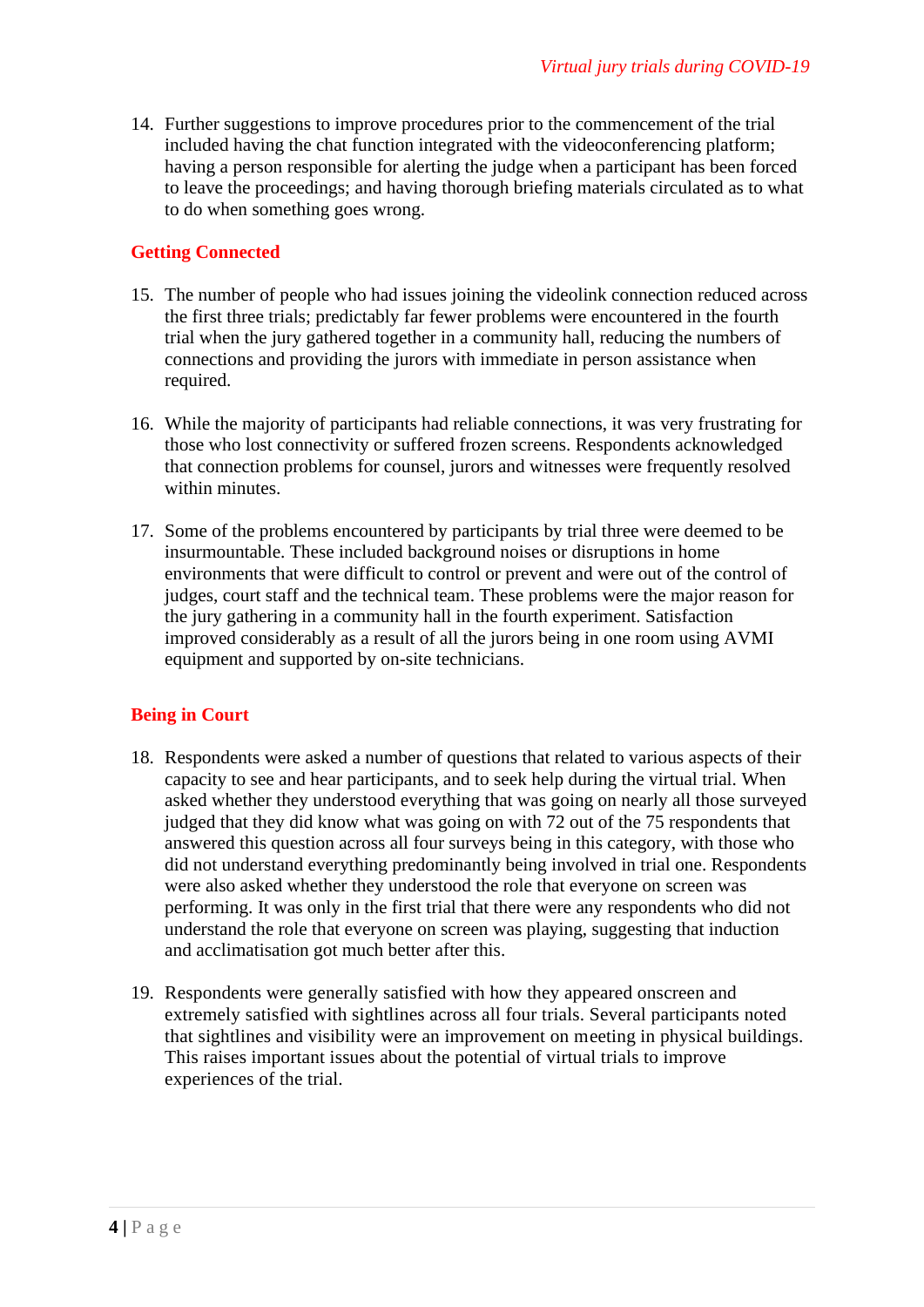- 21. Respondents were also very happy with the view they had of documents and this improved in the fourth trial. It was noted here by some that using screens to display evidence actually improved experiences of the trial by ensuring that everyone was looking at the same document at the same time.
- 22. A number of commentators mentioned that they were impressed by the way that transitioning between sections of the trial was swift; particular mention was made of the ease in which jurors could be moved in and out of the courtroom for legal discussion, as well as how defendants and witnesses were easily transitioned to the virtual 'witness box' as required.
- 23. Concerns were raised that there could be persons present with the witness or a juror appearing from home that could be intimidating them; and that jurors may more likely to be both identified and intimidated if more measures are not put in place (such as blurring of faces, or obscuring names). Solutions to these issues have since been proposed by JUSTICE and AVMI.
- 24. On-site technical support for jurors in the final trial made a significant difference to the ease with which jurors could access proceedings. Physical facilities in the fourth trial for the jury hub were well regarded; all jurors who responded to the survey in the fourth trial answered positively to all questions asked about the suitability of the location, the COVID measures put in place and adequate information and signage.
- 25. Several suggestions for further improvement were made including: matching backgrounds for counsel to create an even playing field; introducing a notification sound for the chat function for witnesses awaiting their appearance; need for tech support for the public gallery; customized holding screens giving waiting information; adjustable web-cams for the jurors and hard copies of jury packs of documents at the jury hubs for revisiting documentary evidence during jury deliberation.

#### **The Fairness of Proceedings**

Respondents were asked various questions about the perceived fairness of proceedings which went directly to the credibility of the virtual trial experiments.

- 26. When asked whether they understood everything that was going on most respondents were very positive about their experience More specifically they were asked whether:
	- They understood everything that was going on
	- Had opportunities to ask the judge or clerk a question if they wished to
	- The way that others listened to them
	- The way that others treated them, and
	- The way that others behaved while in court

Other questions were focused on issues that are associated with the common law notion of a fair trial or natural justice. These consisted of questions on:

They felt that proceedings were conducted fairly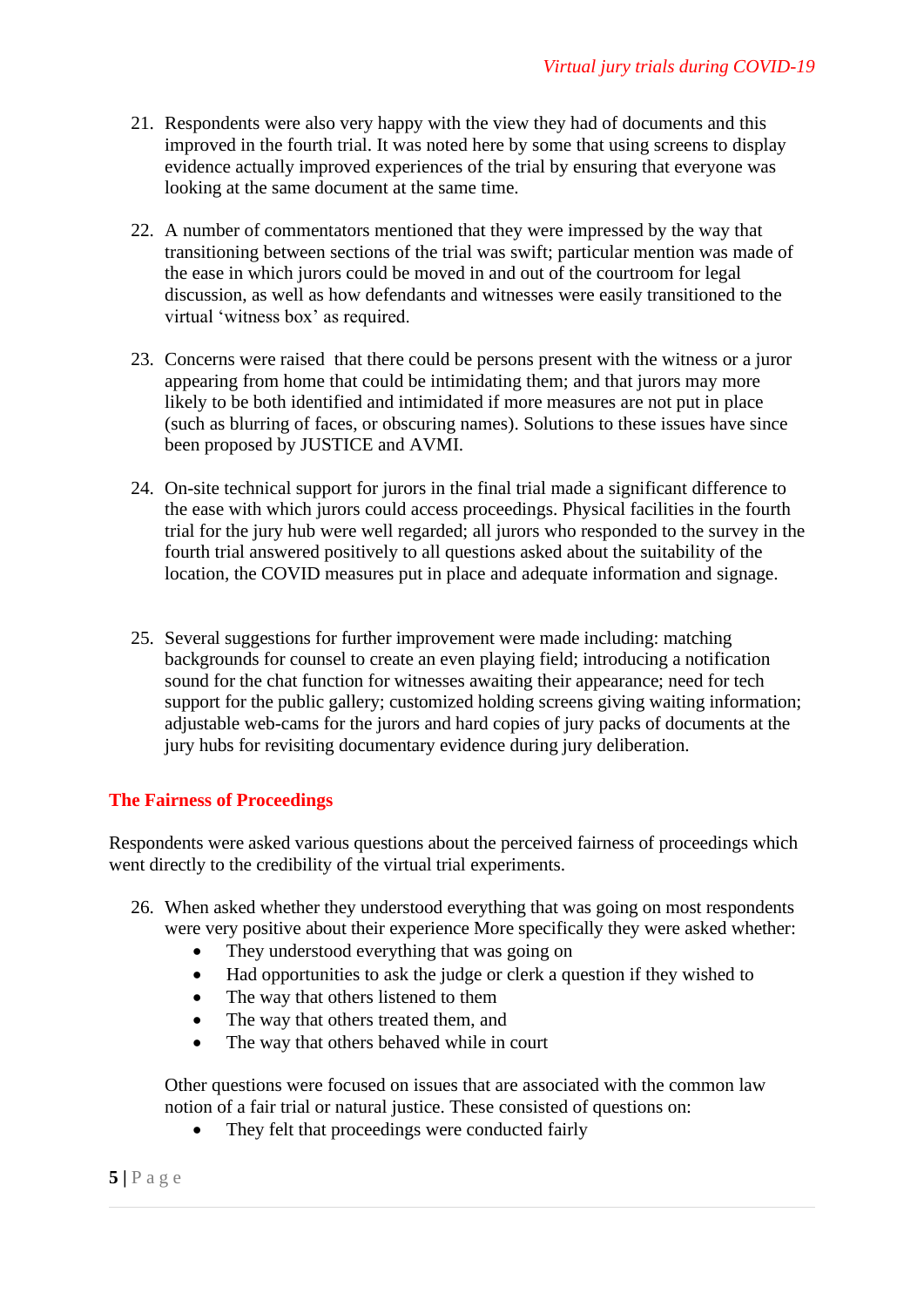- They felt that the judge was neutral
- The process was biased towards any party or participant
- All participants were treated equally
- All participants were treated with respect
- The way that the proceedings ended
- 28. Satisfaction with natural justice was high in the experiments in which no one was in the same room and the fourth experiment in which the jury gathered together in a hall. Levels of satisfaction improved in trial four with 19 out of 22 respondents being extremely satisfied that the trial was fair. A minority were concerned about fairness to the defendant.
- 29. Improved satisfaction levels in the fourth experiment when the jury were gathered together suggests that those surveyed were most confident about a fair trial for the defendant when the jury were able to assemble in one place and were supported by on-site technical assistance. A number of respondents commented that they thought that the opportunities for the case to be heard were at least as good as in a physical courtroom, that it was just like a 'real' trial once technological problems were overcome, that jurors took the trial just as seriously, that it was not unduly intimidating and allowed for clear communication between the parties. Several noted that this was especially the case with a relatively short and straightforward trial of the kind piloted in the study. It was also notable that jurors in the fourth and final trial were particularly impressed by the initiative
- 30. While some respondents had reservations about the experiment they nonetheless concluded that increased use of remote participation was an acceptable compromise during a pandemic. Reservations were expressed as to whether everyone being in different locations would be suitable for more complex trials that were document heavy or required longer periods in court, vulnerable participants or interpreters.
- 31. Limited observations can be made as regards to the jury deliberations due to the set deliberation time being limited to 40 minutes, but are indicative of a positive experience.
- 32. It was argued by several observers that the importance of the press as a special category of observer needs to be acknowledged. Several journalists were worried about their loss of contact with court staff in the virtual court, and were concerned if the virtual jury trial were to be rolled out how this would affect their working practices and their ability to report.

#### **Conclusions**

33. The findings of the survey results analysed in this report would support the contention that the partial virtual trial model piloted in the fourth JUSTICE experiment has the most potential to contribute to ameliorating the backlog. This is largely due to the stabilising effect that reducing 12 different internet speeds, software and hardware configurations to a single system managed on-site had.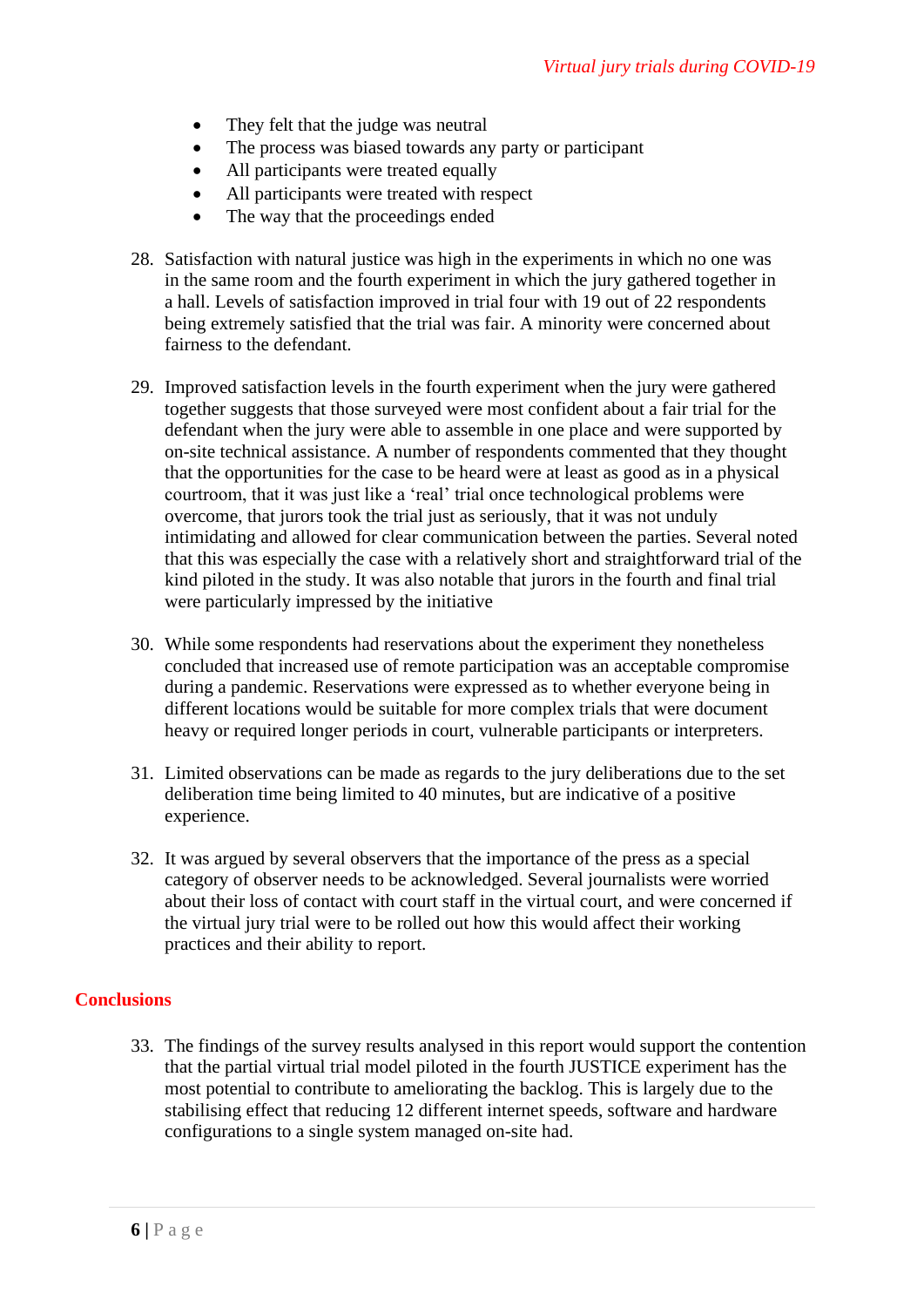- 35. Levels of satisfaction across the sample in relation to a large number of measures suggests that the model developed by the fourth trial is worthy of consideration for further piloting and testing by HMCTS as a solution to a serious problem during the pandemic.
- 36. If adopted on a larger scale, the concerns raised in this report about the jury hub model and previous iterations would need to be addressed by HMCTS in the next iteration of the virtual jury trial tests. These include:
	- threats to juror safety,
	- anonymity and the increased potential for jury nobbling;
	- the potential for witness intimidation is addressed;
	- measures are in place to ensure that the press can access court staff;
	- participants being sufficiently supported and informed of what to do when technical difficulties arise and of what is happening in the court; and
	- sufficient trained technicians on hand to address participant's needs and concerns.
- 37. The study team suggests ongoing testing and piloting by HMCTS within their facilities and frameworks if a wider-scale roll-out is envisaged with ongoing evaluations to help improve and refine the virtual trial platform, along the lines of that conducted and analysed in this report.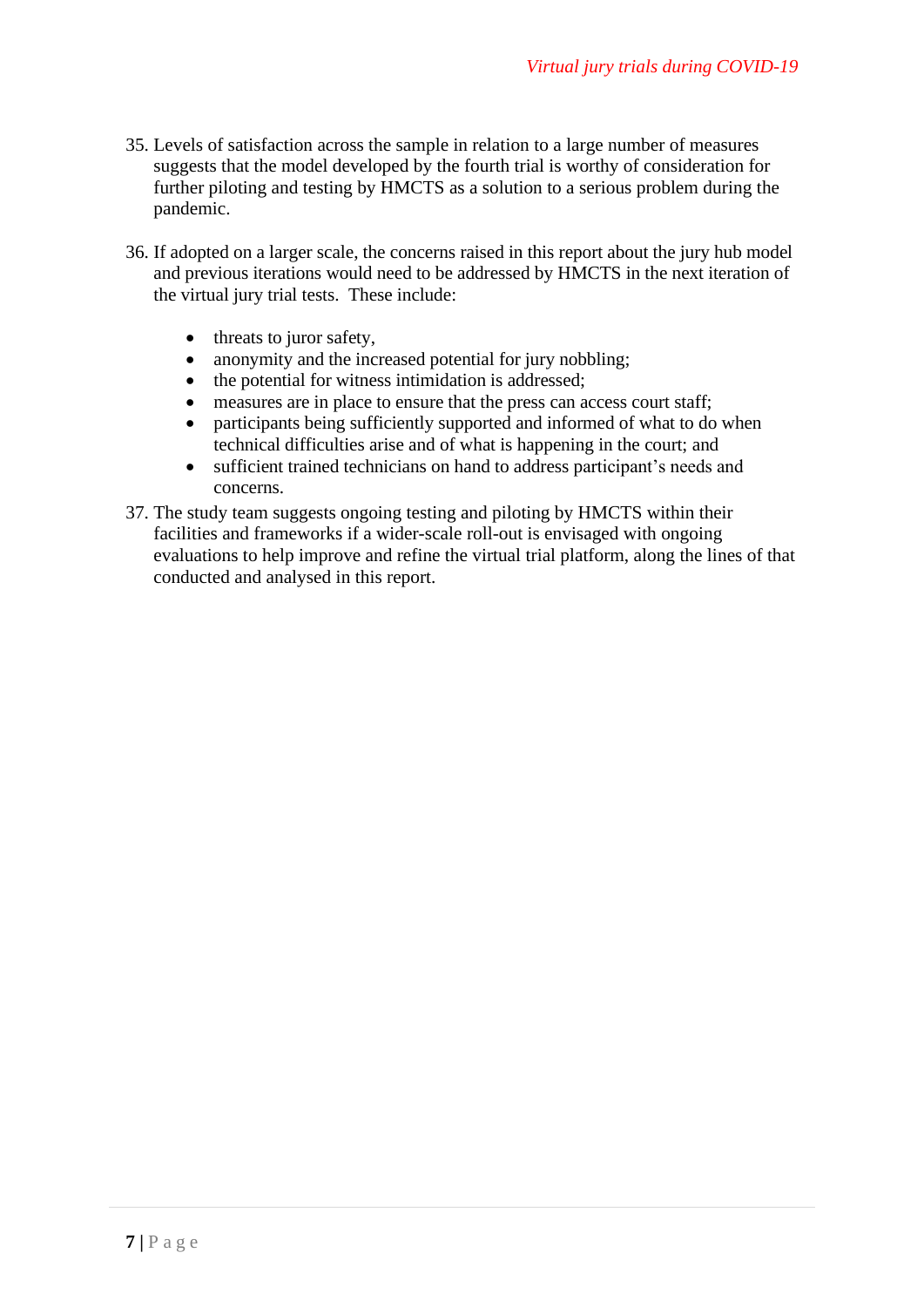### **Section A: Introduction**

This report provides a summary of the views of almost a hundred people who participated in the virtual jury trial experiments conducted by JUSTICE in conjunction with AVMI in the summer of 2020. This is the third in a series of reports. Further details about how this project was set up, the problems encountered in the early stages and how they were responded to can be found in the first two reports which can be found on the JUSTICE website.<sup>i</sup> The first report evaluated the first two experiments in which everyone taking part in the trial was appearing from their home using their own equipment. The second report focused on the final trial in which the jury were assembled together in a physical 'jury hub' but all other participants appeared from different locations.

#### **Why were the experiments conducted?**

The COVID-19 pandemic has caused considerable disruption to court business. Some courts have managed to stay open but the criminal justice system is said to be facing a backlog of 40,000 cases that will be difficult to clear. HMCTS has expressed its commitment to avoiding physical hearings and arranging remote hearings wherever possible. A range of different Crown court processes are taking place remotely including sentencing hearings, urgent applications for bail or to extend custody, as well as pre-trial and case management hearings. Some Crown courts have now opened for jury trials with social distancing measures in place but this is not sufficient to manage existing demand or begin to clear the backlog. The backlog has caused a number of serious problems. These include defendants on remand being incarcerated for longer periods; increased waiting times; risks of more abandoned prosecutions; increased stress and a lack of work for the legal profession.

#### **About the Virtual jury trial experiments**

The purpose of the four experiments was to determine whether it is possible in a crisis such as the one we are facing to hold 'dispersed' or virtual trials in which the principles of fairness, accuracy of evidence and certainty can be met. In order to test the case for virtual jury trials JUSTICE and a firm of technology experts (AVMI) organised four virtual trial experiments between April-June 2020. Volunteers were recruited to play the various roles in a jury trial and the judge and barrister roles were played by experienced practitioners throughout. It was recognised that deliberation of what is technologically possible must be set against two important considerations about what is appropriate. The first of these is that virtual trials must engender confidence in the legal system. The second is that digital solutions to the current COVID-19 crisis must be set against concerns about the digitally excluded.

#### **How do virtual trials work?**

In virtual trials all the participants appear from their separate locations so that the courtroom takes the form of a shared 'public' screen. A series of other secure virtual rooms also exist behind this shared view of the virtual courtroom. These include a virtual room for the defendant to consult with counsel and a jury deliberation room. The platform that AVMI have designed for this experiment also allows documents to be viewed on screen. Certain elements of the experimental design, such as the type of case and the people involved, were consistent across all four trials. Other elements changed as the success of each experiment was evaluated by JUSTICE and AVMI.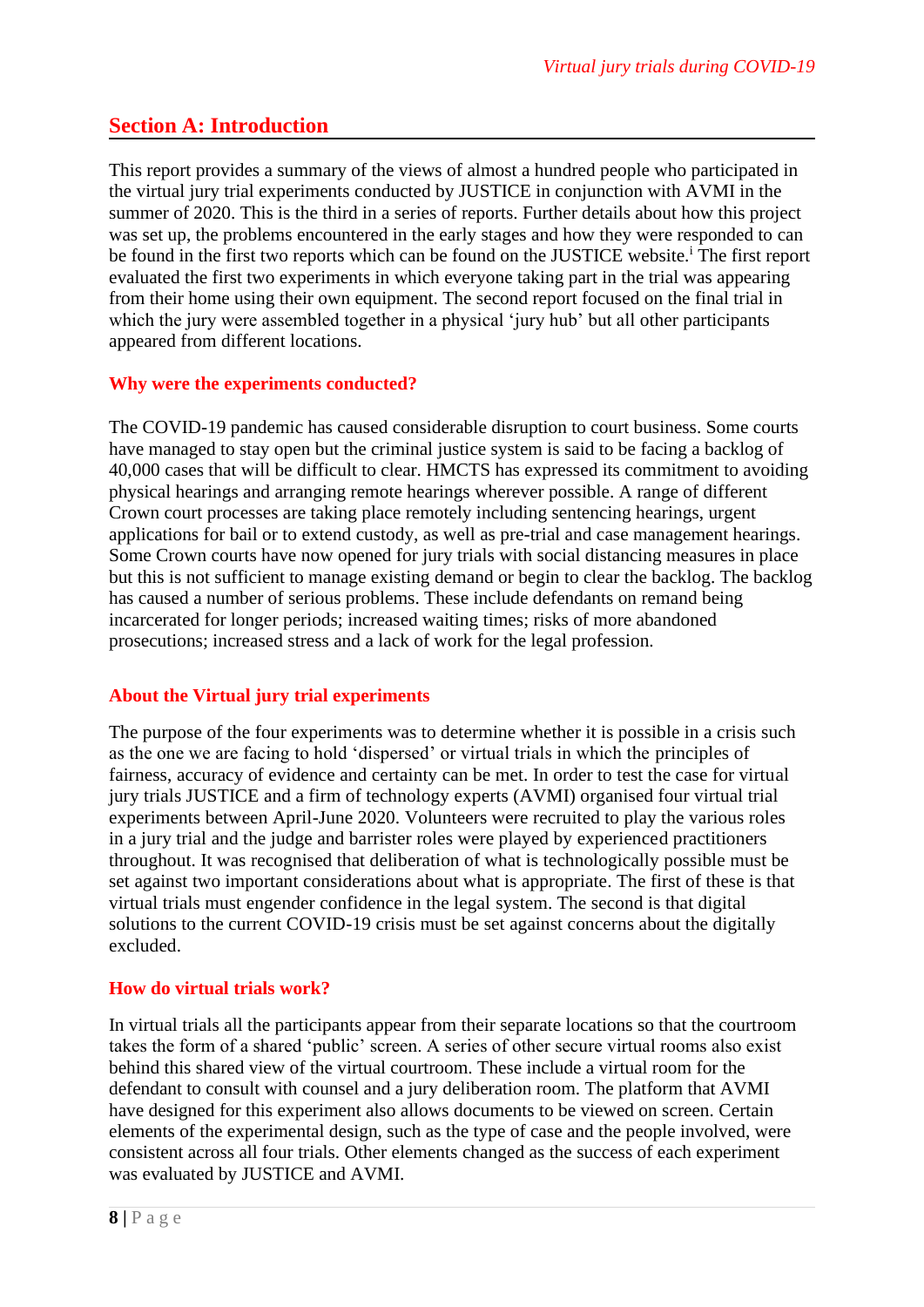| <b>Timing</b>        | Changes made by organisers of the trials when problems identified                                                                                                                                                                               |
|----------------------|-------------------------------------------------------------------------------------------------------------------------------------------------------------------------------------------------------------------------------------------------|
| After trial 1        | Created a jury information sheet with information about the technology; how to arrange room to<br>best effect; the oath/affirmation; how to behave in the hearing, what to do if a technical issue arises<br>and how to conduct a deliberation. |
|                      | Created a witnesses information sheet, which includes much of the same information list<br>above tailored to witnesses.                                                                                                                         |
|                      | Creation of a crib sheet for the judge outlining all the points they need to address to ensure that<br>a virtual court hearing runs smoothly.                                                                                                   |
|                      | Notes for Clerk created to address issues that arise in a virtual court room                                                                                                                                                                    |
|                      | Role of jury bailiff created                                                                                                                                                                                                                    |
|                      | Participants made aware of all the behind the scenes roles being undertaken by people that may not<br>appear on the screen                                                                                                                      |
|                      | Jurors assigned a number to protect their anonymity                                                                                                                                                                                             |
|                      | An American voice alerting participants to the fact that they were "the only caller<br>remaining" lowered in volume and only activated when someone unexpectedly leaves                                                                         |
|                      | Need for participants to disconnect and log in again if the technology failed explained to jurors in a<br>test call the day before the hearing.                                                                                                 |
|                      | Function and use of separate chat link explained in the test call. The jury chat function is also being<br>used to communicated with jurors via the jury bailiff.                                                                               |
|                      | Participants alerted to the fact that in common with a physical court setting they might be asked to<br>wait around for things to happen.                                                                                                       |
|                      | Instructions about how to address the judge included in the information sheet and explained<br>by judge at the start of the hearing.                                                                                                            |
|                      | Advice about which browsers were best to use given to participants                                                                                                                                                                              |
|                      | Clearer instructions about the use of the mute button given.                                                                                                                                                                                    |
|                      | Instructions about how people should position themselves in front of screens provided<br>including request for plain backgrounds.                                                                                                               |
|                      | Advice given on servers and tips to maintain a strong connection in pre-trial call.<br>Minimum specifications for laptops given.                                                                                                                |
|                      | Participants asked to raise hands or use chat function if technical problems and provided with<br>tech support email address which was monitored throughout.                                                                                    |
|                      | List of agreed signals e.g., raised hand.                                                                                                                                                                                                       |
|                      | Participants given five minutes notice before entering court                                                                                                                                                                                    |
|                      | Extended introduction given by judge for those not familiar with legal proceedings and<br>importance of proceedings stressed.                                                                                                                   |
|                      | Wearing of wigs in addition to other formal court dress for the judge and barristers and formal court<br>dress for the court staff.                                                                                                             |
| <b>After trial 2</b> | Juror and witness orientation video created with virtual court images.                                                                                                                                                                          |
|                      | User guide created for jurors and witnesses containing joining instructions for test call and mock<br>trial.                                                                                                                                    |
|                      | General improvements to information provided.                                                                                                                                                                                                   |
|                      | More "court presence", such as Crown Court holding shots while observers were waiting to enter.                                                                                                                                                 |
|                      | Introduction of document view for observers in public gallery.                                                                                                                                                                                  |
|                      | Increasing the number of technical staff on hand to five, including an event manager.                                                                                                                                                           |
| After trial $3$      | Inclusion of HMCTS staff to perform the roles of clerk and usher/jury bailiff.<br>Provision of a new backdrop for the judge showing a coat of arms (supplied by HMCTS).                                                                         |
|                      | Appearance of a defendant (played by a custody manager) by way of a prison link booth from HMP<br>Leeds.                                                                                                                                        |
|                      | Creation of a physical jury hub with signposting and "court presences" such as posters and free<br>standing back drops provided by HMCTS and equipment provided by AVMI and supported on<br>site by them.                                       |

*Table one to show changes made at various times between the first and fourth trial.*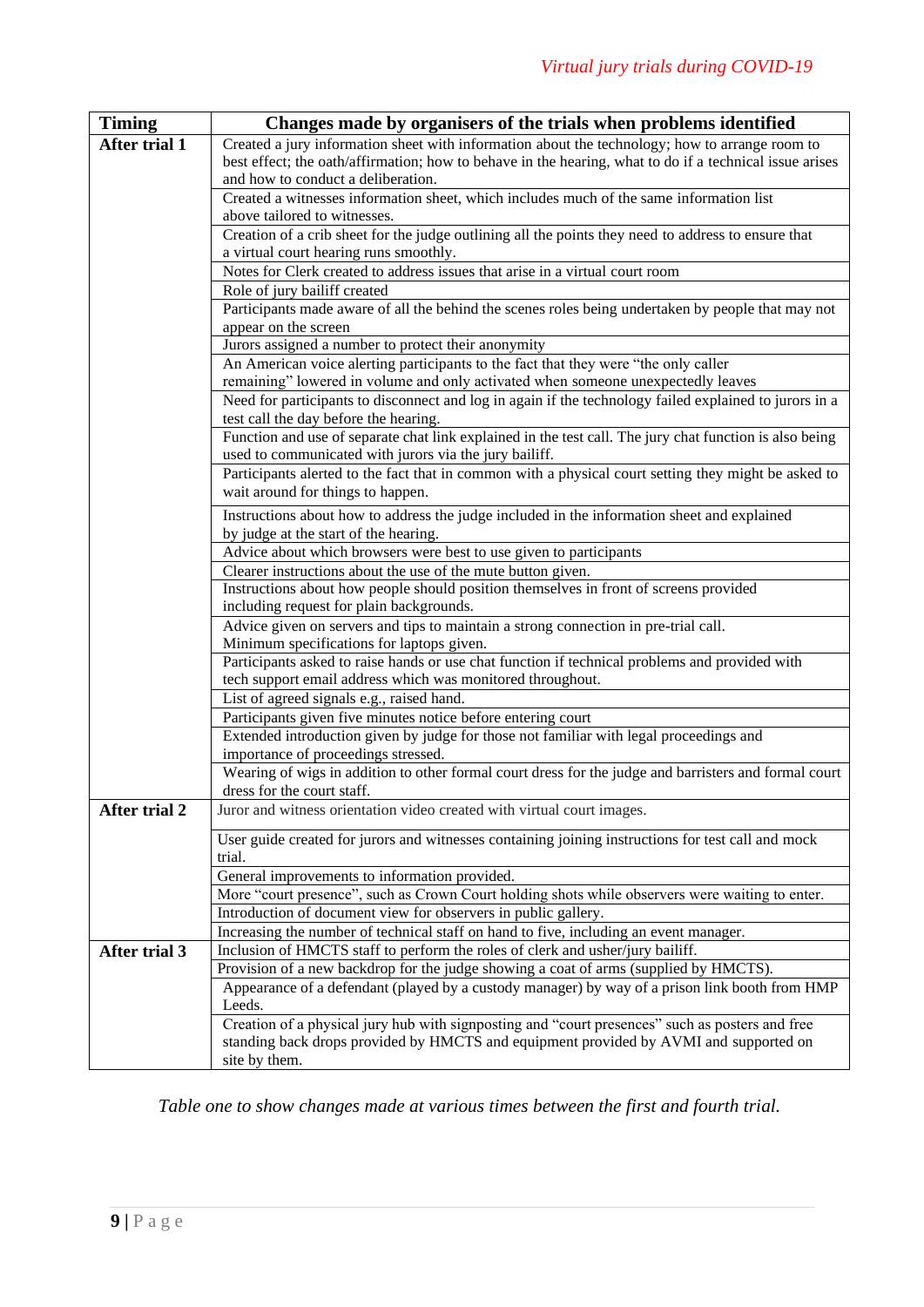Details of the sort of changes made between each trial are summarized in table one above. The most significant changes in the fourth trial was the creation of a physical jury hub and the use of a prison link, as well as on-site technical support for jurors.

#### **Responding to concerns: The creation of a physical justice hub**

At the end of the third experiment it was decided to try and overcome some of the technological challenges posed in earlier trials caused by members of the jury having to use their own equipment and internet connection. It was decided to bring together the jurors in one location with social distancing measures in place. Four AVMI employees made up an on-site technical team which were there to support jurors in person, rather than through a chat function within the videoconferencing program. Each juror had two screens on their desk, one for viewing the virtual courtroom and the other for viewing trial documents. Both of these were supplied and operated remotely by AVMI together with high quality over ear headphones. Hygiene practices were maintained on site through several strategies, including the provision of face masks, hand sanitizer, regular cleaning by an onsite worker and the provision of alcohol wipes. A sense of civic space was created by the use of posters and Crown court banners supplied by HMCTS placed at entrances. Jurors attended the virtual courtroom via the monitors supplied but deliberated in person in socially distanced spacing.

#### **The focus of this report**

The fourth trial with a physical jury hub was widely considered by the organisers to be the most successful of the four experiments. There were far fewer technical problems and all of the responsibilities of jurors regarding technical provision were removed. These findings are in addition to the benefits outlined in the first report of the pilot which suggested that the defendant being more central to deliberations on screen that they would be in a physical court had a democratizing effect. This report adds the voices of those who took part in each of the experiments and responded to a questionnaire sent out by JUSTICE.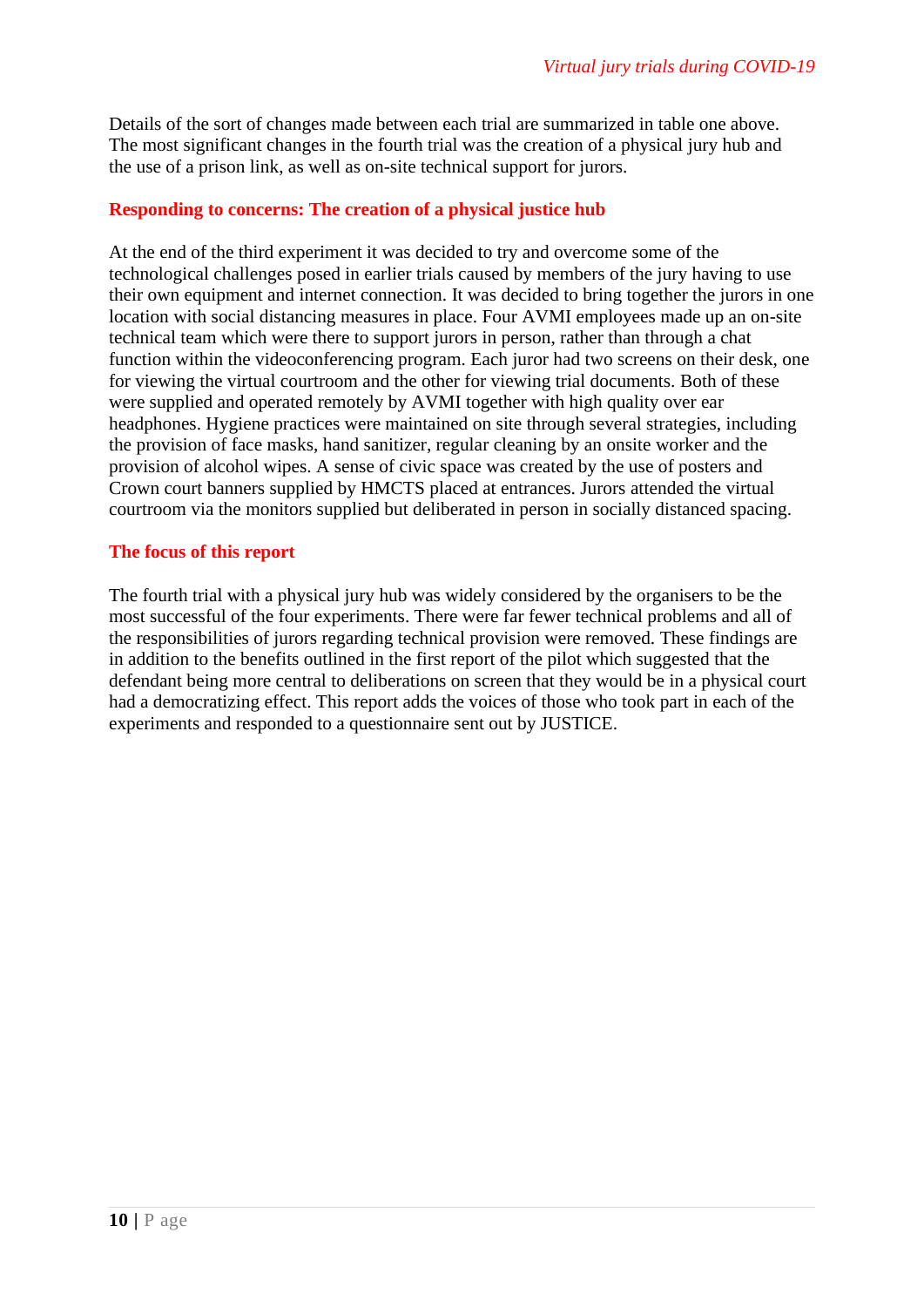### **Section B: Methods**

After each of the experiments all those who had taken part were asked to complete a questionnaire designed by the authors and administered using the Qualtrics survey platform. Survey participants were asked a series of questions related to:

- Demographic data;
- Experiences of information supplied in advance of the trial;
- The technology used;
- Experiences of being in a virtual court; and
- Perceptions of the fairness of the virtual trials.

Questionnaires were designed so that participants could respond to pre-coded answers or Likert scales. There were also opportunities for participants to write additional text in free form boxes. Pre-codes were utilised to reduce the amount of time it took to fill in the questionnaire but the free text sections provided rich qualitative data which we have cited throughout this report. The survey was administered by JUSTICE and ethical approval for two of the authors (Teeder and Mulcahy) to analyse the data collected was granted by the University of Oxford ethics committee.<sup>ii</sup> The four surveys produced 95 responses with less than ten participants taking part in more than one trial.<sup>iii</sup>

#### **Details of survey respondents**

Table two shows the breakdown of the number of respondents in each age band across all four experiments. When mapped on to statistics on the general population the sample had more people of working age than in the general population.<sup>iv</sup> There was some concern after the first trial that volunteer jurors were in younger age categories than might be the norm. As a result an attempt was made, with some success, to redress this imbalance as the experiments progressed.

| <b>Age Band</b> | <b>Trial 1</b> | Trial 2  | Trial 3  | <b>Trial 4</b> | <b>Total</b> | <b>National</b><br>proportions <sup>v</sup> |
|-----------------|----------------|----------|----------|----------------|--------------|---------------------------------------------|
| 18-29           | 43%            | 12%      | 13%      | 27%<br>9       | 23           | 19%                                         |
| 30-39           | 24%            | 24%<br>4 | 13%      | 18%<br>6       | 18           | 17%                                         |
| 40-49           | 14%            | 24%      | 9%       | 15%            | 14           | 16%                                         |
| 50-59           | 14%<br>3       | 24%      | 26%<br>6 | 18%<br>6       | 19           | 17%                                         |
| 60-69           | 5%             | 12%      | 35%<br>8 | 18%<br>6       | 17           | 13%                                         |
| 70 or older     | 0%             | 6%       | 4%       | 3%             | 3            | 17%                                         |
| <b>Total</b>    | 21             | 17       | 23       | 33             | 94           |                                             |

*Table two: Breakdown of number of respondents in each age band by virtual trial.*

In the fourth trial, respondents were asked to provide additional demographic information relating to employment status, gender and ethnicity. This revealed that the majority of those taking part were employed (17); followed by unemployed (9) or retired (6).  $\frac{vi}{i}$  Table three shows participants by gender excluding observers.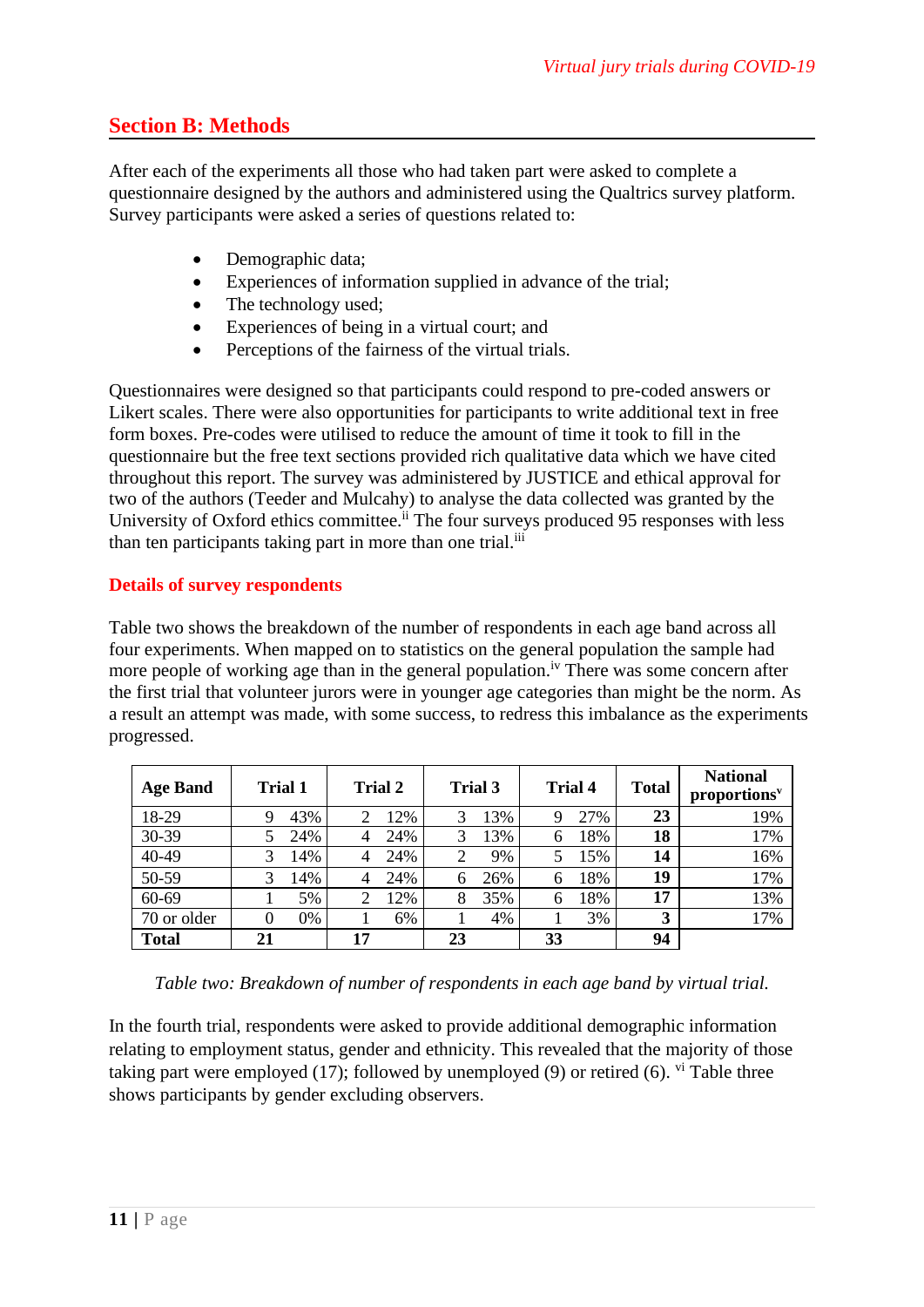| <b>Gender</b> | <b>Trial 1</b> | <b>Trial 2</b> | Trial 3 | <b>Trial 4</b> | <b>Total</b> | <b>National</b><br><b>Proportions</b> <sup>vii</sup> |
|---------------|----------------|----------------|---------|----------------|--------------|------------------------------------------------------|
| Male          | 26%            | 9 43%          | 9 4 8 % | 9 47%          | 36           | 49%                                                  |
| Female        | 74%<br>14      | 12 57%         | 52%     | 10 53%         | 50           | 51%                                                  |
| <b>Total</b>  | 19             | 21             | 20      | 19             | 94           |                                                      |

*Table three: Breakdown of gender of respondents excluding observers by virtual trial.*

Overall 42 per cent of participants were men and 58 per cent were women, meaning that the sample was slightly skewed in favour of the latter. The ethnicity of the 32 participants in the fourth trial who provided data made clear that a slightly lower proportion than in the general population were white, Asian or Black but that a higher proportion identified as being of mixed race.<sup>viii</sup>

| Role                             | <b>Trial 1</b> | <b>Trial 2</b> | <b>Trial 3</b> | <b>Trial 4</b> | <b>Total</b> |
|----------------------------------|----------------|----------------|----------------|----------------|--------------|
| Judge                            |                |                |                |                |              |
| Juror                            | 10             | 8              | 8              | 11             | 37           |
| <b>Barrister for Prosecution</b> |                |                |                |                |              |
| <b>Barrister for Defence</b>     |                |                |                |                |              |
| Clerk                            | 0              |                |                |                |              |
| Witness                          | 3              |                | ⌒              | ↑              | 11           |
| Observer                         | 4              | 5              | 6              | 13             | 28           |
| Defendant                        |                |                |                |                |              |
| Other $i^x$                      | $\overline{2}$ |                | 6              | 3              |              |
| <b>Total</b>                     | 22             | 17             | 22             | 33             | 94           |

*Table four: Breakdown of respondents' role in proceedings by virtual trial.*

Table four shows the breakdown of respondents' roles in proceedings. Predictably, some roles such as jurors feature more than others because there were more people playing that role. Observers included judges, academics, law students, representatives of HMCTS and HMPPS, representatives of the Law Society and Bar Council and MPs.

This was an 'action research' project in which improvements were made to the process and procedures after each experiment. This meant that respondents to successive surveys were not always comparing like with like. As a result of the improvements made across time it was anticipated that satisfaction rates would increase with each survey. Because of this we have mainly focused on comparing the evaluations of participants who took part in experiments three (everyone separate) and four everyone (jury gathered in a building with technical support). Evaluations from earlier surveys have however been included when conditions remained stable across all four experiments.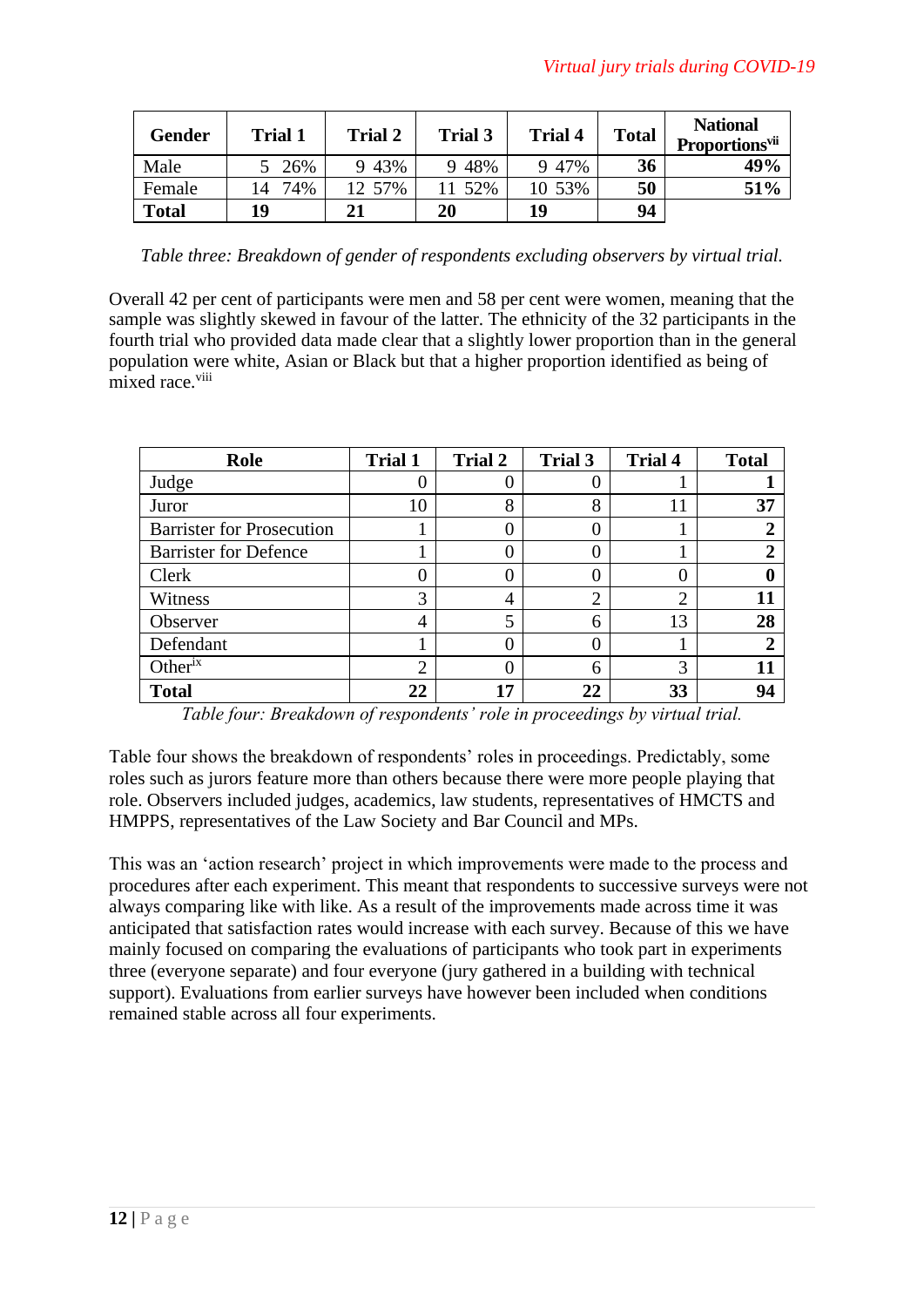### **Section C: Findings -The Provision of Information Before Proceedings Started**

Participants were asked a series of questions about how satisfied they were with the information provided to them before the virtual trial started.<sup>x</sup> These included questions about how they should arrange the room from which they were appearing, information about how to join the proceedings, the use of a chatroom facility, how they should behave in the virtual courtroom and what they should do if something went wrong. Respondents to the survey were generally very happy with the advice and information they were given in advance of the trials. Indeed, the only instance of dissatisfaction arose after the first trial and by the fourth trial 11 out of 12 respondents were extremely satisfied or somewhat satisfied.<sup>xi</sup> Detail about the responses to these questions is shown in Appendix One.

#### **Arranging the room from which they appeared**

In virtual trials the spaces from which participants appear become part of the courtroom on screen. This requires additional attention to be given to framing images so that participants can be seen clearly, do not have distracting backdrops and present themselves in the best way possible. After the first trial, in which images of jurors sometimes appeared against cluttered backdrops made up of personal possessions in their home, participants were asked to simplify their backdrop. In subsequent experiments, all participants, including barristers and the judge were given advice about how to position themselves in relation to the screen and improve the organisation of the room they were in. While people were satisfied with the information about what they ought to do, it soon became clear that transforming private space into something suitable for public proceedings was not always an easy task in reality. As one respondent to the survey indicated:

The request for a quiet room, plain background and appropriate lighting required quite a lot of organisation, including moving furniture up and downstairs. Possible [health and safety] implications. Need to say something in the guidance about the extent of household reorganisation that is expected? (T3r.16 juror)

Respondents also mentioned that the requirement for people to adapt their surroundings might be particularly difficult for people living in shared accommodation or with children.

#### **Information about how to join the video-link and chat room facility**

It was important to JUSTICE that participants felt confident and comfortable with using the technology designed and provided by AVMI. It was acknowledged that problems with technology was likely to cause frustration or anxiety which might impact on performances or the quality of proceedings. For the first three experiments, in which jurors appeared from their own homes, it was also an element of the proceedings where participants had to be proactive in accessing and logging into unfamiliar software.

This was an area in which there were obvious teething problems with four out of 20 respondents being somewhat dissatisfied or extremely dissatisfied with the information provided in the first trial about how to join the video-link. This compared with none of the 21 respondents in the final experiment being dissatisfied once many of the problems identified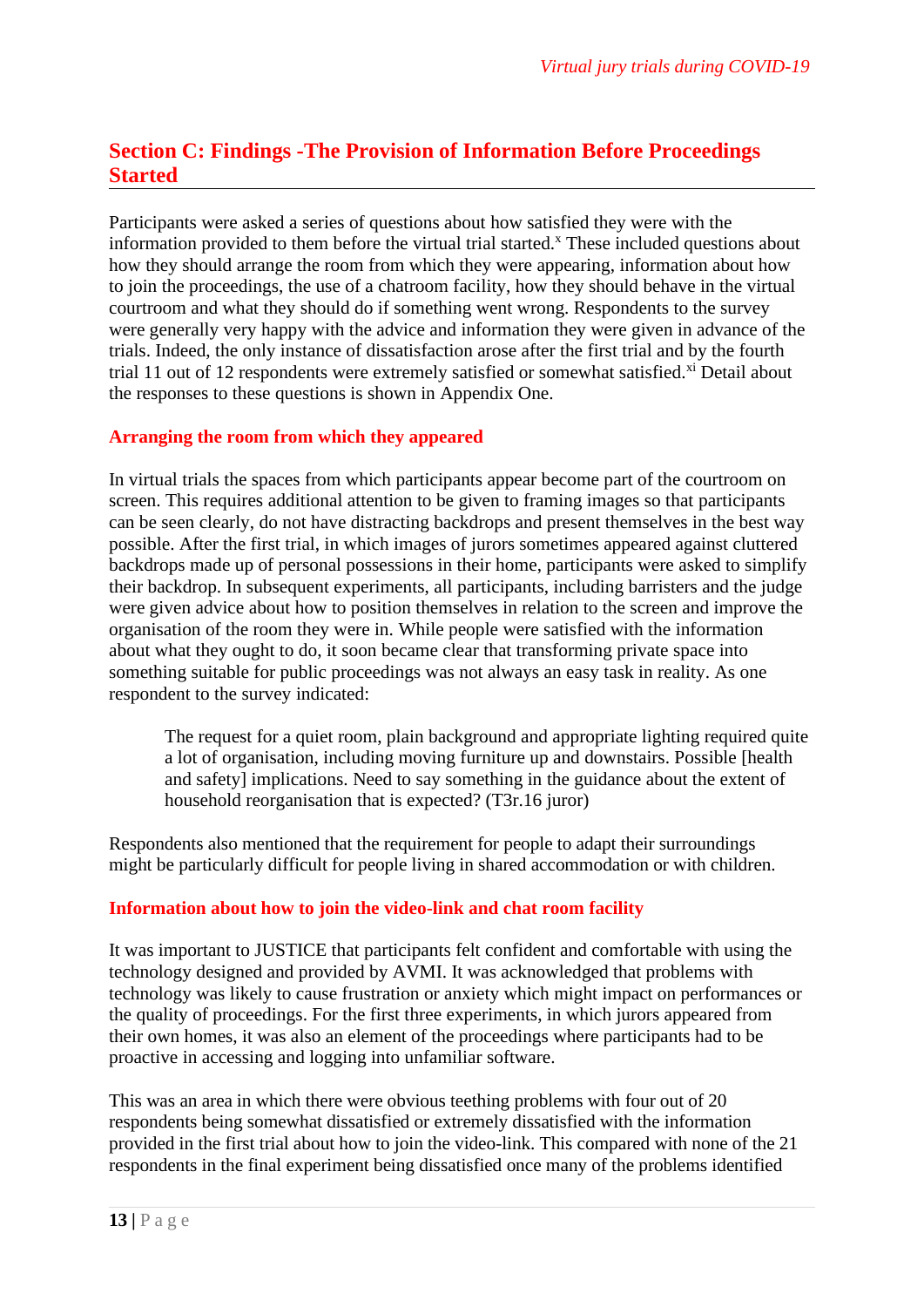early on had been addressed.<sup>xii</sup> But, there was also a notable change in levels of satisfaction between trials three and four. In trial three, where jurors were in their own homes, two out of eight respondents were extremely satisfied compared with trial four in which the comparable figure was eight out of ten. Participants across all trials did however stress the importance of having clear information about everything to do with the trial in one document sent to participants well in advance of proceedings.

A key theme running across all four experiments was the level of praise reserved for the AVMI technical staff before and during the hearings. The following were common of general feelings of satisfaction:

Having not joined a video link before and not being particularly technical I felt quite anxious about the task in hand. However, I was able to access technical support quite quickly and set up video and chat links successfully. Everyone supporting jurors very patient and efficient in communication in what needed to be done.(T3r.4 juror)

I feel the tech team did a great job and were outstandingly patient in getting everyone ready to go in terms of tech. (T3r.20 juror)

All explanations were clear and painstaking , and those delivering them were extremely patient. (T3r.23 juror)

These comments stress the importance of having well trained technicians used to dealing with people who may not be confident using technology. In this context respondents to the survey noted that this was particularly important for people who were unfamiliar with the sort of software programme being used, were dyslexic or faced other learning difficulties.

In addition to being able to join a virtual courtroom, jurors and witnesses had access to separate chatroom facilities which allowed them to ask for technical support and raise questions directed at the judge or clerk. This was a source of more dissatisfaction than any other feature of the software. Half of the 18 respondents who completed a questionnaire about the first trail were 'extremely dissatisfied' or 'somewhat dissatisfied' in the first trial with t the information provided about the chatroom. Satisfaction improved over time as information sheets and technical support was improved (see further table one). Concerns did not really dissipate until the fourth trial when technical support staff were on site, in lieu of using a chat function at all, and survey respondents did not record any instances of dissatisfaction regarding the technical support being provided in the room.

This may in part be due to a lack of familiarity with chatrooms at the beginning of lockdown but it was noticeable that in the first three trials participants were frustrated that the chat room and video link were run using separate software packages. This required them to follow separate links to access them and use a spilt screen set up when they had. Another respondent was concerned that:

The live call video link triggered the Chrome browser but the Live call chat link triggered the Edge browser, which made ironing out confusion between the two difficult. (T3r.9 juror)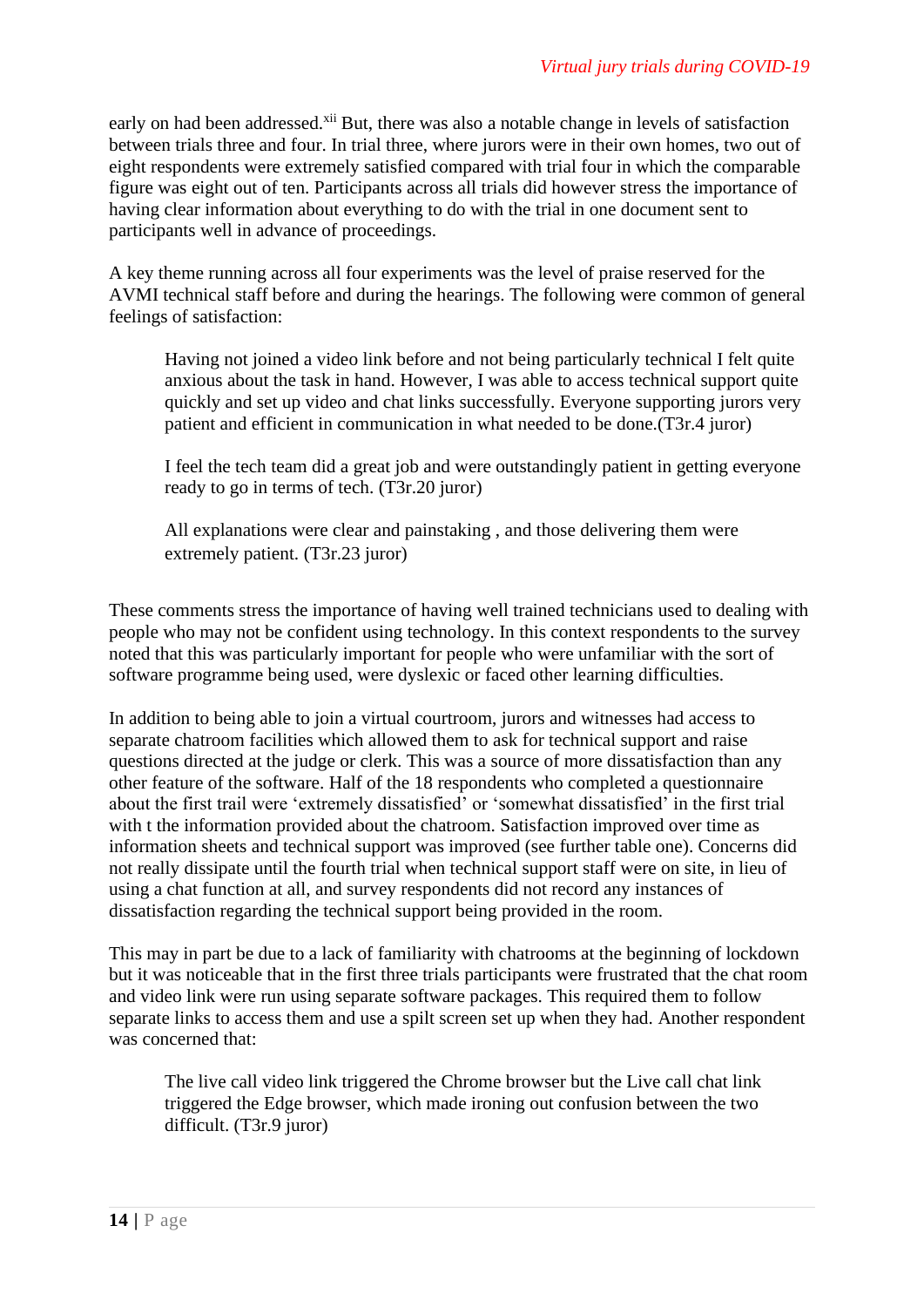The value of simple instructions designed for use by people of all abilities was clear. Not all respondents were clear in advance that the chatroom and online court were reached through different links and systems. In one instance this appeared to cause some stress:

The instructions had two methods of joining the call detailed – which was I to use? One required a password. When called as a witness (by email) I then had to scramble to work out how to join conscious I was holding up proceedings. (T1r.7 witness)

Further problems were experienced because split screen were more complicated to organise on some devices:

Because I was using an iPad not a laptop, and therefore could not use a split screen, I was advised to use my phone to access the chat room facility. This advice was clearly at variance with the instruction not to have access to a phone during the proceedings. I mentioned this problem, but was reassured that it did not matter. This seems like an inconsistency that needs to be thought about.(T3r.23 juror)

A suggestion was also made that the 'chatroom' should be renamed "Court Communication Line", as chatroom sounded too informal and did not reflect the gravity of proceedings. Finally, concerns were also raised about having a shared witness chatroom which made it possible for witnesses to communicate with each other. These problems are capable of being addressed and software programmes such as Microsoft Office Teams and Zoom already offer integrated chatrooms. Other software programmes also make it possible to assign participants into separate waiting rooms.

#### **Advance information about how to behave in the virtual court**

Advance information about how to behave in court was improved after every experiment. By the fourth trial respondents were generally very satisfied that they knew how to behave in a virtual trial. Advance information and introductory speeches by the judge made clear the solemnity of the proceedings and importance of everyone paying attention to what was going on.

#### **Information about what to do if something went wrong**

Anxiety about who to contact if something went wrong reduced considerably over the course of the experiments. In the first trial, eight out of 19 respondents were extremely dissatisfied and a further three were somewhat dissatisfied. By trial three respondents were still expressing some dissatisfaction that participants with low technical skills could hold up proceedings. An example was given of one juror needing 45 minutes in a one to one tuition before being ready for the third trial.

It was a very painful process getting everyone set up pre the trial. In fear of generalising and stereotyping, the older jurors struggled with the technology which made for a tedious and time consuming process ( 2.5 hours to set up before proceedings started). I completely empathise with the technical challenges but simple video call etiquette was not known or understood, which made for a stressful start! Having said that- the technical support was very patient and resolved most of the issues. (T3r.21 juror)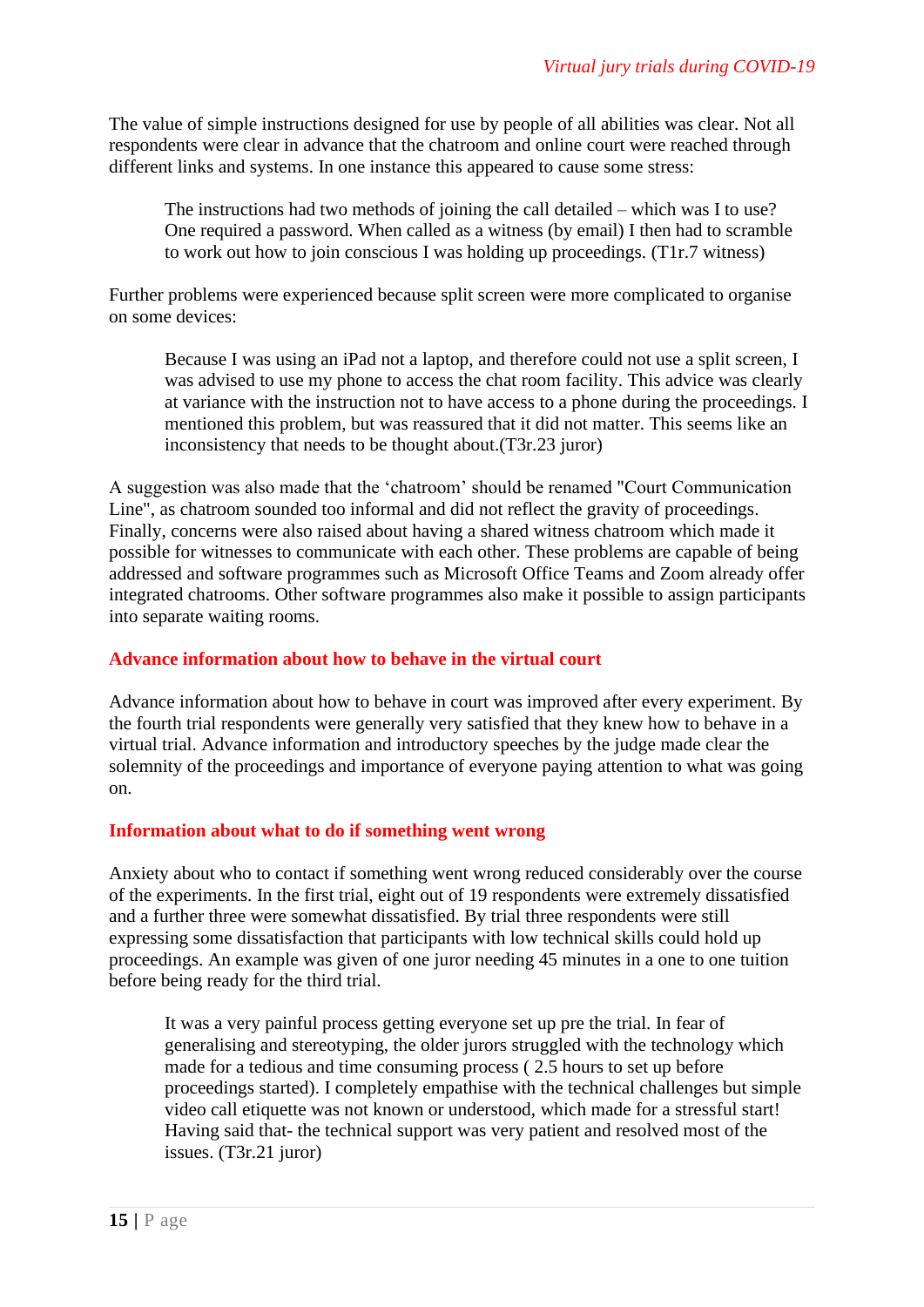By trial four only the defendant who was appearing from prison over the prison-link equipment and one juror remained extremely dissatisfied. Somewhat ironically, the only concern about this final trial was that everyone was in place and linked up to others on screen perhaps too far in advance of the planned start of the trial. Despite this, feedback was very positive with the following comment being common:

[It] was really good not to have to rely on own equipment or internet from home and to have this all provided plus the knowledge that someone was available to help should issues arise. Because everything was set up ready to go, arriving a whole hour early felt unnecessary. (T4r.16juror)

Several other respondents made suggestions about how the procedure could be improved for the future. These included:

- Circulating as much information in advance about what to do if something goes wrong with the connection e.g., leaving the facility and logging back on again;
- Ensuring that someone is responsible for alerting the judge if an important participant has been forced to leave the proceedings. The barristers were very good at this but could easily be distracted by other matters in the trial;
- Integrating the chat room facility within the same platform as the videolink;
- The 'chat' link also being referred to as the 'Halo' link,
- Avoiding participants having to cut and paste hyperlinks from the documentation sent out in advance; and
- The use of complex passwords which meant that mistakes were easily made.

These suggestions could usefully be considered in future virtual trial initiatives.

### **Section D: Findings - Getting connected**

The availability of customised programmes and access to a good internet connections and equipment is obviously essential to the success of a virtual trial. The first three trials relied heavily on those involved having access to a strong internet signal in their home and a good quality computer. It remained the case that however well designed the computer programmes designed by AVMI were, the success or failure of any project rested on conditions put in place and paid for by participants. Access to a consistent internet connection was particularly important in this context. Problems with these aspects of the virtual trial experiment continued to be an issue as long as participants were responsible for them.

The number of people who had issues joining the video-link connection reduced across the first three trials, with eight out of 20 people having a problem in trial three. Predictably, given that technicians made the connection on behalf of jurors in the fourth trial, far fewer people had a problem in the final experiment (two out of 26). In the fourth trial only one out of eleven jurors said they had trouble joining and was given immediate assistance. In trial three nine out of 20 respondents said their video link was interrupted and nine out of 19 said their sound was interrupted.

While the majority of participants had a reliable connection it was very frustrating for those who lost connectivity or suffered with frozen screens. In the words of one respondent, who had been keen to praise the technical staff supporting jurors: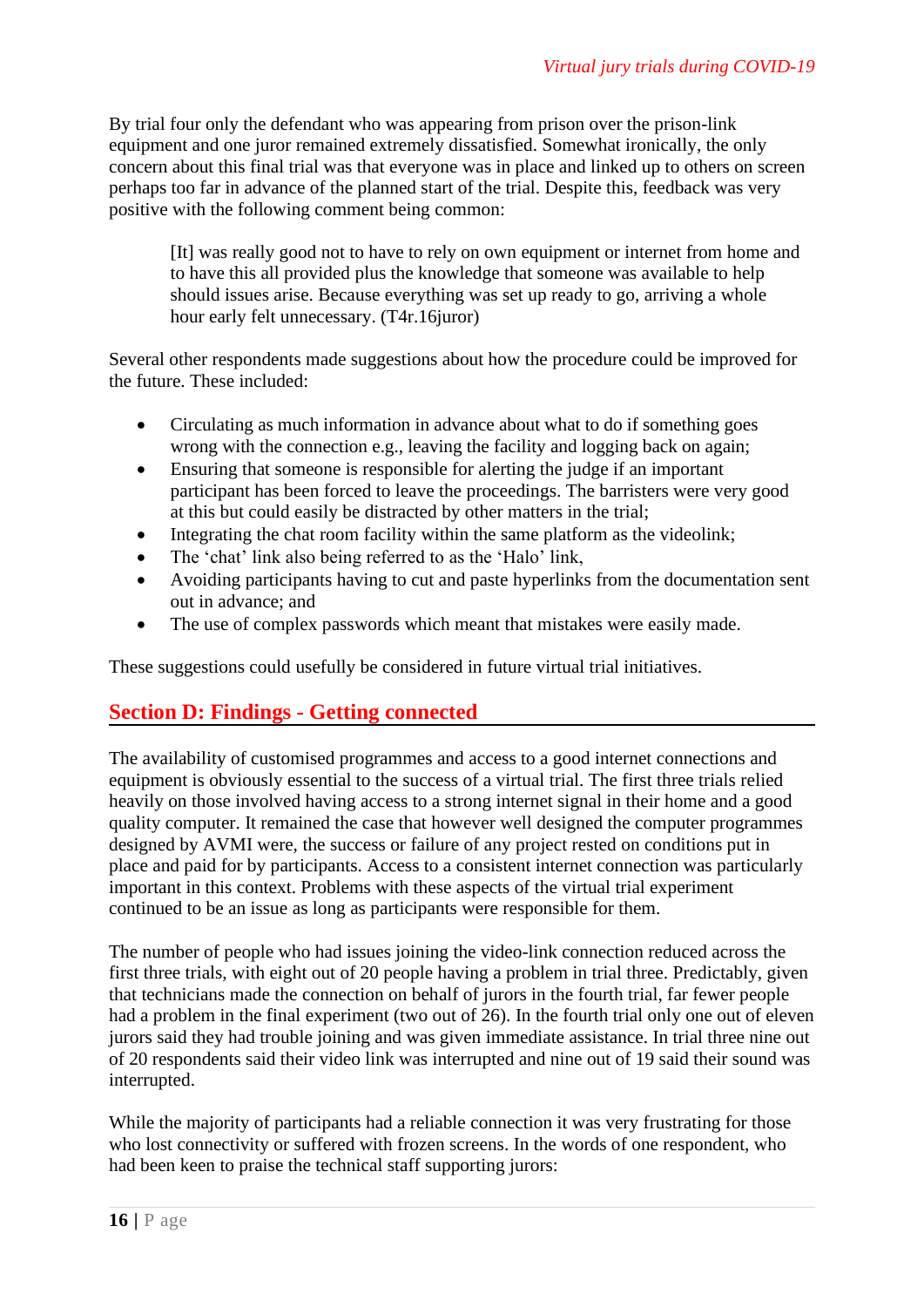However, just as we were to be given juror numbers my bandwidth failed suddenly and I lost all contact. I managed to get back to [the] jury room but understandably the time for preparation had run out. I live in South Wales where our internet speeds are not fast and bandwidth not great. I mention this as it could be a factor in many parts of the country and something that needs to be taken in to account. (T3r.4 juror)

And in the words of another:

I was selected as a juror. Huge connection difficulties, even though I have two separate normally well-functioning wifi systems in the house. Eventually had to abandon set-up process as connection was playing up. I abandoned being a juror and sat in the virtual public gallery instead. However, I think there were other technical glitches so the trial eventually started an hour or so late, and I had given up monitoring the screen so missed the first part of it (jury swearing and prosecution opening). (T3r.11 other)

These problems were only exacerbated for those with more challenging circumstances:

As a witness, the only situation where I would have felt fully heard for the purposes of justice would involve being in a controlled office setting where I was using a government computer and a government internet connection. As someone with ADHD [Attention deficit hyperactivity disorder] , it was very difficult to give testimony from my bedroom without getting distracted. This was the only room available in our home for these purposes. The technical issues only increased my anxiety, and I realise that many of these issues arise from users attempting to participate from their own homes in variable, uncontrolled conditions. (T2r.17 witness)

Several observers also complained of sound cutting out in the public gallery during the third experiment. Respondents who experienced technical problems mentioned that it caused considerable stress to them because they were worried that they were responsible for holding up proceedings:

The first time I joined the courtroom, the audio/video worked perfectly. However, when I joined shortly afterwards for a second time, my audio cut out and I could neither hear nor be heard. When I attempted to rejoin the courtroom, the 'join' page kept 'timing out'. After 10 minutes of trying, I managed to rejoin. I did not change my location or change my internet settings. I did restart my computer several times. Then I simply kept refreshing the 'join' page until it worked. (T2r.17 witness)

Respondents acknowledged that connection problems for counsel, jurors and witnesses were frequently resolved within minutes. The judge and barristers were also praised for their ability to adapt to the new setting by explaining what had occurred in someone's absence or going over the material again when they returned to screen. In other instances the judge checked to make sure that participants were happy to proceed after an interruption of this kind.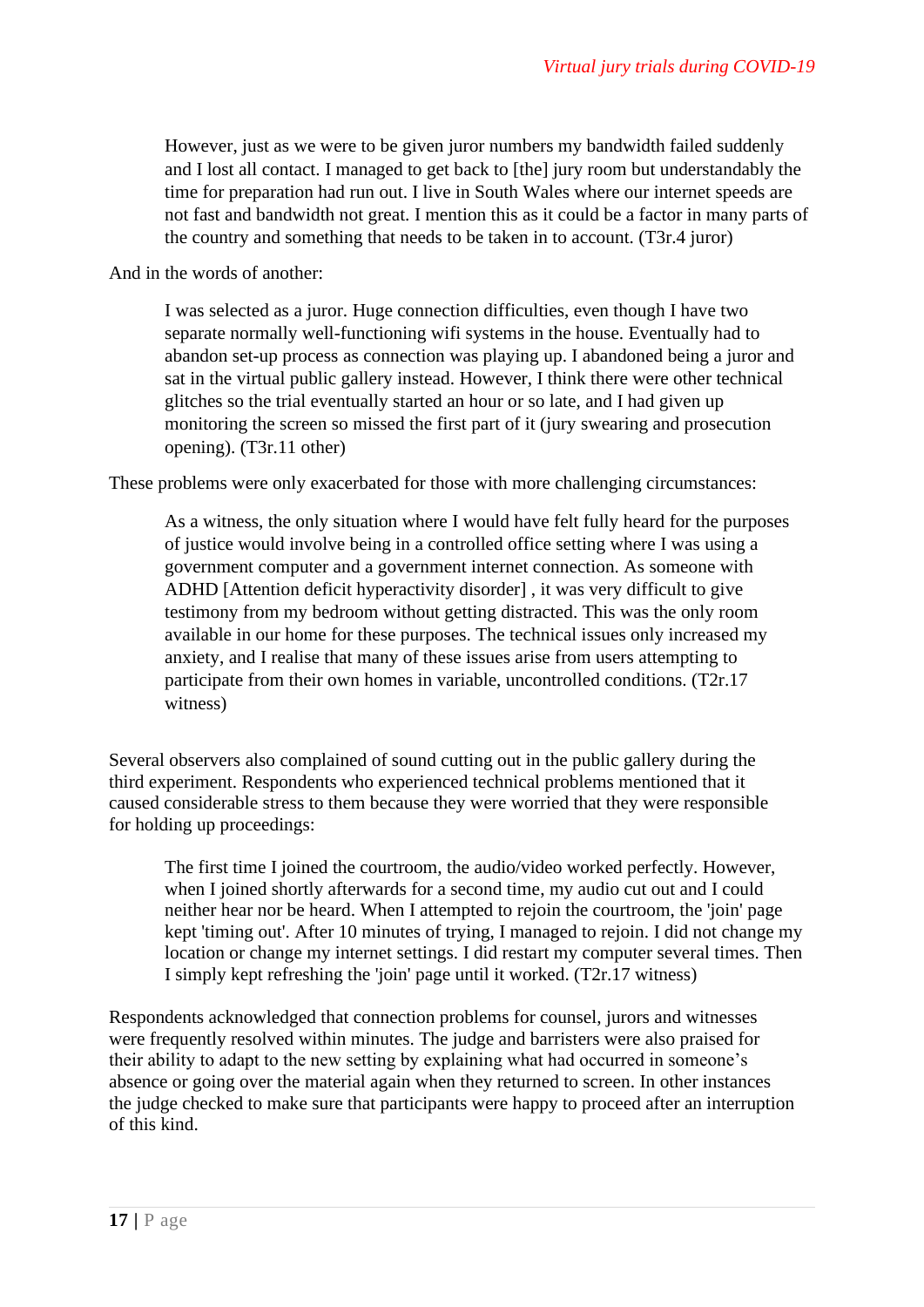Some of the problems faced by trial three were insurmountable. Those answering the survey mentioned that it was often very difficult to control levels of noise when in their home environment where dogs might bark, delivery might arrive or there were other people in the house. In short, there were several aspects of the environment that were out of the control of judges, court staff and the technical team. As one observer surmised:

The selection of a jury for a trial using this kind of technology is predicated on the necessity that those selected will have access to:-A computer that they can use exclusively for the duration of the proceedings; reliable broadband which will not be required by anyone else in their household for the duration of the proceedings. A quiet private space, available for the duration of the proceedings. Both of these preconditions will certainly exclude a significant proportion of the people who would ordinarily be candidates to serve on a jury. In particular, capacity to satisfy these requirements is likely to skew a jury significantly in favour of higher income groups, resident in towns and in larger homes. The social skewing of the membership of the jury would therefore undermine the notion that a jury represents a random selection of members of society.(T3r.23 observer)

These problems were the major reason that the jury gathered together in a community hall in the fourth experiment. Satisfaction with the technology improved considerably as a result of all the jurors being in one room using AVMI equipment and supported by on-site technicians. Significantly there were no expressions of dissatisfaction about how to join the video link. As one juror made clear:

[It] was really good not to have to rely on [my] own equipment or internet from home and to have this all provided plus the knowledge that someone was available to help should issues arise.(T4r.16 juror)

In the same trial 4 out of 25 said that their video link was interrupted and six out of 26 reported that their sound was interrupted. In all these instances of problems there was a technician on hand to deal with the problem and contact the court if necessary.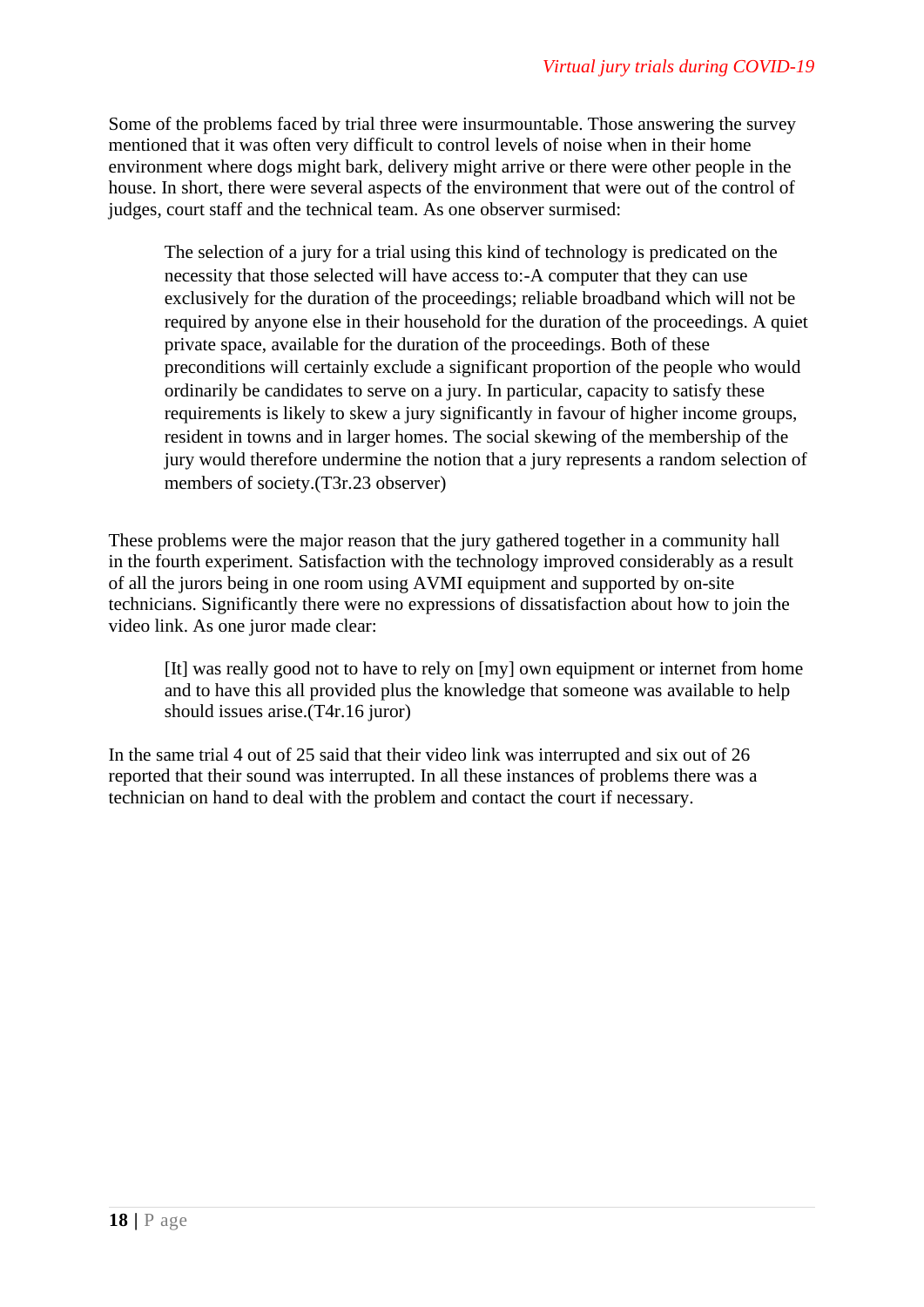### **Section E: Being in Court**

Respondents were asked fifteen questions about various aspects of the respondents' ability to see and hear participants on screen and their ability to seek help during the virtual trial. These included questions on:

- The location of each person on the screen
- The way that they appeared on screen
- Their view of the judge
- Their view of the witnesses
- Their view of the prosecution barrister
- Their view of the defence barrister
- Their view of members of the jury
- Their view of documents
- Their ability to see all the relevant documents that they wished to see
- How well they could hear the judge
- How well they could hear the witnesses
- How well they could hear the prosecution barrister
- How well they could hear the defence barrister
- How well they could hear members of the jury
- Their capacity to seek help if the setup at their end was not working
- Whether they understood what was going on

It is essential for the purposes of due process that participants understand what is going on in trials and that they can see and hear everything clearly. When asked whether they understood everything that was going on nearly all those involved in the survey judged that they did know what was going on with 72 out of the 75 respondents that answered this question across all four surveys being in this category, with those who did not understand everything predominantly being involved in trial one. Respondents were also asked whether they understood the role that everyone on screen was performing. It was only in the first trial that there were any respondents who did not understand the role that everyone on screen was playing, suggesting that induction and acclimatisation got much better after this initial run.

#### **Seeing and hearing**

The way people appeared on the trial screen was consistent over all four trials except for a Ministry of Justice sign that was placed behind the judge from trial two onwards. A new dynamic introduced into virtual trials conducted on screens is that it is possible for participants can see themselves in addition to other people. This provides them with opportunities to adjust camera angles, lighting and posture in order to create the best impression of themselves. In the experiments reported here the judge, barristers, defendant, and jurors could see themselves throughout the trial and witnesses and the clerk could see themselves when presenting to the court.<sup>xiii</sup> Some participants were not aware that they could turn this self-view function off if they wished to, while also keeping their camera on for the benefit of other participants being able to see them. Regardless, 40 out of 51 participants in the survey were satisfied or extremely satisfied with how they appeared on screen.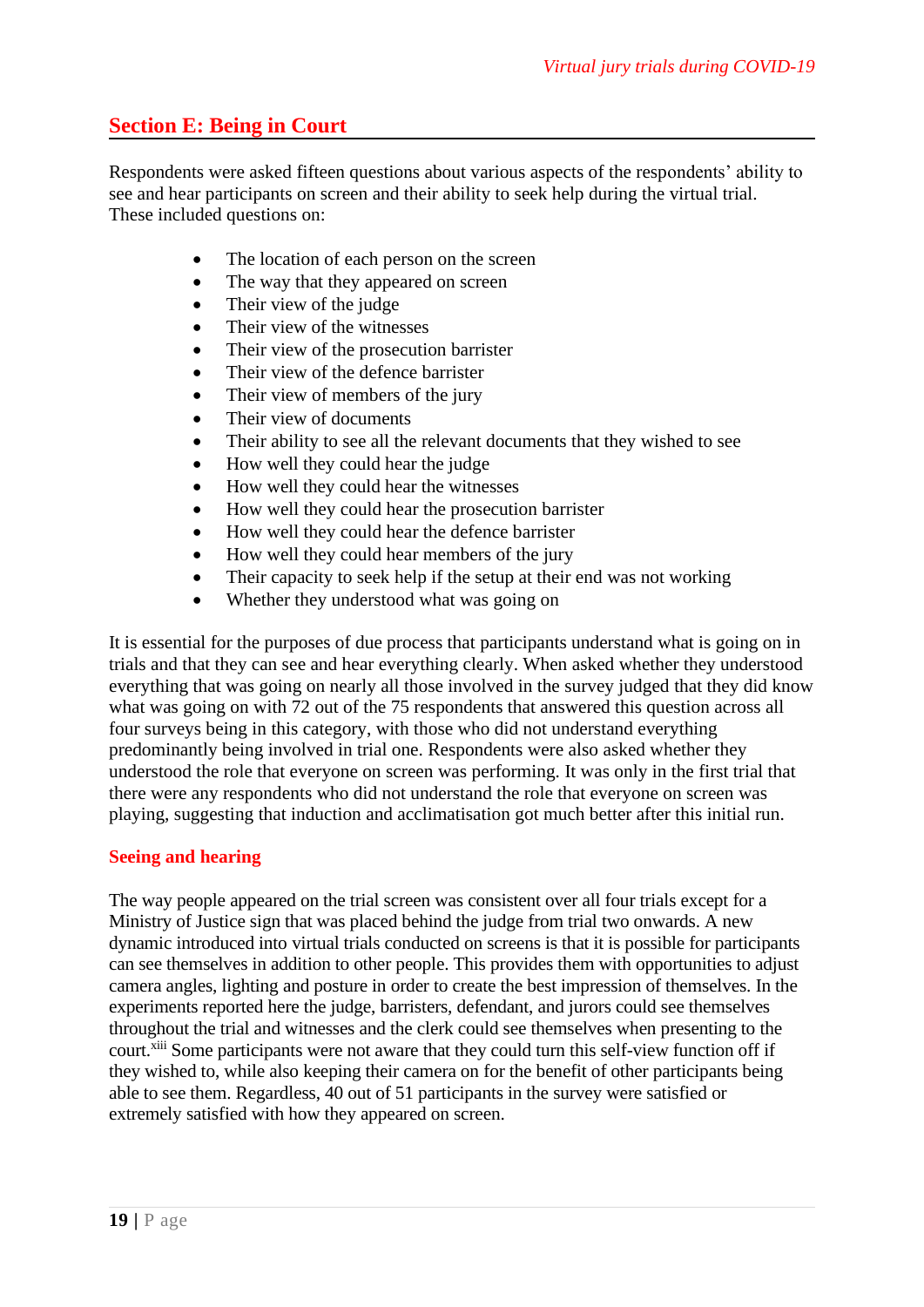

*Figure One: Screenshot of the virtual courtroom on screen in fourth trial from the public gallery*

Respondents were asked to evaluate the way that participants were positioned on screen. More specifically, questions were posed about the location of each person, the way others appeared and their view of themselves and others. The layout of the screen did not change significantly across the four experiments and a typical screenshot is shown at Figure One above. Chart one below shows satisfaction levels with the location of everyone on screen across all four trials.



#### *Chart one: Satisfaction with sightlines by participant in the virtual court (all four trials)xiv*

Respondents were generally content with the positioning of people on screen and the number of respondents who were *extremely* satisfied increased from ten out of 21 in trial one, to 21 out of 24 in trial four.<sup> $xy$ </sup> In the words of one respondent: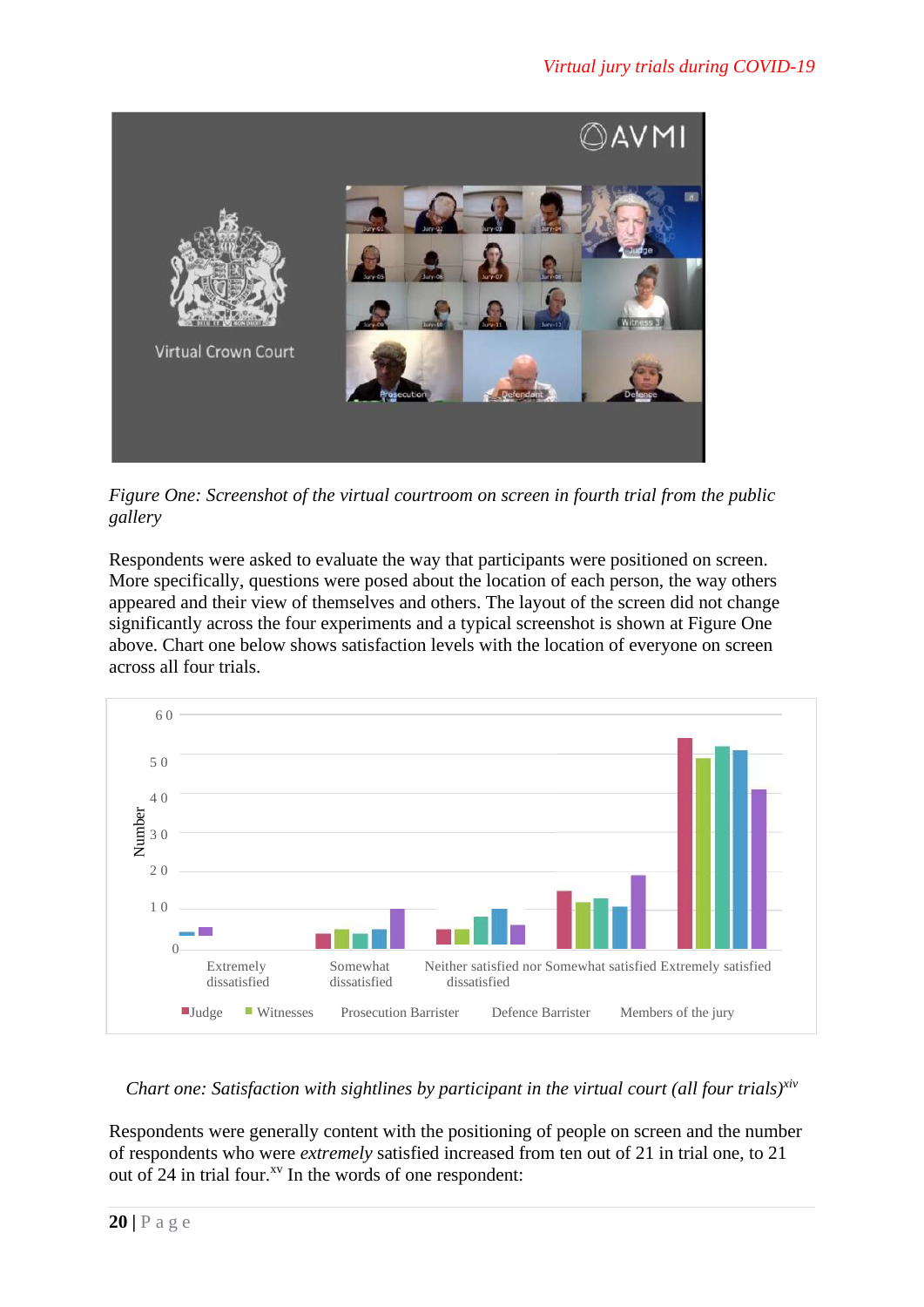Sound and images were clear. The layout gave a clear sense of the identity of all participants and was not distracting. Transitions between contexts occurred without difficulty. (T3r.23 juror)

Several participants even noted that sightlines and visibility were an improvement on meeting in physical buildings:

Having everybody facing the camera and being clearly visible brings a completely different dynamic to the court. There's almost a sense of everyone facing inwards together, nobody has their back to you, which is unusual as an observer. The quality of the evidence being shown on screen was excellent as the press are not usually volunteered copies of the evidence (although we have the right to be shown if we ask). (T3r.15 other)

Not everyone was as satisfied. One juror opined:

As compared to the experience of being physically present in court as a member of a jury, this remotely enabled version, allowed for no informal social contact between jurors prior to or during the trial (in breaks etc). I found this disconcerting, and inimical to the normal developing processes of group formation, which would help a group of people such as a jury communicate effectively with one another. (T3r.23 juror)

Another commented that they found the virtual courtroom lacking in dignity and gravitas. However several others commented that 'the 'virtual court' was very well set up and gave me ... the ability to see all parties at least as well [as if] not better than in 'real court'. I felt at least equally connected to them' (T3, r.20 juror). or 'I liked being able to see some of the exhibits clearly on screen. From prior experience in the public gallery in a physical courtroom this is not usually so clear. (T3, r.6 observer). This raises some important issues about how virtual courts can improve experiences of the trial. It is certainly the case that in physical courts barristers and solicitors routinely sit with their backs to the defendant and that courts observers have restricted sightlines.

Respondents were also very happy with the view they had of documents and this improved in the fourth trial. This can be explained by the fact that AVMI supplied all the equipment for this final experiment which meant that all jurors, who made up the largest group of respondents in the survey, had two full size screens with the court appearing on one and documents on the other. One observer noted that using screens to display evidence actually improved experiences of the trial by helping to ensure that everyone was looking at the same document at the same time. A member of the press who watched the fourth trial from the public gallery noted:

The ability to display on screen key contents of the bundle, e.g. the indictment, photograph of the location of incident and the graphic demonstrating nature of the injuries, was immensely helpful. For my student journalists learning court reporting, these would have been invaluable (T4r.15 observer)

A number of commentators mentioned that they were impressed by the way that transitioning between sections of the trial was swift. In the words of one observer: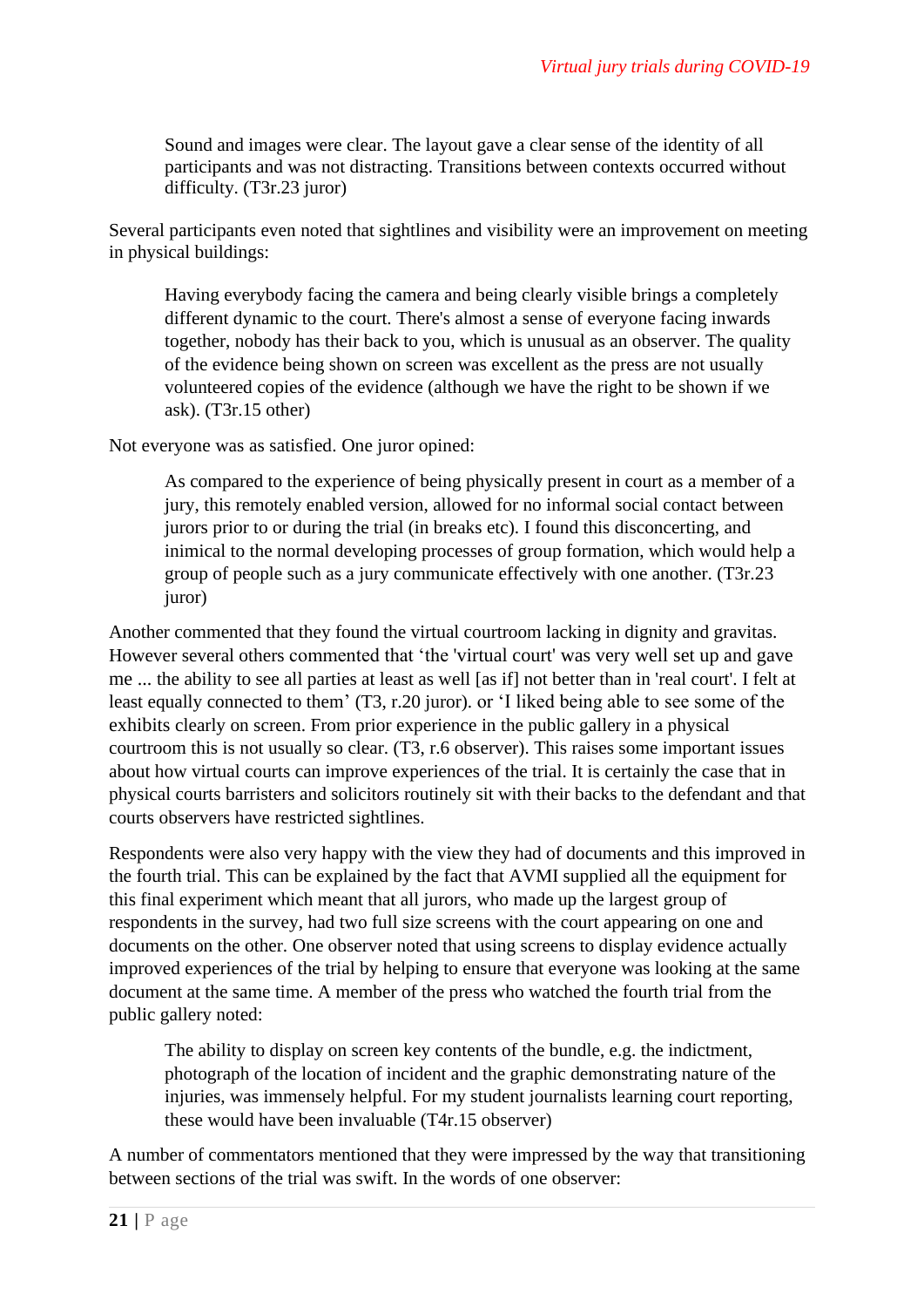The way in which the jury was removed whilst legal discussions took place was very effective. Similarly when witnesses and the defendant had finished in the witness box they were seamlessly removed or their position altered on screen as applicable. (T4r.5 observer)

And in the words of others:

You could see all parties and defence counsel could move to another virtual room without having to move actual rooms as you do now with Justice Video System. (T4r.24 observer)

When defence counsel asked for a point of law, we, the jurors, were asked to "retire". Instead of shuffling out of the courtroom, the person responsible for virtually "moving" the jury to the virtual retirement room simply pressed a button, which was much much smoother and quicker than how it used to happen pre-lockdown. (T4r.8 juror)

It is clear from responses to questions about being in the court room that there were several aspects of the virtual trial that worked as well as, if not better, than physical trials. But two issue were raised by respondents which are worthy of further debate. Firstly, a small number of respondents raised the issue of the court not being able to tell whether jurors or witnesses had someone hiding nearby to them who might have been intimidating them.

Although the judge asked if the witness was alone in the room this was a bit of an empty question as I'm not sure how anyone would know or find out. It is obviously a concern but we have to trust witnesses to do the right thing which the majority will but there will be some who don't. (T3r.13 observer)

Secondly, jury safety was an issue that came up in a number of the additional comments supplied by respondents. In the words of one:

[I would query] whether it is appropriate for the public to be able to see the jurors (obviously they need to be able to hear them) - given the risk of intimidation in some trials (perhaps less of an issue for the kind of trials that would take place via video links). (T3r.2 other)

And again:

One point about being in the public gallery: I not only learnt the names of the jurors but could screenshot their faces as well. I did this twice during the session. You had no means of stopping me. Does this have potential for jury nobbling? In the real public gallery, the public may see the jurors but cannot photograph them. To have both their names and faces could be problematic. In the case of R v Twomey et al, the Heathrow armed robbers, associates managed to interfere with jurors in two of the collapsed trials. Virtual trials this way has the potential to make juror identification and intimidation even easier. At the very least, the images could easily be uploaded on social media and, with the wrong case, go viral. Even with a run of the mill case, the uploading of the photographs of the jurors could bring them unwanted attention from those with connections to the case. It is fair to argue that such an act would be contempt of court but that's slamming the stable door after the horse has bolted. Given there is no mechanism for stopping any viewer taking screenshots, is it possible to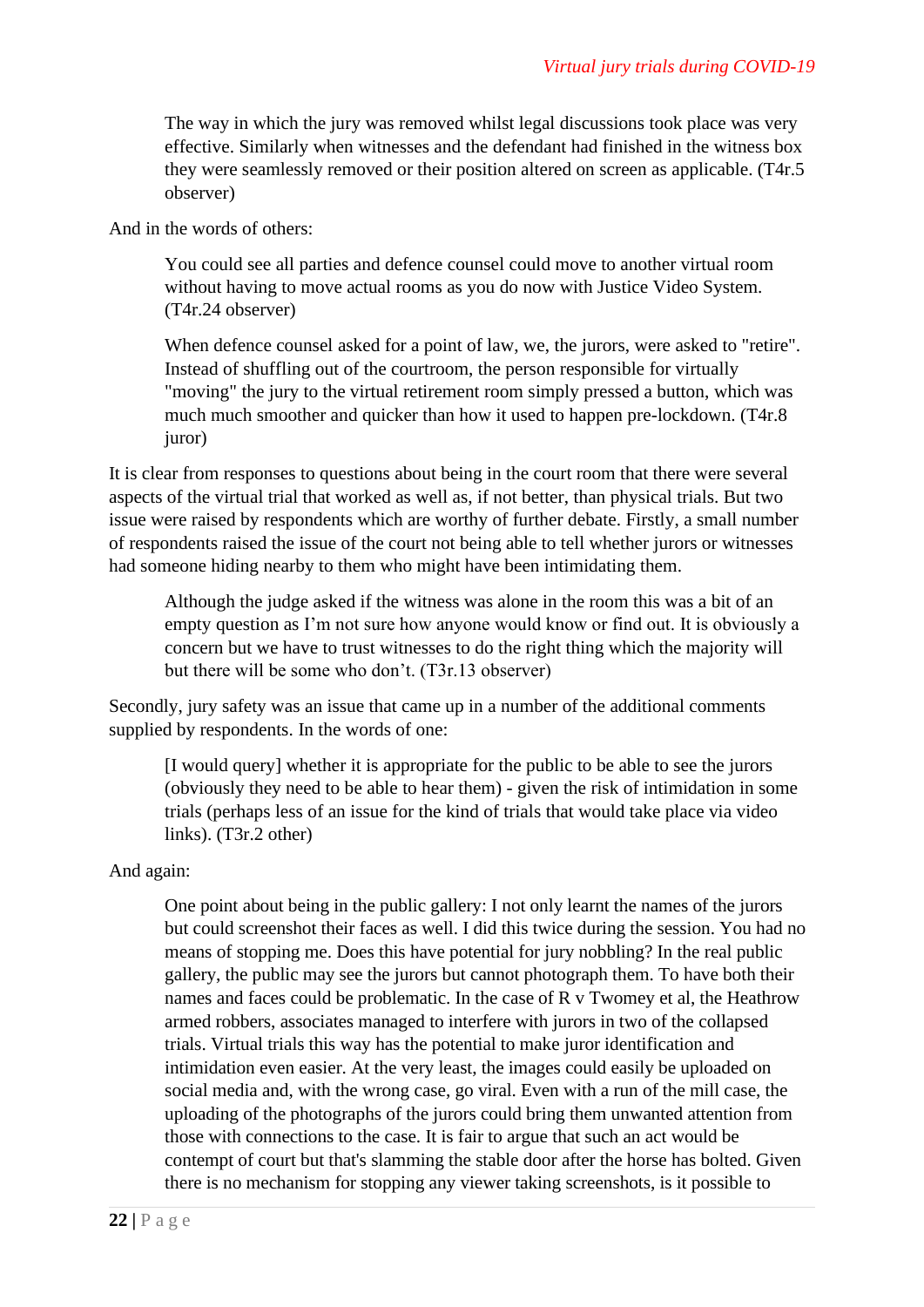control what the public gallery sees? Perhaps have the jury in view for trial participants and the press but not the public gallery? (T4r.15 observer)

'Jury nobbling' has been a matter that has caused considerable debate in physical courtrooms where the open trials can cause similar problems. In many ways this risk might be easier to deal with in virtual trials where images can more easily be blanked out or 'smudged' so that identification is not possible. It would be useful to explore whether the view of the jury could be made unavailable to those in the public gallery, or significantly blurred to avoid identification, while still being visible to the judge, defendant and counsel.

The issue of not knowing whether there was anyone in the room with the witness or juror had been considered. Knowing who was in the room with the jurors was not a problem in the fourth experiment when the jury were gathered together with someone playing the role of a court clerk and technical staff. As regards witnesses each was asked to show their room was empty on joining the trial and it would be possible to request that they kept the door in view after this. This would not have been apparent to observers but it would be easy to make this known to the public gallery. If there are particular concerns for witnesses, they could also give pre-recorded evidence from another location in accordance with special measures directions.



*Chart two: Satisfaction with ability to hear particular participants in the virtual court (all four trials)xvi*

Respondents were also asked to rate their ability to hear various participants in the trial; the judge, witnesses, barristers and members of the jury. A full breakdown of responses in trials three and four to this set of questions can be found at appendix three. As with the questions concerning ability to see various participants, the responses to questions concerning how well respondents could hear the judge, witnesses and barristers were relatively similar across all four trials.In section C we reported how participants felt about information provided to them in advance of the trial about how to seek help if there were technical issues. The survey also invited evaluations of their capacity to seek help if they were having problems with connectivity or the technology during the trial. This was an issue that the designers continued to work on between in trial in order to improve the smooth running of the virtual trial experiments (see further table one). For this reason it is most valuable to compare evaluations of the third trial in which the most improvements has been made and fourth trial. Survey responses suggest that respondents were much more satisfied with connectivity in the fourth and final trial when none of the jurors expressed any dissatisfaction.<sup>xvii</sup> This suggests that on-site technical support for jurors in the final trial made a significant difference to the ease with which jurors could access proceedings.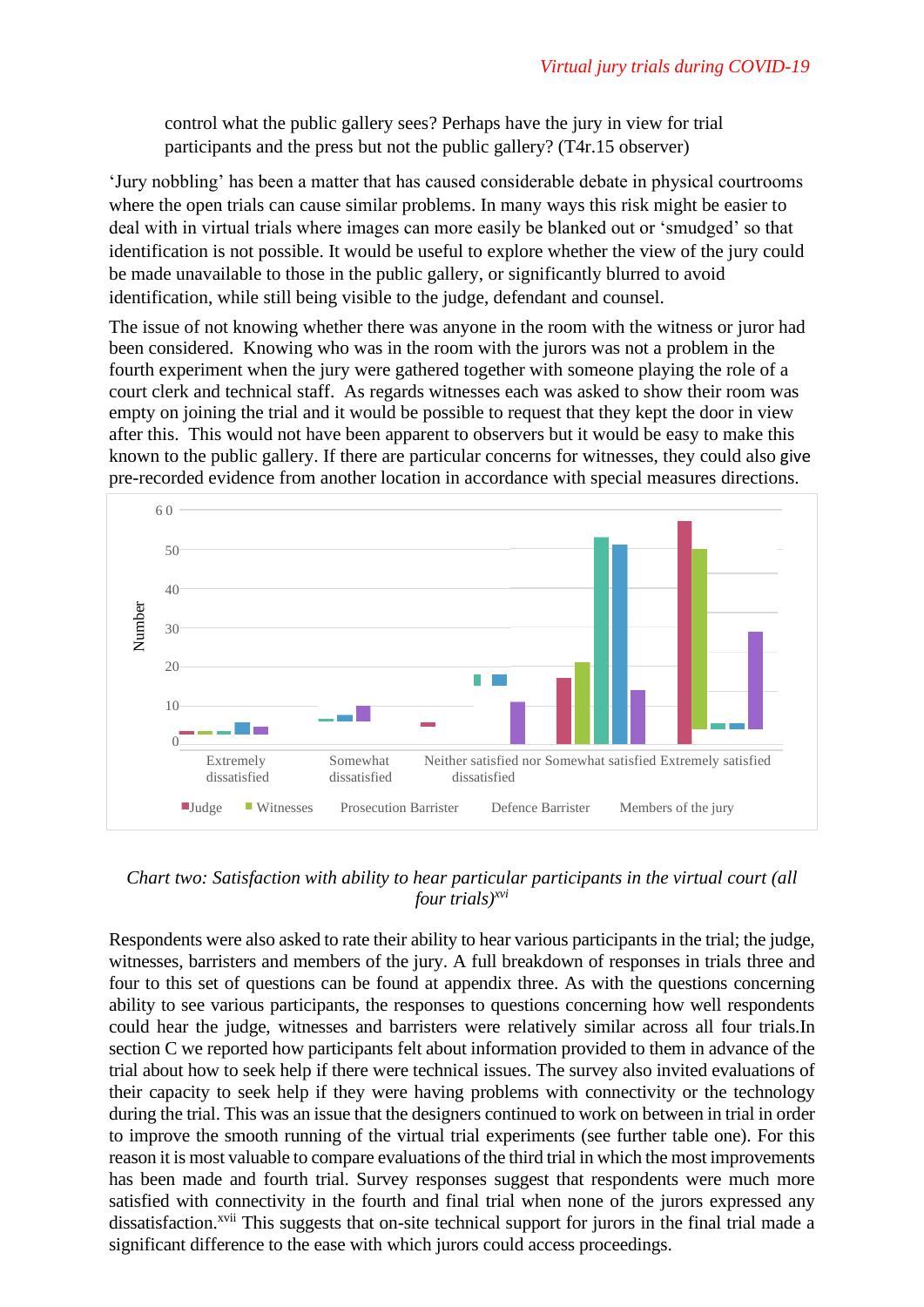#### **Physical facilities in the fourth trial**

In the final trial the arrangements for jurors were altered significantly. Rather than jurors taking part in a completely virtual trial from their own homes, a hall was specially adapted to accommodate their physical attendance at a jury hub. A more detailed account of the facilities used is available in Mulcahy et al (2020a). All respondents who indicated 'juror' were asked a series of questions about these arrangements and about their orientation. More specifically they were asked whether:

- They felt that adequate social distancing measures had been put in place in the hall  $used?$ <sup>*xviii*</sup>
- They were given clear instructions of what to do when they entered the building?',
- There was adequate signage in the building?' and
- The building was a suitable one in which to hold a trial?',
- They thought that the room provided for the jury to take part in the trial was a suitable one in which to hold a trial?'

Overall there was considerable satisfaction among the jurors at the measures put in place in the hall. Eleven out of twelve jurors completed the survey and all who responded answered positively to the questions listed above. Respondents commented on the importance of the hall selected being light and airy, it being a legible building that was easy to navigate. They also appreciated the hand sanitiser, masks and social distancing measures in place. In the words of one respondent:

When I first approached the building on a side road of a quiet residential area, rather than in the centre of the city, I initially thought it seemed a little unprofessional. However, this actually allowed us to be far more focused on the case, as there were very few distractions even when we took our breaks.

In many ways the choice of a single storey elegant building in a quiet location challenged traditional notions of courthouses as being placed in the centre of towns:

I think having the setting in a community area pushed home the human nature of the work we were doing. It did inevitably detract from the solemnity of the court (which the judge and barristers did well to reclaim by still appearing in full garb and with a royal court of arms visible), but I think this was balanced out by this human aspect. This wouldn't have been the case if, for example, we had met in a conference room; in that case I think we might have lost both the solemnity and the humanity. (T4r.13 juror)

#### **Suggested improvements to the in-court experience**

Respondents to the survey were also keen to make suggestions about how the setup could be improved for the future:

- Both counsel should have identical backgrounds to create a level playing field. If they had the same colour background this would help to distinguish them from other participants.
- Having a notification sound for the chat function for witnesses would be useful so that they were alerted to the fact that they should check for messages. This is important when witnesses are waiting around to be called for significant periods of time.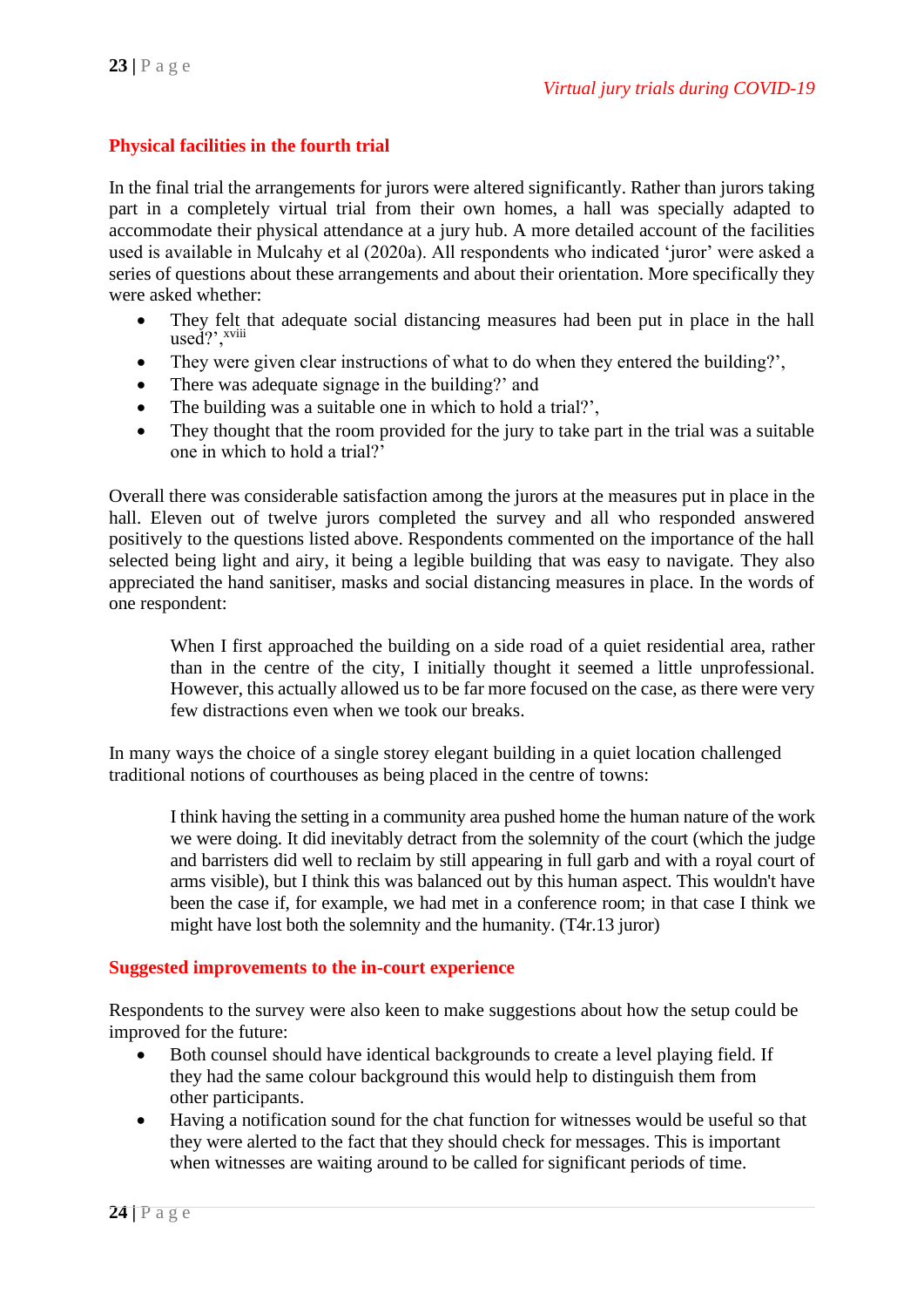- There is a need for technical help to be made available for observers in public gallery. Several observers mentioned that they lost connectivity and were not sure how to get back in.
- Customised holding screens which gave more information than informing participants that they were 'in the virtual crown court' were also recommended. It was suggested that screens might usefully inform participants that they had successfully entered and that someone would attend to them soon.
- Observers also asked for screen with more details about timetables when the court was in recess
- It was noted that the position of the web-cam meant that it was easy to get a good centre picture of jurors in the fourth trial. Shorter people had to sit up very straight otherwise their face only appeared the very bottom of the screen and not in the centre. Adjustable web-cam would have enabled a better shot to have been achieved in accordance with the passport-style instructions.
- Having hard copies of the juries packs at the jury hub would have been helpful so that they could re-visit documentary evidence during deliberation.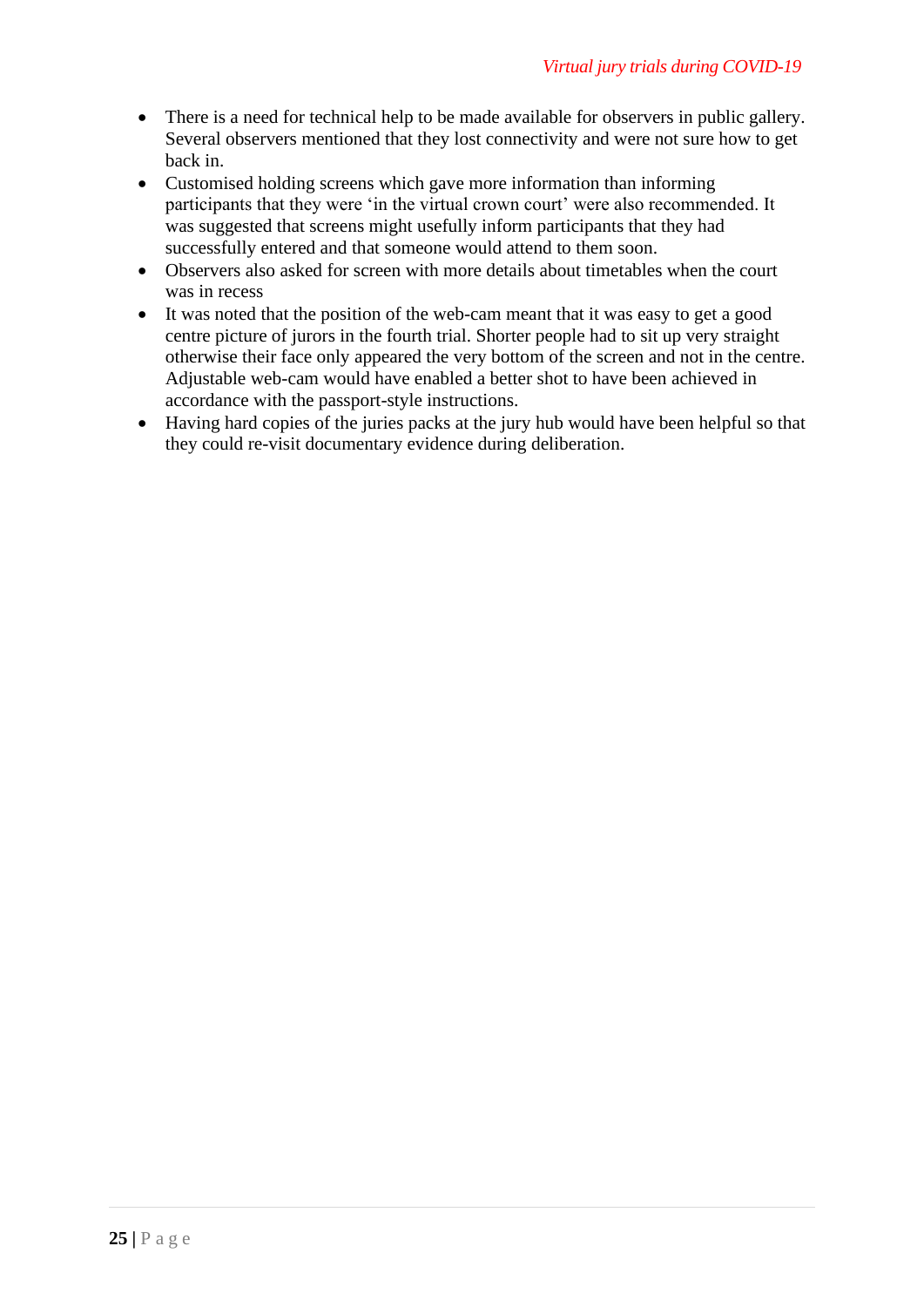### **Section F: Findings - The fairness of proceedings**

Respondents were asked various questions about the perceived fairness of proceedings which went directly to the credibility of the virtual trial experiments. More specifically they were asked whether:

- They understood everything that was going on
- Had opportunities to ask the judge or clerk a question if they wished to
- The way that others listened to them
- The way that others treated them, and
- The way that others behaved while in court

Other questions were focused on issues that are associated with the common law notion of a fair trial or natural justice. These consisted of questions on whether:

- They felt that proceedings were conducted fairly
- They felt that the judge was neutral
- The process was biased towards any party or participant
- All participants were treated equally
- All participants were treated with respect
- They approved of the way that the proceedings ended.

Detailed responses to these questions appear at appendices four and five.<sup>xix</sup>

When asked whether they understood everything that was going on most respondents were very positive about their experience in both trials three and four. Those involved in the final experiment were particularly satisfied that they had opportunities to ask the judge or clerk a question. The fact that jurors could call on technical support to facilitate the asking of a question may account for this difference between the two trials. There was also a clerk on hand to address issues in the jury hall. Respondents were also much more satisfied in the fourth trial that others were listening to them with 11 out of 12 respondents being extremely satisfied. More generally there was no dissatisfaction with the way that others behaved while in court in either trial three or four.

Responses to the questions that focused on due process principles are shown below. Chart three shows responses to these questions after trial three and Chart four shows responses from those who participated in the survey after trial four.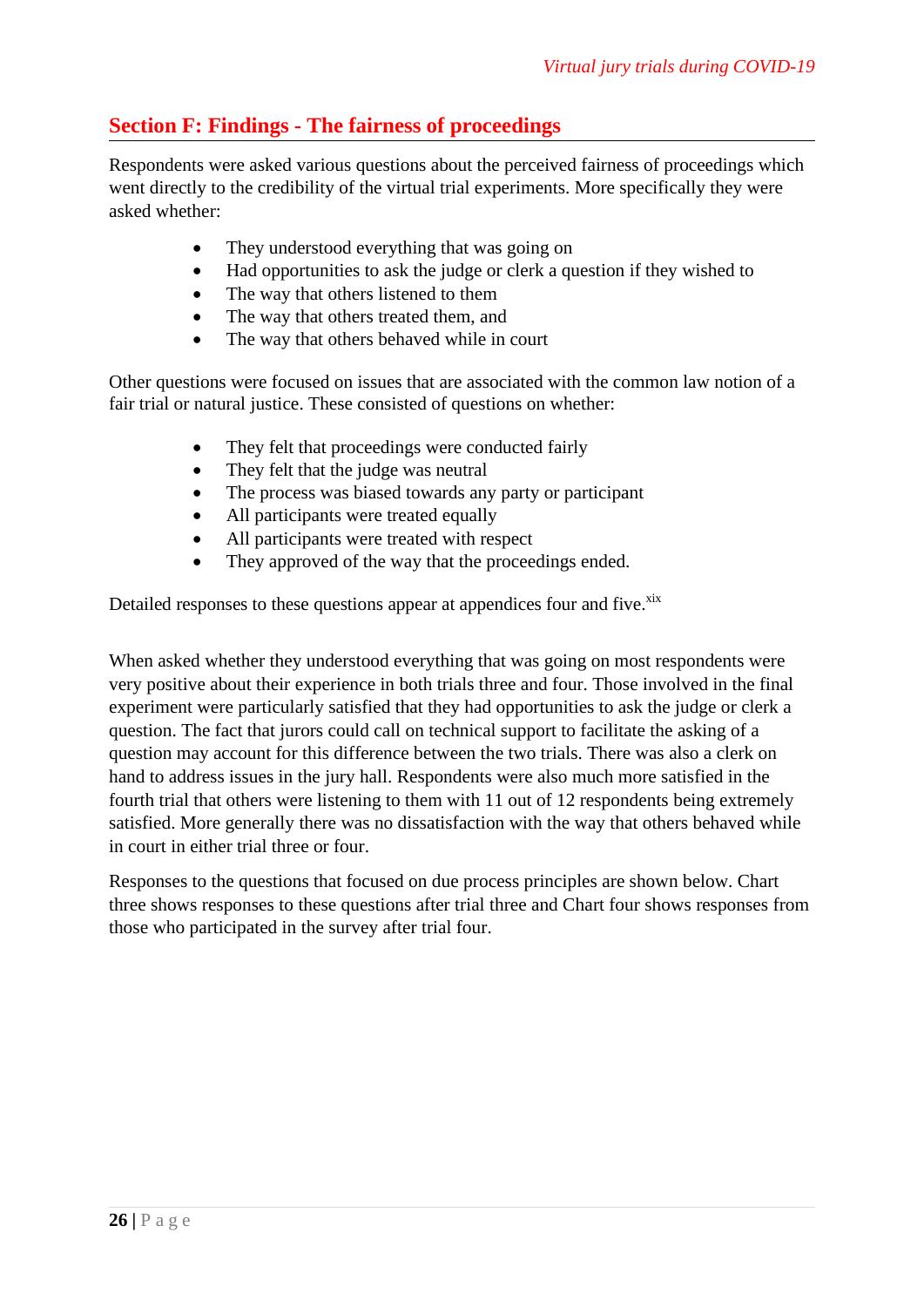

*Chart three to show responses to questions about the perceived fairness of proceedings in Trial 3xx*



*Chart four to show responses to questions about the perceived fairness of proceedings in Trial 4xxi*

This suggests that satisfaction with natural justice was high in both the completely virtual and partially virtual experiments conducted, with a marginal improvement in the degree of satisfaction in the fourth trial especially as regards more generic perceptions of whether proceedings were conducted fairly.

All respondents were asked, if a real trial were conducted in this way, would it be conducive to a fair trial for the defendant. Respondents were given the option of yes, no or maybe. Chart five shows responses to this question and demonstrates that a minority were concerned about fairness to the defendant.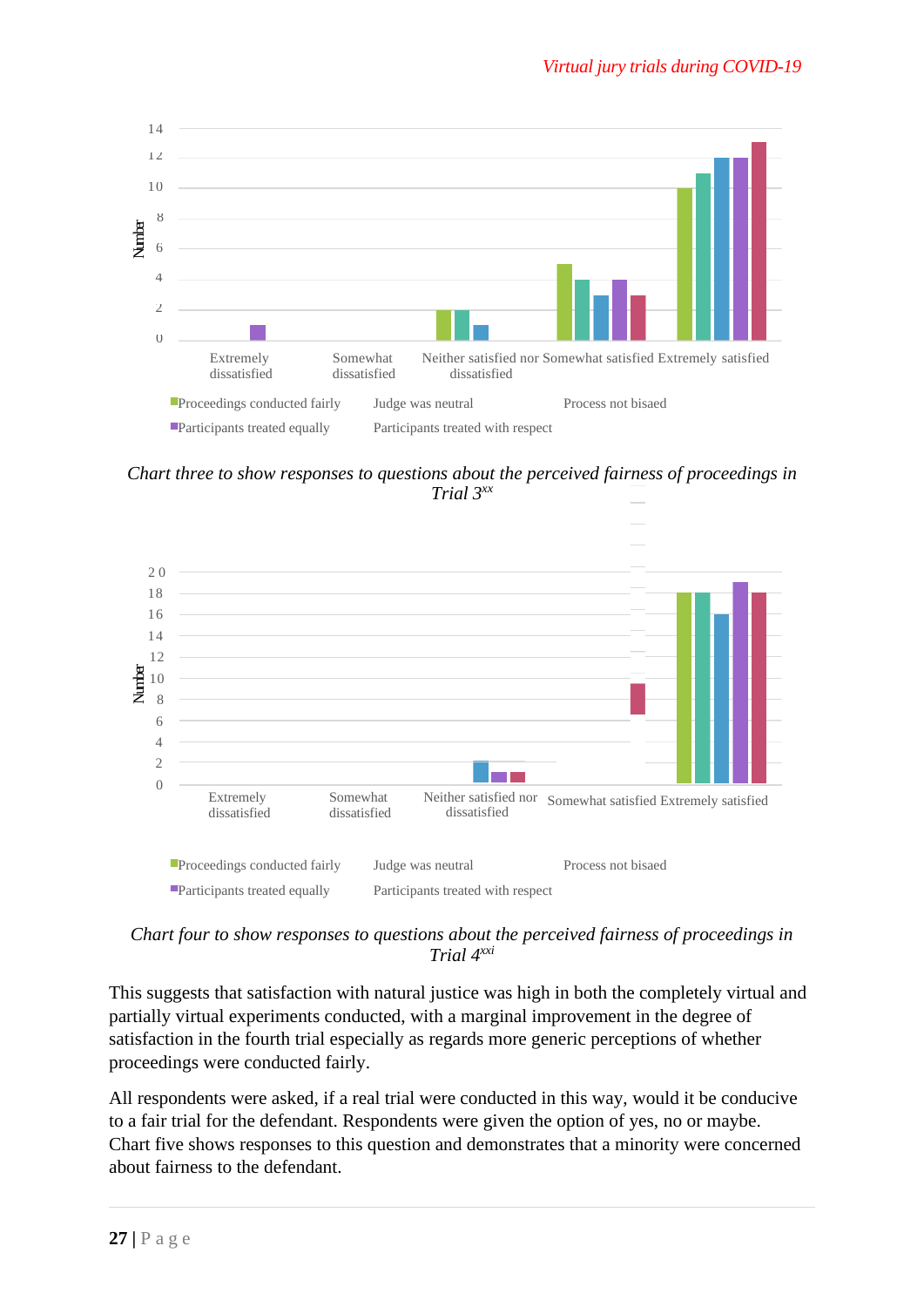

*Chart five to show evaluations of whether trials three and four were fair to the defendant*<sup>xxii</sup>

This data suggests that those surveyed were most confident about a fair trial for the defendant when the jury were able to assemble in one place and were supported by on-site technical assistance.

A number of respondents commented that they thought that the opportunities for the case to be heard were at least as good as in a courtroom, that it was just like a 'real' trial once technological problems were overcome, that jurors took the trial just as seriously, that it was not unduly intimidating and allowed for clear communication between the parties. In the words of one observer:

Both the Prosecution and Defence were able to perform their examinations and crossexaminations in full in the presence of a jury. If a juror dropped out of the courtroom with technical difficulties the court would stop and wait for them to rejoin, where the Judge would confirm either what they missed, or that they had not missed anything. (T3r.6 observer)

Several noted that this was especially the case with a relatively short and straightforward trial of the kind piloted in the study. It was also notable that jurors in the fourth and final trial were particularly impressed by the initiative:

It is a replica of the courtroom and the same legalities applied. If I was awaiting trial I would be much happier to proceed this way than to languish in custody. That makes it even fairer as this will allow the legal system to take its course. I think it's a fabulous initiative!! (T4r.6 juror)

The main reason as to why I believe it would be fair is because the trial, from my perspective, gave the defendant the opportunity to have their case heard. I thought that the case was considered in a careful, meticulous way. The defendant, on multiple occasions, was asked by the judge whether he had heard what was going on. Save for the advocates a couple of times forgetting to switch themselves off mute, everything that was discussed was audible. I also thought it was very effective, from my position as a juror, to see the evidence on screen and larger than how it normally appears on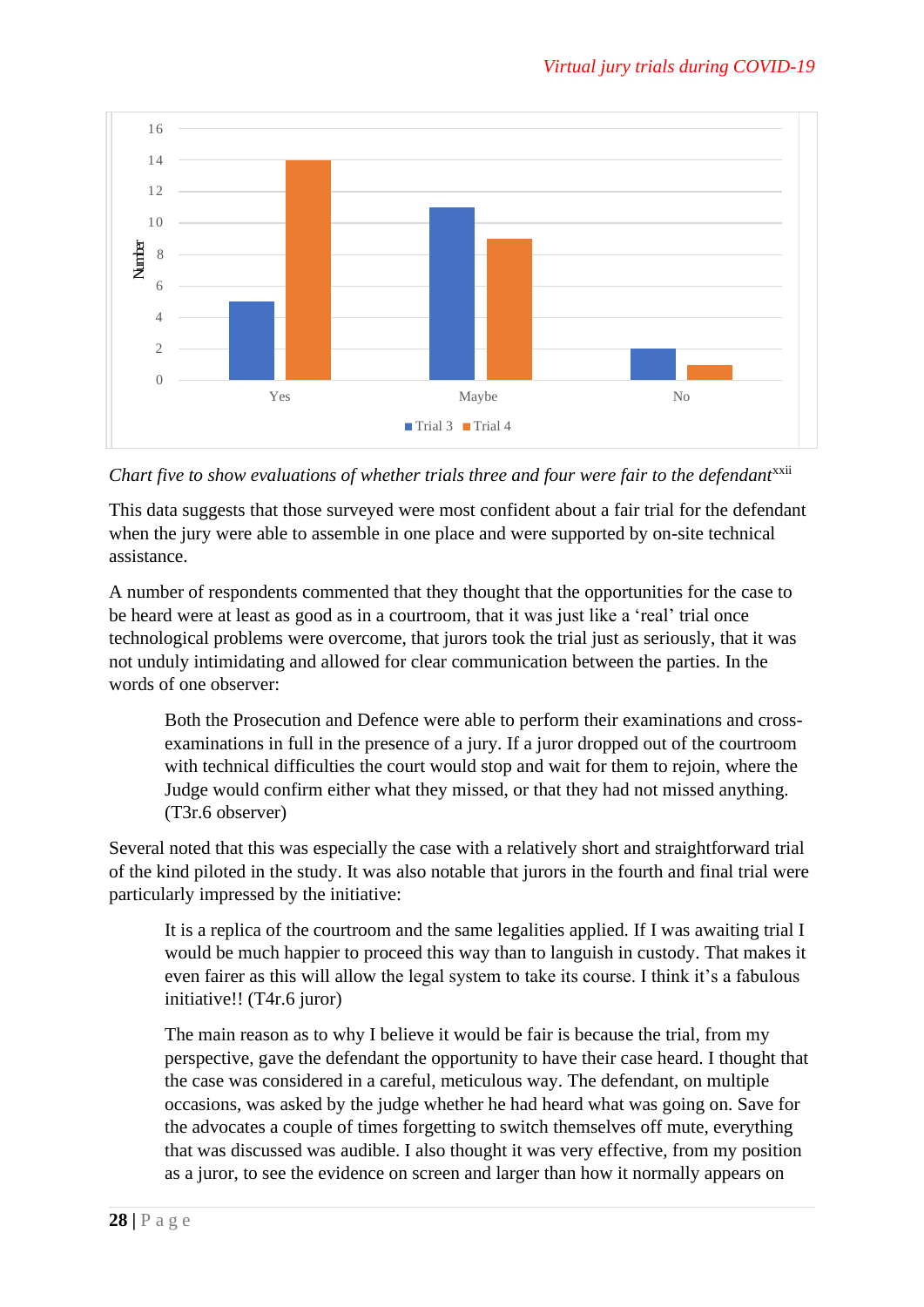paper. Frankly, I am much more used to seeing documents on a screen, so it was, somehow, easier to focus on the text of the documents which we were seen during the course of the trial. For these reasons, I am of the view that running the trial in this way would be fair to the defendant. (T4r.8 juror)

In many ways it may be less daunting for some. Appearing in court for the first time can be an uncomfortable feeling. This way people may not feel quite so 'visible' and looked at. The experience may seem less threatening. (T4r.3 juror)

Some respondents had reservations about the experiment but concluded that increased use of remote participation was nonetheless an acceptable compromise during a pandemic:

I think that virtual trials are a substitute because of extreme challenges to the system but do not successfully replace the need for live court hearings which provide the collective experience of doing justice together. It is a community exercise. It is one of the few ways the public participate in an important element of society - the administering of justice. It is part of our particular democratic way of creating a participative process. There are too few left in society. I am a very experienced advocate and public speaker as well as a broadcaster. . I know that connecting with a live audience is more successful. (T3r.3 observer)

There were also some reservations about whether a completely virtual trial would be suitable for more complex trials that were document heavy or required longer periods in court, vulnerable participants or interpreters were involved

#### **Jury Deliberations**

Jurors in the first three trials were asked whether the jury deliberations conducted remotely were a success. As can be seen from chart six a large majority of respondents in both the third and fourth trial felt that they were. These results have to be interpreted carefully because the jurors only had a set time of 40 minutes to deliberate but they are indicative of a positive view of virtual jury deliberations.

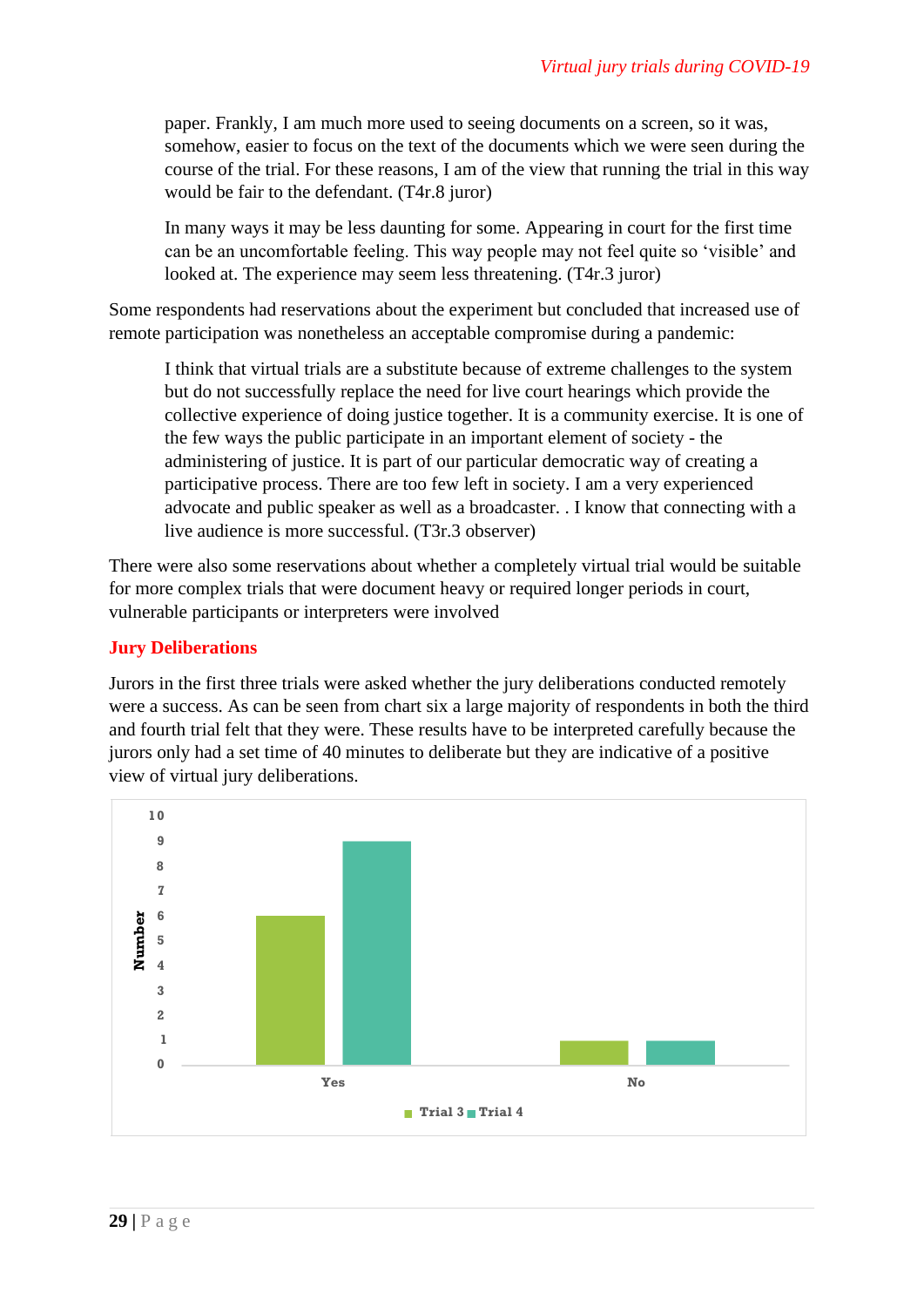Chart six to show whether jury deliberations conducted remotely were considered a success?xxiii

Although most jurors felt that they could deliberate there were some problems with time delays. Comments from jurors about trial three indicated that they felt that the role of the jury foreman in ensuring that people do not speak over ever each other and that everyone was heard are amplified in virtual proceedings. It was suggested that it would be a good idea to agree clear protocols about behaviour and signals in advance.

#### **The Press**

The designers of the four experiments admitted viewers into the public gallery but focused much less on their needs in their efforts to get the system working as well as possible for the judge, jury, lawyers and witnesses. However, a series of comments were offered up by members of the press who watched the experiments from the virtual public gallery that raise important issues that would have to be addressed if the virtual jury trial initiative were to be rolled out. Several were worried about the loss of contact with court staff who often provided them with important information about trials. In the words of one:

I believe it is a mistake for the media to be only allowed to follow proceedings through the virtual public gallery. Important parts of our job are done in court itself, we need to be able to interact with participants in the case and on regular occasions need to be able to address the judge. The latter would be impossible under the current format. In the list of participants, the one presumably intended for journalists was 'observer'. We are not just observers, we have to interact with the court process at times. (T3r.7 other)

The importance of the press as a special category of observers is an important one to acknowledge. Another member of the press suggested that it might be appropriate to give the press some ability to interact with parties other than via email. Another mentioned that by asking for the contact details for the clerk in advance, they were able to obtain details from the file and raise technical issues.

Others raised issues about aspects of the proceedings being more hidden when conducted remotely:

It would have been helpful to have a system or protocol to tell press/observers what was going on with regards to the delay. Delays are inevitable, but when there is an issue in physical court this is easily communicated by the clerk whereas I felt a little 'shut out' virtually. Physical courts where the public are kept in a separate gallery which is opened when proceedings begin are rare. Before proceedings begin in physical court the press and the public can see and hear the courtroom, should this not be the same virtually? Should the judge and counsel have a private room before the proceedings begin? This seems a little less open. (T3r.15 other)

#### And again:

As a journalist, we are entitled to be in court before proceedings begin as part of doing [our] job. In the current format, we were sitting on the waiting screen for 80 minutes, with no idea how long the problem was going to persist. Reporters often have to cover different cases at different times, so we need to be able to interact with the court to find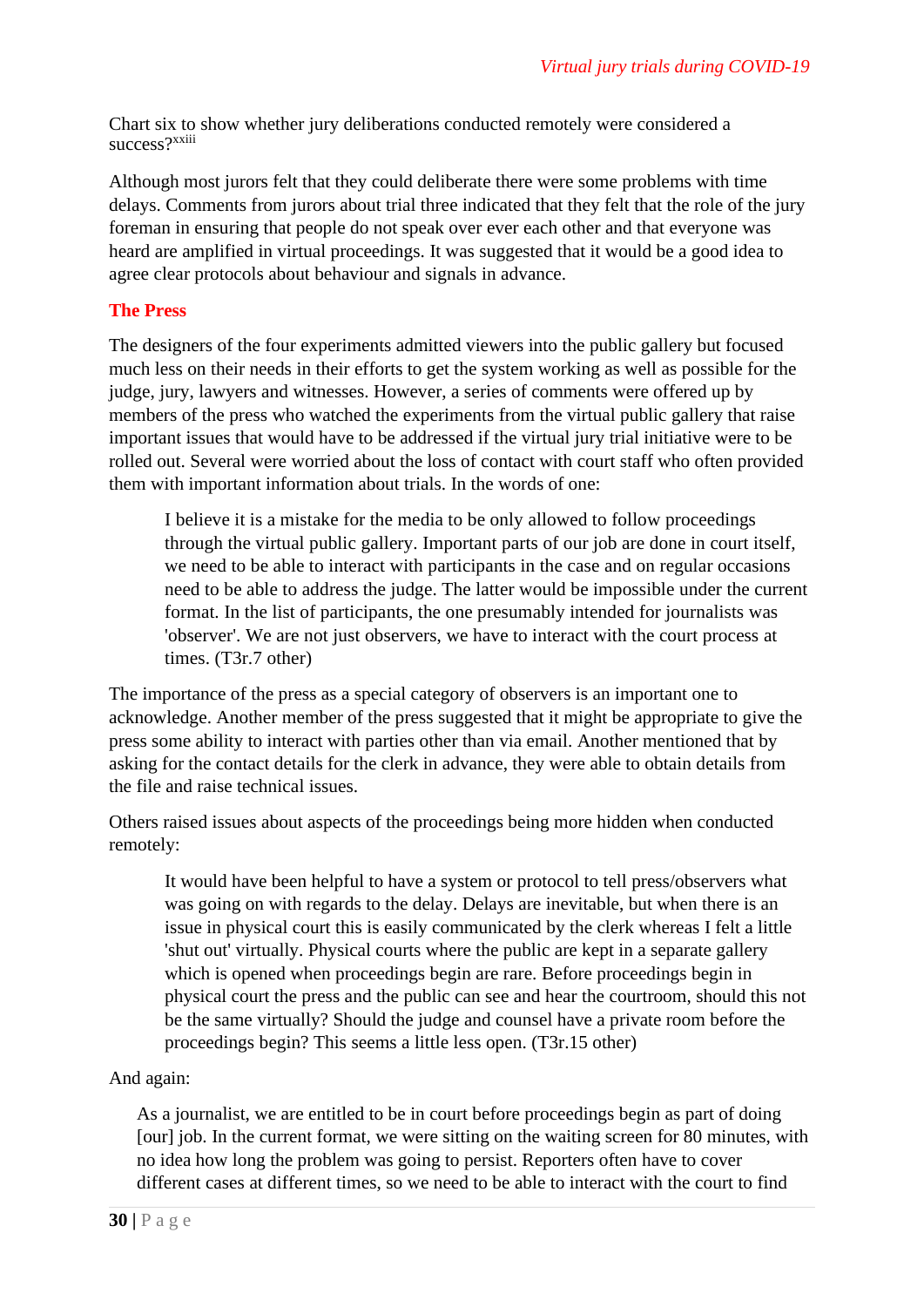out what's going on, how long it might last. We can't usually afford to sit and wait for things to start, in the dark. (T3r.7 other)

To address this aspect, technicians in the fourth trial were asked to leave the courtroom 'open' the whole time, as it would be in a normal case, rather than turning off the link. It also avoided the inadvertent problem of the sound going off, which happened for return of verdict in trial 3. The need for a line of communication between the court and observers, and especially the press, is important and would need to be considered by HMCTS in any future designs.

### **Conclusions**

JUSTICE has argued that HMCTS should be open to the possibility that the virtual jury trial model they have developed can help combat the growing backlog of criminal cases during the COVID-19 pandemic. If unaddressed, the backlog could cause serious problems with wideranging impacts felt throughout the justice system. These include defendants on remand being incarcerated for longer periods; increased waiting times for both victims and defendants to have cases resolved; an increased risk of prosecutions being abandoned; and increased stress for families of the defendant.

The findings of the survey results analysed in this report would support the contention that the partial virtual trial model piloted in the fourth JUSTICE experiment has the most potential to contribute to ameliorating the backlog. This is largely due to the stabilising factor that reducing 12 different internet speeds, software and hardware configurations to a single system managed on-site had.

Levels of satisfaction across the sample in relation to a large number of measures suggests that the model developed by the fourth trial is worthy of serious consideration. With identification of appropriate jury hubs that serve local communities and are of adequate quality to perform the role as piloted here, there is scope for widespread implementation during pandemic conditions. The study team would also suggest adopting an ongoing evaluation of any similar pilot rolled out to a wider testing scale in order to ensure that improvements to the model can be made and adjusted before a broader implementation across England and Wales.

If adopted on a larger scale, the concerns raised in this report about the jury hub model and previous iterations as documented here and in our previous reports (see Bibliography) would need to be addressed by HMCTS in the next iteration of the virtual jury trial tests. These were the suggested need for further:

• Measures to ensure the safety and anonymity of jurors through measures to protect their identity and prevent jury nobbling;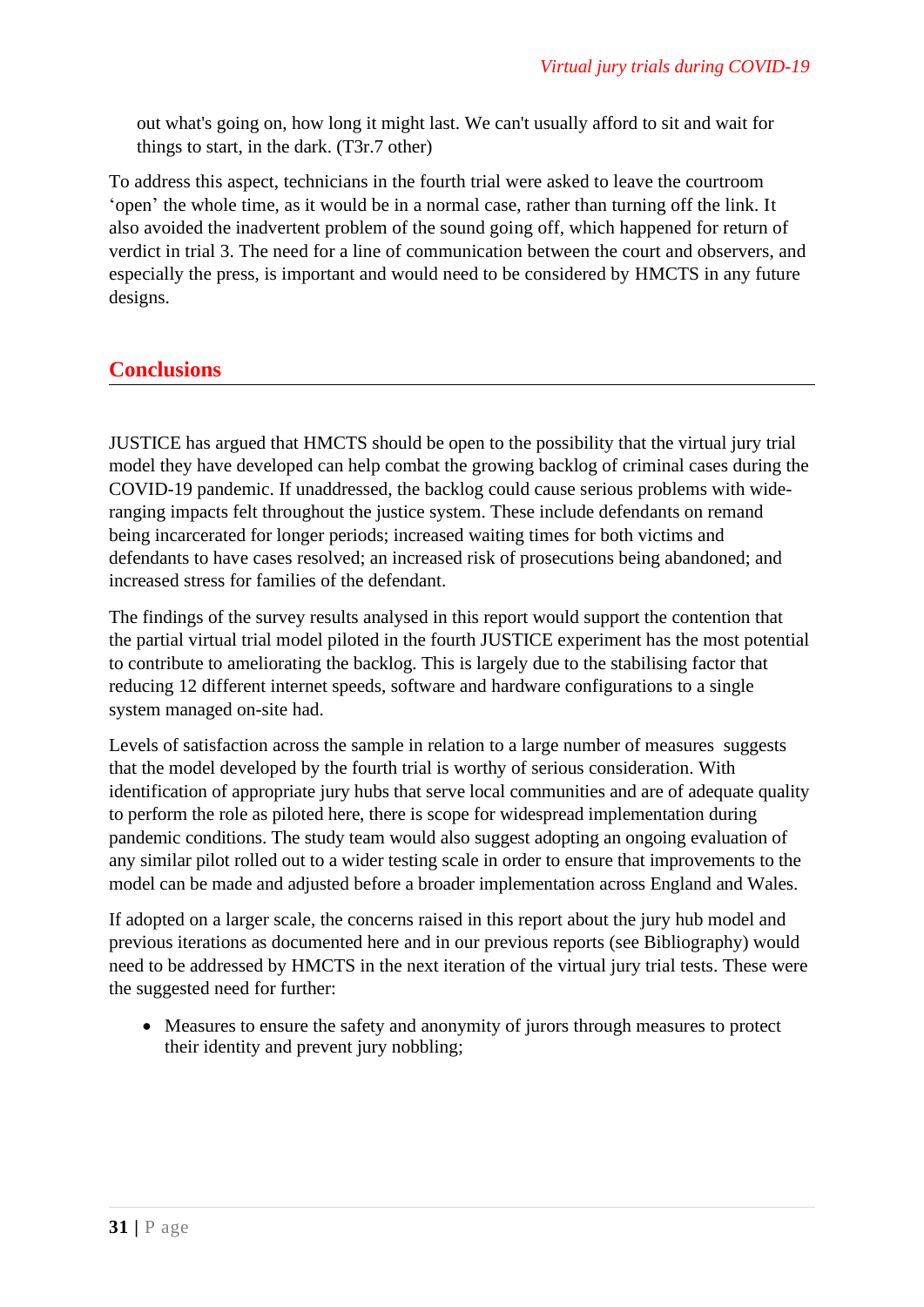- Measures to ensure that there are no other persons present with witnesses appearing from a remote location that could be intimidating them without the court's knowledge;
- Measures to ensure that all participants know what to do when the videolink connection is not working optimally, and that there is sufficient technical staff available to remedy problems as they arise for all participants, including members of the public; and
- Measures to ensure that the press and the public have adequate access to the trial, and that the press additionally have other means to contact the court.

Potential areas of concern in terms of a larger-scale roll-out of the technology include sufficient training of court support staff to ensure a consistent high quality of technical support provided to all participants; high-quality equipment and sufficient bandwidth throughout the system and the need for tight monitoring of the experience of all participants during the early roll-out phase.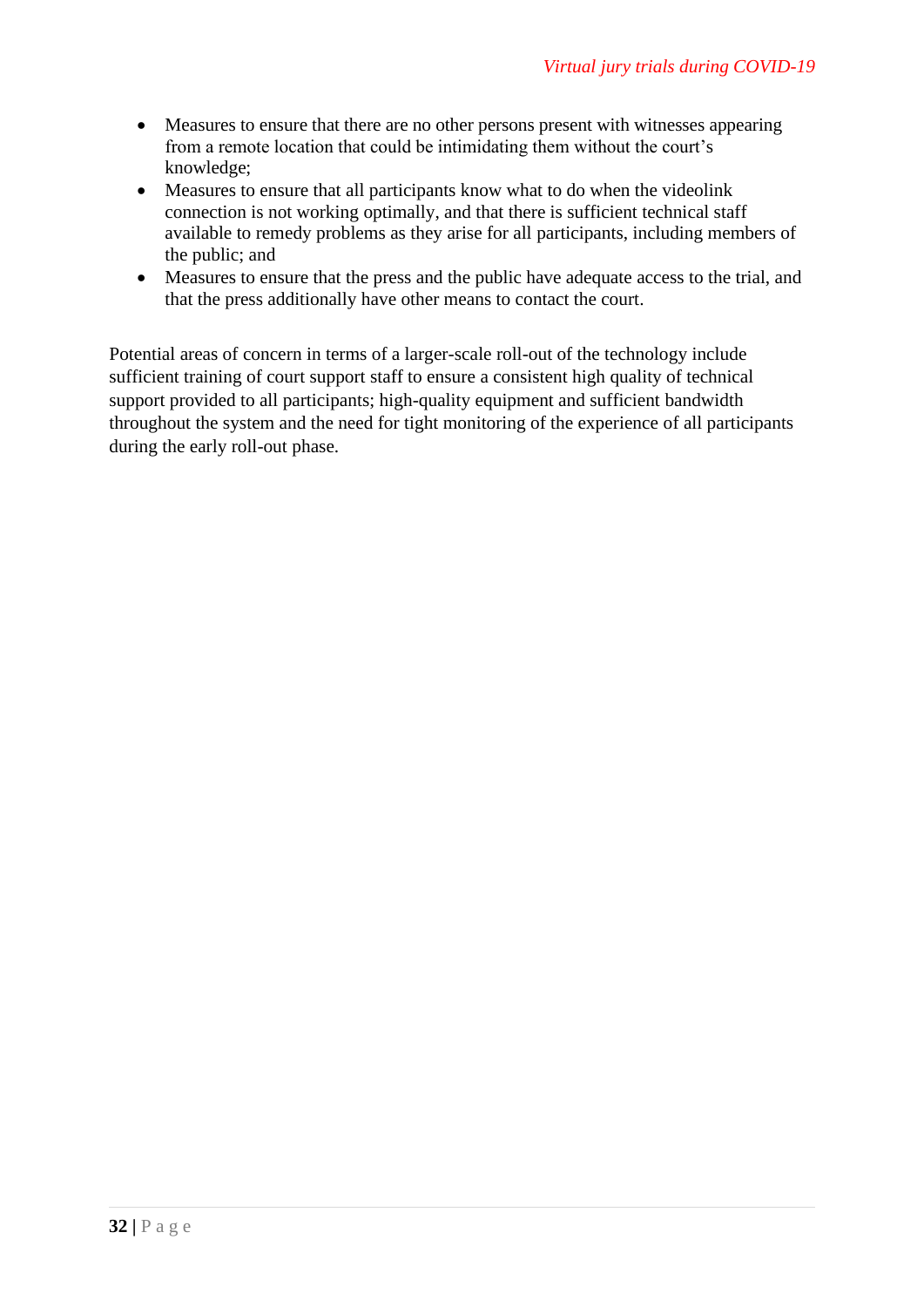### **Bibliography**

Mulcahy, L., Rowden, E., and Teeder, W., (2020a) Testing the case for a virtual courtroom with a physical jury hub: Second evaluation of a virtual trial pilot study conducted by JUSTICE <https://justice.org.uk/our-work/justice-covid-19-response/>

Mulcahy, L., Rowden, E., and Teeder, W., (2020) Exploring the case for virtual jury trials during the COVID-19 pandemic, [https://justice.org.uk/wp-content/uploads/2020/04/Mulcahy-](https://justice.org.uk/wp-content/uploads/2020/04/Mulcahy-Rowden-Virtual-trials-final.pdf)[Rowden-Virtual-trials-final.pdf](https://justice.org.uk/wp-content/uploads/2020/04/Mulcahy-Rowden-Virtual-trials-final.pdf)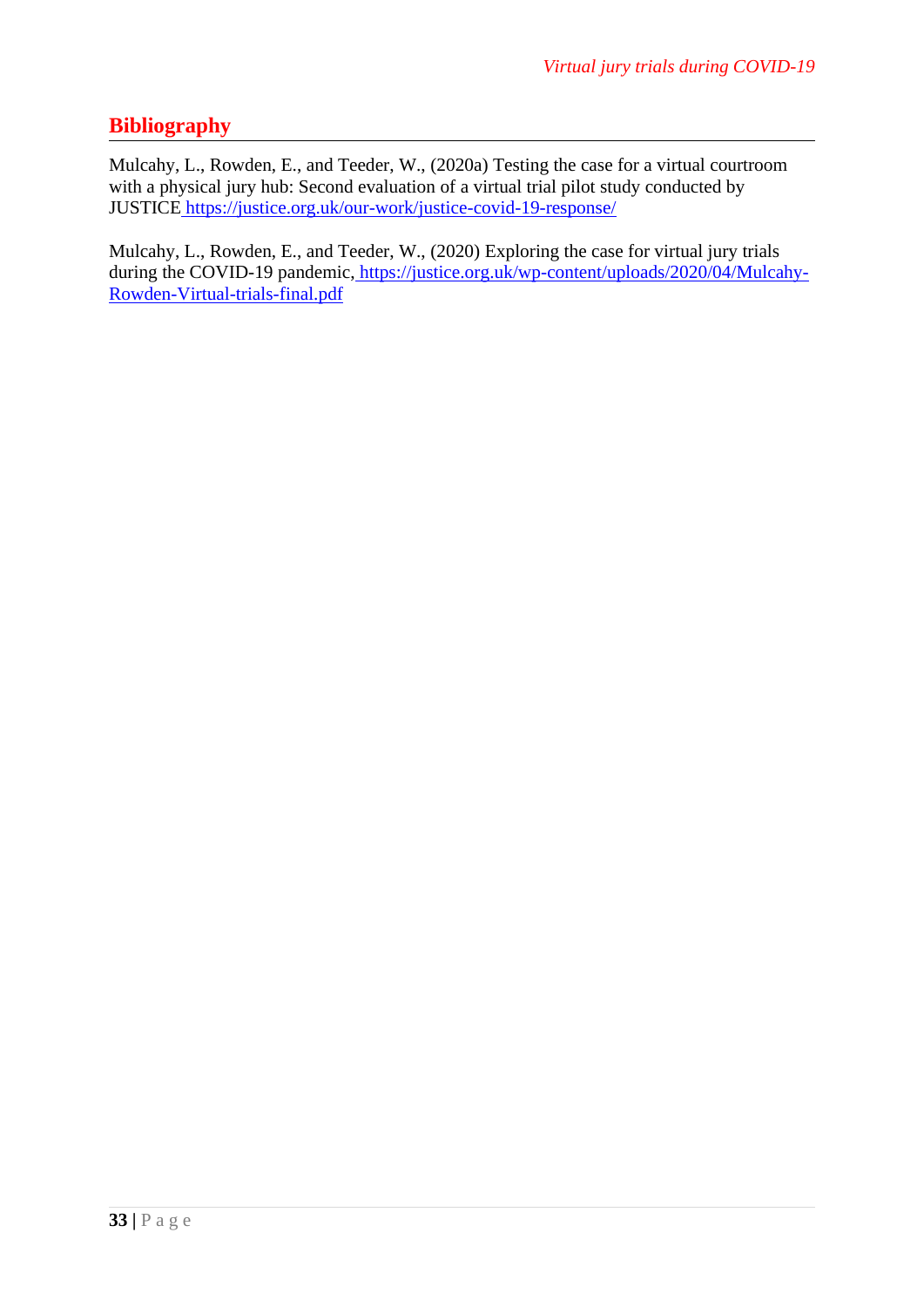# **Appendices**

| <b>Question</b>                                                       | <b>Response</b>                    | Trial 3        | <b>Trial 4</b>   | <b>Total</b>   |
|-----------------------------------------------------------------------|------------------------------------|----------------|------------------|----------------|
|                                                                       | Extremely dissatisfied             | $\Omega$       | $\mathbf{0}$     | $\bf{0}$       |
| The information that you were given                                   | Somewhat dissatisfied              | $\theta$       | $\Omega$         | $\mathbf{0}$   |
| about how you should arrange the                                      | Neither satisfied nor dissatisfied | 1              | 1                | $\overline{2}$ |
| room you were sitting in during the                                   | Somewhat satisfied                 | 3              | 4                | 7              |
| trial                                                                 | Extremely satisfied                | 6              | $\overline{7}$   | 13             |
|                                                                       | <b>Total</b>                       | 10             | 12               | 22             |
|                                                                       | Extremely dissatisfied             | $\mathbf{1}$   | $\boldsymbol{0}$ | $\mathbf{1}$   |
|                                                                       | Somewhat dissatisfied              | $\Omega$       | $\Omega$         | $\bf{0}$       |
| The information that you were given                                   | Neither satisfied nor dissatisfied | $\overline{c}$ | $\mathbf{0}$     | $\overline{2}$ |
| about how to join the video link<br>proceedings                       | Somewhat satisfied                 | $\overline{7}$ | 4                | 11             |
|                                                                       | Extremely satisfied                | 8              | 17               | 25             |
|                                                                       | <b>Total</b>                       | 18             | 21               | 39             |
|                                                                       | Extremely dissatisfied             | $\theta$       | $\Omega$         | $\bf{0}$       |
|                                                                       | Somewhat dissatisfied              | 1              | $\Omega$         | 1              |
| The information that you were given                                   | Neither satisfied nor dissatisfied | 1              | 3                | 4              |
| about the chatroom facility                                           | Somewhat satisfied                 | 7              | $\overline{4}$   | 11             |
|                                                                       | Extremely satisfied                | $\overline{2}$ | 6                | 8              |
|                                                                       | <b>Total</b>                       | 11             | 13               | 24             |
|                                                                       | Extremely dissatisfied             | $\Omega$       | 1                | 1              |
|                                                                       | Somewhat dissatisfied              | $\theta$       | 1                | 1              |
| The information that you were given                                   | Neither satisfied nor dissatisfied | 1              | $\boldsymbol{0}$ | $\mathbf{1}$   |
| about how you should behave when<br>you 'arrived' in the court        | Somewhat satisfied                 | $\overline{4}$ | 6                | 10             |
|                                                                       | Extremely satisfied                | 6              | 9                | 15             |
|                                                                       | <b>Total</b>                       | 11             | 17               | 28             |
|                                                                       | Extremely dissatisfied             | 1              | 2                | 3              |
| The information that you were given                                   | Somewhat dissatisfied              | $\overline{2}$ | $\mathbf{0}$     | $\overline{2}$ |
| about what to do if something went<br>wrong such as what to do if the | Neither satisfied nor dissatisfied | 4              | $\overline{2}$   | 6              |
|                                                                       | Somewhat satisfied                 | $\overline{c}$ | 5                | $\overline{7}$ |
| sound or vision cut out                                               | Extremely satisfied                | 5              | 7                | 12             |
|                                                                       | <b>Total</b>                       | 14             | 16               | 30             |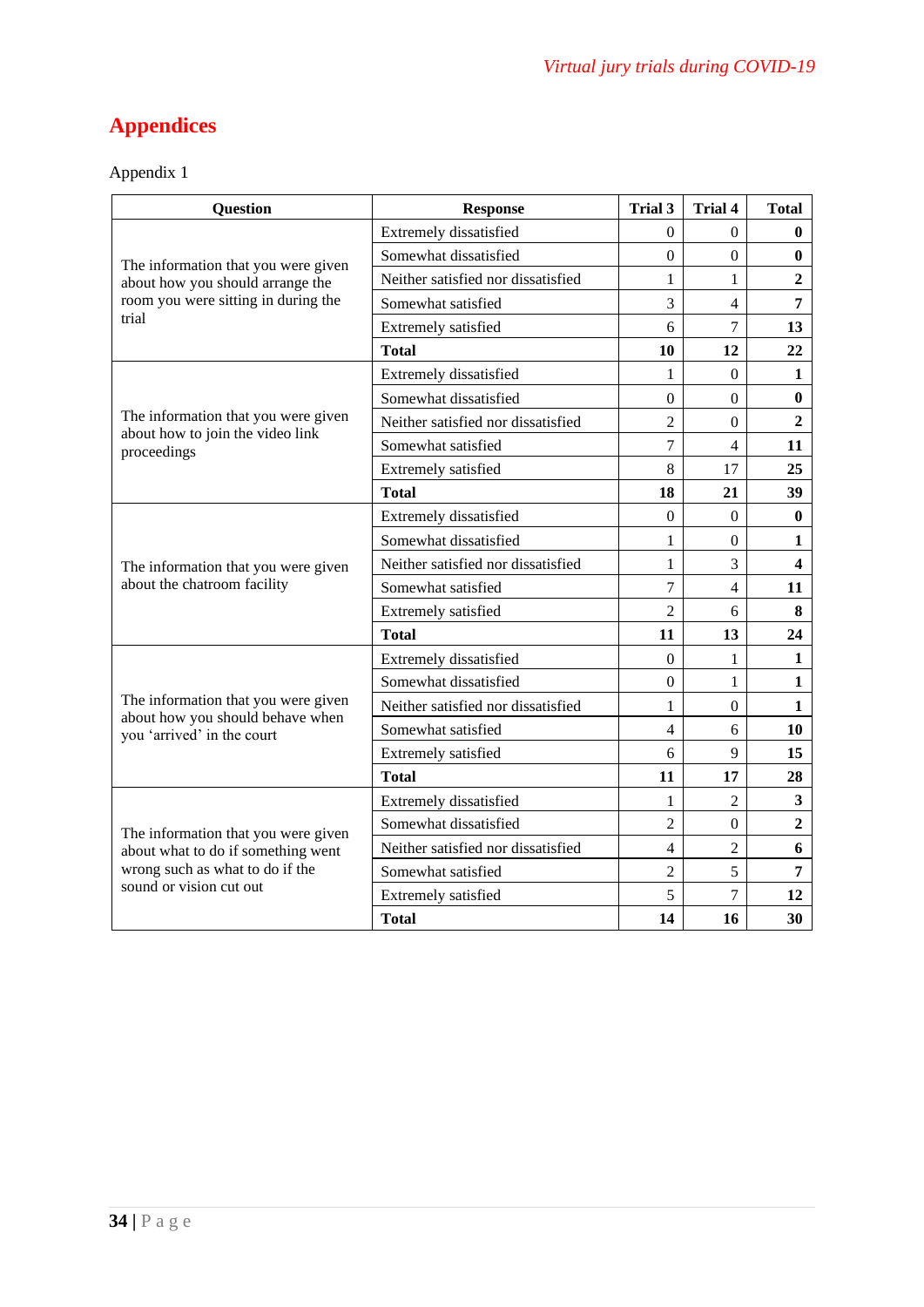| <b>Question</b>                        | <b>Response</b>                    | Trial 3          | Trial 4          | <b>Total</b>            |
|----------------------------------------|------------------------------------|------------------|------------------|-------------------------|
|                                        | Extremely dissatisfied             | $\mathbf{0}$     | $\boldsymbol{0}$ | $\bf{0}$                |
|                                        | Somewhat dissatisfied              | 3                | 1                | $\overline{\mathbf{4}}$ |
| The location of each person on the     | Neither satisfied nor dissatisfied | 1                | $\boldsymbol{0}$ | 1                       |
| screen                                 | Somewhat satisfied                 | $\overline{4}$   | $\overline{2}$   | 6                       |
|                                        | Extremely satisfied                | 10               | 21               | 31                      |
|                                        | <b>Total</b>                       | 18               | 24               | 42                      |
|                                        | Extremely dissatisfied             | $\Omega$         | $\mathbf{0}$     | $\bf{0}$                |
|                                        | Somewhat dissatisfied              | $\overline{2}$   | $\boldsymbol{0}$ | $\boldsymbol{2}$        |
|                                        | Neither satisfied nor dissatisfied | 3                | $\boldsymbol{0}$ | 3                       |
| The way that you appeared on screen    | Somewhat satisfied                 | 1                | $\overline{2}$   | $\overline{\mathbf{3}}$ |
|                                        | Extremely satisfied                | $\overline{4}$   | 12               | 16                      |
|                                        | <b>Total</b>                       | 10               | 14               | 24                      |
|                                        | Extremely dissatisfied             | $\mathbf{0}$     | $\mathbf{0}$     | $\bf{0}$                |
|                                        | Somewhat dissatisfied              | 1                | $\overline{2}$   | 3                       |
|                                        | Neither satisfied nor dissatisfied | $\boldsymbol{0}$ | $\boldsymbol{0}$ | $\bf{0}$                |
| Your view of the judge                 | Somewhat satisfied                 | 6                | 3                | 9                       |
|                                        | Extremely satisfied                | 11               | 19               | 30                      |
|                                        | <b>Total</b>                       | 18               | 24               | 42                      |
|                                        | Extremely dissatisfied             | $\mathbf{0}$     | $\boldsymbol{0}$ | $\bf{0}$                |
|                                        | Somewhat dissatisfied              | 3                | 1                | 4                       |
|                                        | Neither satisfied nor dissatisfied | 1                | $\boldsymbol{0}$ | $\mathbf{1}$            |
| Your view of the witnesses             | Somewhat satisfied                 | $\overline{4}$   | $\overline{2}$   | 6                       |
|                                        | Extremely satisfied                | 9                | 20               | 29                      |
|                                        | <b>Total</b>                       | 17               | 23               | 40                      |
|                                        | Extremely dissatisfied             | $\mathbf{0}$     | $\mathbf{0}$     | $\bf{0}$                |
|                                        | Somewhat dissatisfied              | 1                | $\overline{2}$   | 3                       |
|                                        | Neither satisfied nor dissatisfied | 1                | $\boldsymbol{0}$ | 1                       |
| Your view of the prosecution barrister | Somewhat satisfied                 | 6                | 1                | 7                       |
|                                        | Extremely satisfied                | 10               | 21               | 31                      |
|                                        | <b>Total</b>                       | 18               | 24               | 42                      |
|                                        | Extremely dissatisfied             | $\mathbf{0}$     | $\mathbf{0}$     | $\bf{0}$                |
|                                        | Somewhat dissatisfied              | 1                | $\overline{c}$   | $\mathbf{3}$            |
| Your view of the defence barrister     | Neither satisfied nor dissatisfied | $\overline{c}$   | $\boldsymbol{0}$ | $\overline{2}$          |
|                                        | Somewhat satisfied                 | 5                | 1                | 6                       |
|                                        | Extremely satisfied                | 10               | 21               | 31                      |
|                                        | <b>Total</b>                       | 18               | 24               | 42                      |
|                                        | Extremely dissatisfied             | $\theta$         | $\theta$         | $\bf{0}$                |
| Your view of members of the jury       | Somewhat dissatisfied              | 1                | $\mathfrak{2}$   | $\mathbf{3}$            |
|                                        | Neither satisfied nor dissatisfied | 3                | $\mathbf{0}$     | 3                       |
|                                        | Somewhat satisfied                 | 6                | 5                | 11                      |
|                                        | Extremely satisfied                | 8                | 17               | 25                      |
|                                        | <b>Total</b>                       | 18               | 24               | 42                      |
| Your view of documents                 | Extremely dissatisfied             | $\theta$         | 1                | 1                       |
|                                        | Somewhat dissatisfied              | $\overline{2}$   | $\boldsymbol{0}$ | $\overline{2}$          |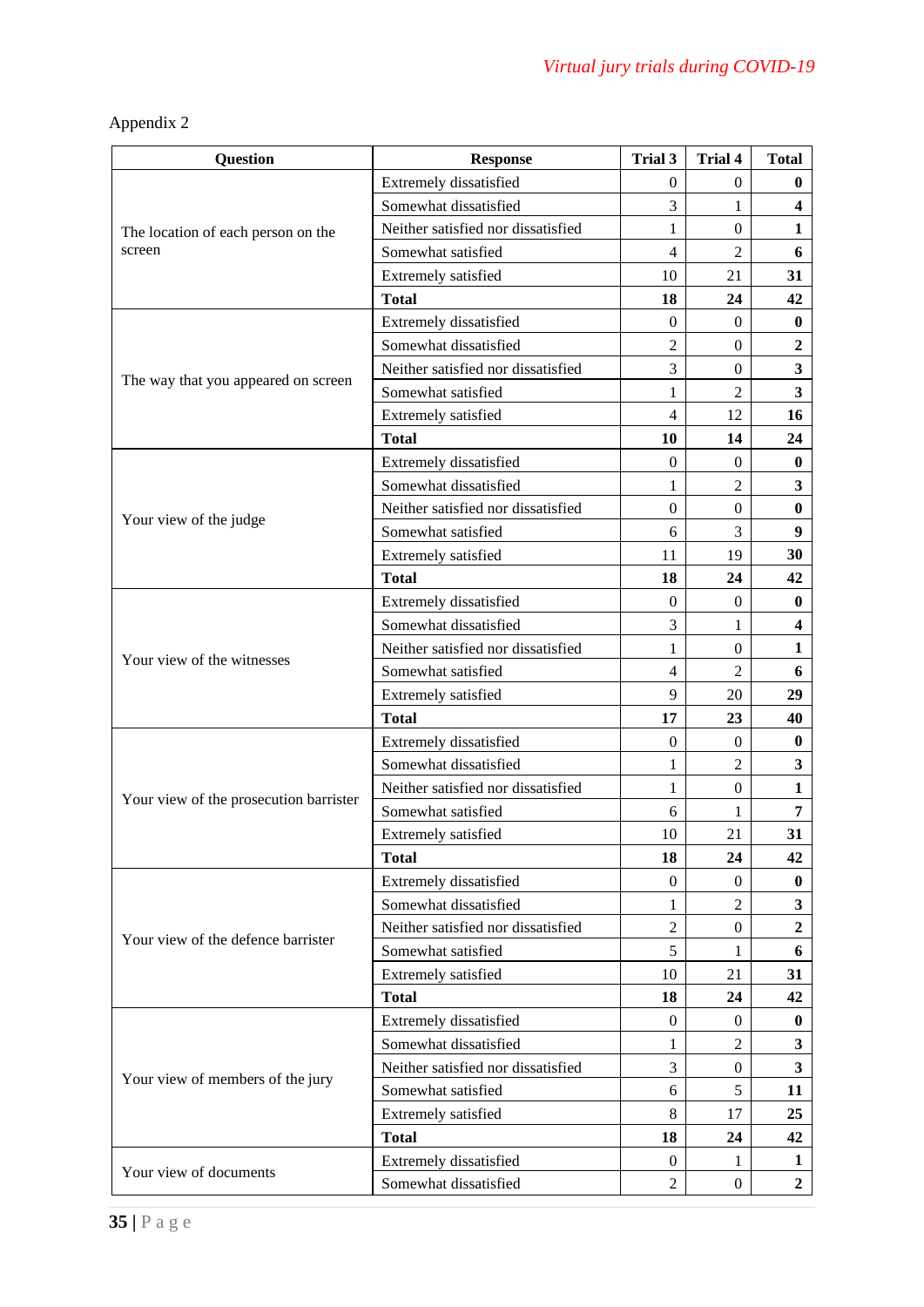| Question                             | <b>Response</b>                    | <b>Trial 3</b> | Trial 4  | <b>Total</b> |
|--------------------------------------|------------------------------------|----------------|----------|--------------|
|                                      | Neither satisfied nor dissatisfied | $\theta$       | 0        |              |
|                                      | Somewhat satisfied                 | 5              | 3        | 8            |
|                                      | Extremely satisfied                | 9              | 16       | 25           |
|                                      | <b>Total</b>                       | 16             | 20       | 36           |
|                                      | Extremely dissatisfied             | $\theta$       |          |              |
|                                      | Somewhat dissatisfied              | $\overline{2}$ | $\theta$ | 2            |
| Your ability to see all the relevant | Neither satisfied nor dissatisfied | $\theta$       |          |              |
| documents that you wished to see     | Somewhat satisfied                 | 6              | 3        | 9            |
|                                      | Extremely satisfied                | 8              | 13       | 21           |
|                                      | <b>Total</b>                       | 16             | 18       | 34           |

| <b>Question</b>                       | <b>Response</b>                    | Trial 3          | <b>Trial 4</b>   | <b>Total</b>     |
|---------------------------------------|------------------------------------|------------------|------------------|------------------|
|                                       | Extremely dissatisfied             | 1                | $\Omega$         | 1                |
|                                       | Somewhat dissatisfied              | $\boldsymbol{0}$ | $\overline{0}$   | $\bf{0}$         |
|                                       | Neither satisfied nor dissatisfied | $\overline{0}$   | $\mathbf{1}$     | 1                |
| How well you could hear the judge     | Somewhat satisfied                 | 3                | 5                | 8                |
|                                       | Extremely satisfied                | 14               | 17               | 31               |
|                                       | <b>Total</b>                       | 18               | 23               | 41               |
|                                       | Extremely dissatisfied             | $\theta$         | 1                | 1                |
|                                       | Somewhat dissatisfied              | $\overline{0}$   | $\overline{0}$   | $\bf{0}$         |
|                                       | Neither satisfied nor dissatisfied | $\overline{0}$   | $\overline{0}$   | $\bf{0}$         |
| How well you could hear the witnesses | Somewhat satisfied                 | 5                | 6                | 11               |
|                                       | Extremely satisfied                | 12               | 15               | 27               |
|                                       | <b>Total</b>                       | 17               | 22               | 39               |
|                                       | Extremely dissatisfied             | 1                | 1                | $\boldsymbol{2}$ |
|                                       | Somewhat dissatisfied              | $\Omega$         | $\Omega$         | 0                |
| How well you could hear the           | Neither satisfied nor dissatisfied | $\boldsymbol{0}$ | $\boldsymbol{0}$ | $\bf{0}$         |
| prosecution barrister                 | Somewhat satisfied                 | $\overline{4}$   | 6                | 10               |
|                                       | Extremely satisfied                | 13               | 16               | 29               |
|                                       | <b>Total</b>                       | 18               | 23               | 41               |
|                                       | Extremely dissatisfied             | 1                | 1                | 2                |
|                                       | Somewhat dissatisfied              | $\theta$         | $\boldsymbol{0}$ | $\bf{0}$         |
| How well you could hear the           | Neither satisfied nor dissatisfied | 1                | $\overline{0}$   | 1                |
| defence barrister                     | Somewhat satisfied                 | 3                | 6                | 9                |
|                                       | Extremely satisfied                | 13               | 16               | 29               |
|                                       | <b>Total</b>                       | 18               | 23               | 41               |
|                                       | Extremely dissatisfied             | 1                | $\boldsymbol{0}$ | 1                |
|                                       | Somewhat dissatisfied              | $\mathbf{1}$     | $\overline{3}$   | 4                |
| How well you could hear members of    | Neither satisfied nor dissatisfied | 3                | 3                | 6                |
| the jury                              | Somewhat satisfied                 | 3                | 5                | 8                |
|                                       | Extremely satisfied                | 6                | 8                | 14               |
|                                       | <b>Total</b>                       | 14               | 19               | 33               |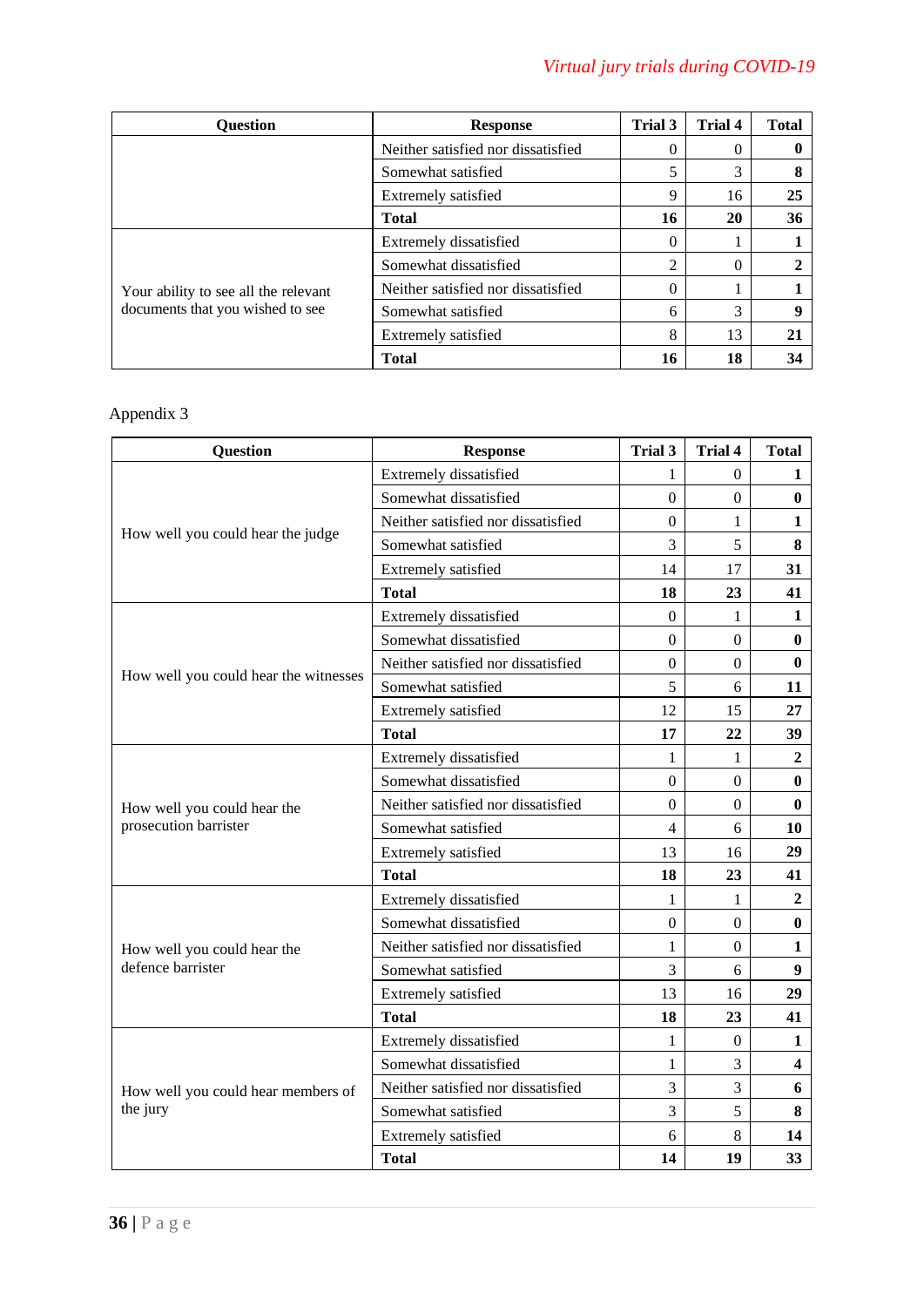| Ouestion                                | <b>Response</b>                    | Trial 3 | Trial 4 | Total |
|-----------------------------------------|------------------------------------|---------|---------|-------|
| Your capacity to seek help if the setup | Extremely dissatisfied             |         |         |       |
|                                         | Somewhat dissatisfied              |         |         |       |
|                                         | Neither satisfied nor dissatisfied |         |         |       |
| at your end was not working             | Somewhat satisfied                 |         |         |       |
|                                         | Extremely satisfied                |         |         |       |
|                                         | <b>Total</b>                       | 13      | 13      |       |

| <b>Question</b>                         | <b>Response</b>                    | Trial 3        | <b>Trial 4</b>   | <b>Total</b>            |
|-----------------------------------------|------------------------------------|----------------|------------------|-------------------------|
|                                         | Extremely dissatisfied             | 1              | $\overline{0}$   | 1                       |
|                                         | Somewhat dissatisfied              | $\Omega$       | $\Omega$         | $\bf{0}$                |
| That you understood everything that     | Neither satisfied nor dissatisfied | 1              | $\Omega$         | $\mathbf{1}$            |
| was going on                            | Somewhat satisfied                 | $\overline{2}$ | 3                | 5                       |
|                                         | Extremely satisfied                | 14             | 19               | 33                      |
|                                         | <b>Total</b>                       | 18             | 22               | 40                      |
|                                         | Extremely dissatisfied             | $\overline{2}$ | $\theta$         | $\boldsymbol{2}$        |
|                                         | Somewhat dissatisfied              | $\mathbf{1}$   | $\overline{2}$   | $\overline{\mathbf{3}}$ |
| Opportunities to ask the judge or clerk | Neither satisfied nor dissatisfied | 3              | $\overline{0}$   | $\overline{\mathbf{3}}$ |
| a question if you wished to             | Somewhat satisfied                 | $\overline{2}$ | 3                | 5                       |
|                                         | Extremely satisfied                | 3              | 9                | 12                      |
|                                         | <b>Total</b>                       | 11             | 14               | 25                      |
|                                         | Extremely dissatisfied             | $\overline{2}$ | $\boldsymbol{0}$ | $\overline{2}$          |
|                                         | Somewhat dissatisfied              | 1              | $\overline{0}$   | $\mathbf{1}$            |
|                                         | Neither satisfied nor dissatisfied | $\overline{2}$ | $\overline{0}$   | $\overline{2}$          |
| The way that others listened to you     | Somewhat satisfied                 | 3              | $\mathbf{1}$     | $\overline{\mathbf{4}}$ |
|                                         | Extremely satisfied                | $\overline{2}$ | 11               | 13                      |
|                                         | <b>Total</b>                       | 10             | 12               | 22                      |
|                                         | Extremely dissatisfied             | 1              | $\overline{0}$   | 1                       |
|                                         | Somewhat dissatisfied              | 1              | $\overline{0}$   | 1                       |
|                                         | Neither satisfied nor dissatisfied | $\overline{2}$ | $\overline{0}$   | $\overline{2}$          |
| The way that others treated you         | Somewhat satisfied                 | 3              | 1                | $\overline{\mathbf{4}}$ |
|                                         | Extremely satisfied                | $\overline{2}$ | 12               | 14                      |
|                                         | <b>Total</b>                       | 9              | 13               | 22                      |
|                                         | Extremely dissatisfied             | $\Omega$       | $\overline{0}$   | $\bf{0}$                |
|                                         | Somewhat dissatisfied              | $\Omega$       | $\overline{0}$   | $\bf{0}$                |
| The way that others behaved while       | Neither satisfied nor dissatisfied | $\overline{2}$ | 1                | 3                       |
| in court                                | Somewhat satisfied                 | 4              | $\overline{2}$   | 6                       |
|                                         | Extremely satisfied                | 8              | 17               | 25                      |
|                                         | <b>Total</b>                       | 14             | 20               | 34                      |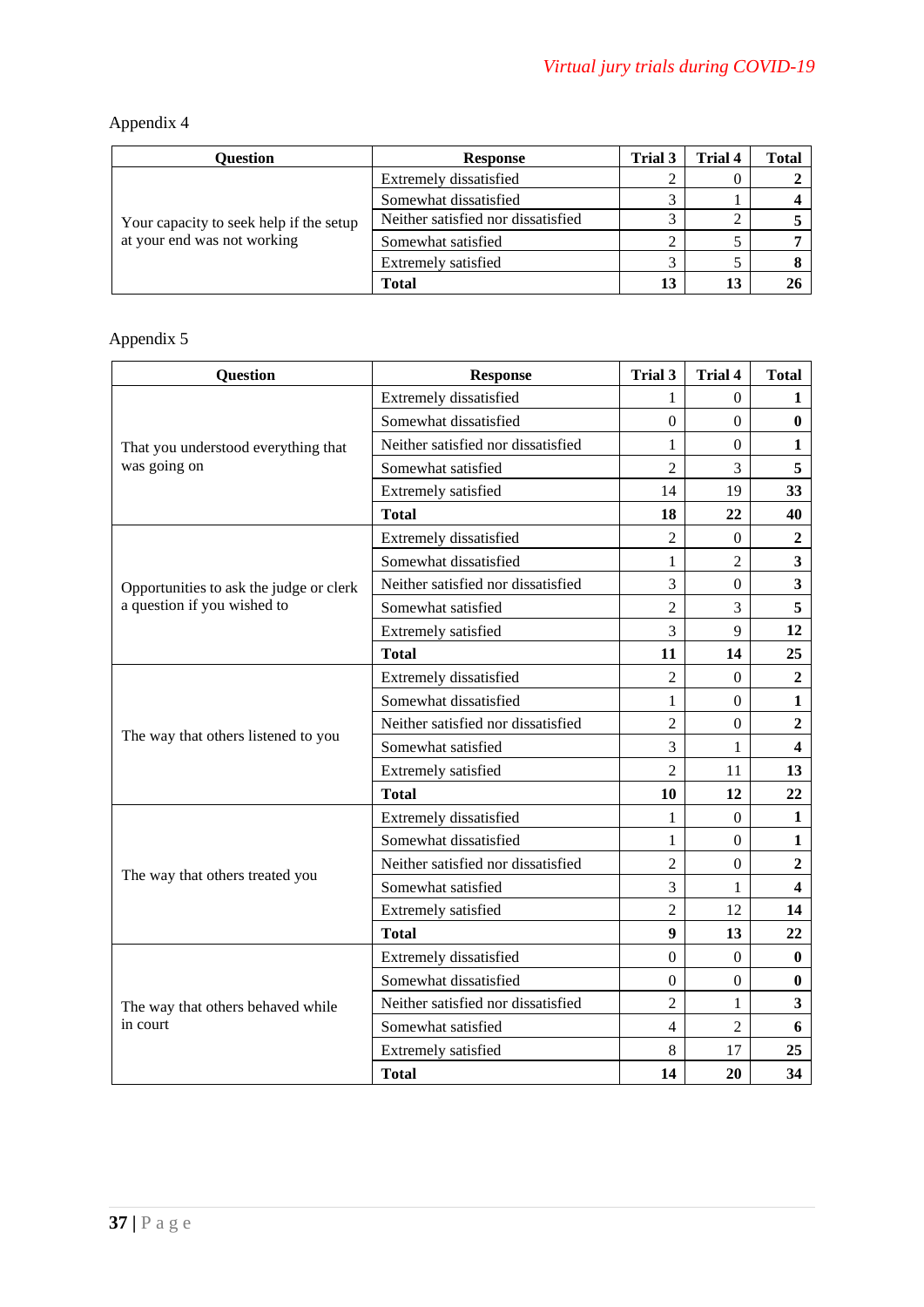| <b>Question</b>                    | <b>Response</b>                    | Trial 3          | <b>Trial 4</b>   | <b>Total</b>            |
|------------------------------------|------------------------------------|------------------|------------------|-------------------------|
|                                    | Extremely dissatisfied             | 0                | $\overline{0}$   | $\bf{0}$                |
|                                    | Somewhat dissatisfied              | $\overline{0}$   | $\mathbf{0}$     | $\bf{0}$                |
| That the proceedings were          | Neither satisfied nor dissatisfied | $\overline{2}$   | $\boldsymbol{0}$ | 2                       |
| conducted fairly                   | Somewhat satisfied                 | 5                | 3                | 8                       |
|                                    | Extremely satisfied                | 10               | 18               | 28                      |
|                                    | <b>Total</b>                       | 17               | 21               | 38                      |
|                                    | Extremely dissatisfied             | $\Omega$         | $\Omega$         | $\bf{0}$                |
|                                    | Somewhat dissatisfied              | $\overline{0}$   | $\mathbf{0}$     | $\bf{0}$                |
|                                    | Neither satisfied nor dissatisfied | $\overline{2}$   | $\boldsymbol{0}$ | $\overline{2}$          |
| That the judge was neutral         | Somewhat satisfied                 | 4                | 4                | 8                       |
|                                    | Extremely satisfied                | 11               | 18               | 29                      |
|                                    | <b>Total</b>                       | 17               | 22               | 39                      |
|                                    | Extremely dissatisfied             | 0                | $\theta$         | $\bf{0}$                |
|                                    | Somewhat dissatisfied              | $\overline{0}$   | $\mathbf{0}$     | 0                       |
| That the process was not biased    | Neither satisfied nor dissatisfied | 1                | $\overline{2}$   | 3                       |
| towards any party or participant   | Somewhat satisfied                 | 3                | 3                | 6                       |
|                                    | Extremely satisfied                | 12               | 16               | 28                      |
|                                    | <b>Total</b>                       | 16               | 21               | 37                      |
|                                    | Extremely dissatisfied             | 1                | $\overline{0}$   | 1                       |
|                                    | Somewhat dissatisfied              | $\boldsymbol{0}$ | $\mathbf{0}$     | $\bf{0}$                |
| That all participants were         | Neither satisfied nor dissatisfied | $\boldsymbol{0}$ | 1                | 1                       |
| treated equally                    | Somewhat satisfied                 | 4                | $\overline{2}$   | 6                       |
|                                    | Extremely satisfied                | 12               | 19               | 31                      |
|                                    | <b>Total</b>                       | 17               | 22               | 39                      |
|                                    | Extremely dissatisfied             | $\mathbf{0}$     | $\overline{0}$   | $\bf{0}$                |
|                                    | Somewhat dissatisfied              | $\boldsymbol{0}$ | $\mathbf{0}$     | $\bf{0}$                |
| That all participants were treated | Neither satisfied nor dissatisfied | $\Omega$         | 1                | 1                       |
| with respect                       | Somewhat satisfied                 | 3                | 3                | 6                       |
|                                    | Extremely satisfied                | 13               | 18               | 31                      |
|                                    | <b>Total</b>                       | 16               | 22               | 38                      |
|                                    | Extremely dissatisfied             | $\boldsymbol{0}$ | 1                | $\mathbf{1}$            |
|                                    | Somewhat dissatisfied              | $\overline{2}$   | 1                | $\overline{\mathbf{3}}$ |
| With the way that the              | Neither satisfied nor dissatisfied | 3                | $\boldsymbol{0}$ | $\mathbf{3}$            |
| proceedings ended                  | Somewhat satisfied                 | 5                | $\overline{4}$   | $\boldsymbol{9}$        |
|                                    | Extremely satisfied                | 5                | 12               | 17                      |
|                                    | <b>Total</b>                       | 15               | 18               | 33                      |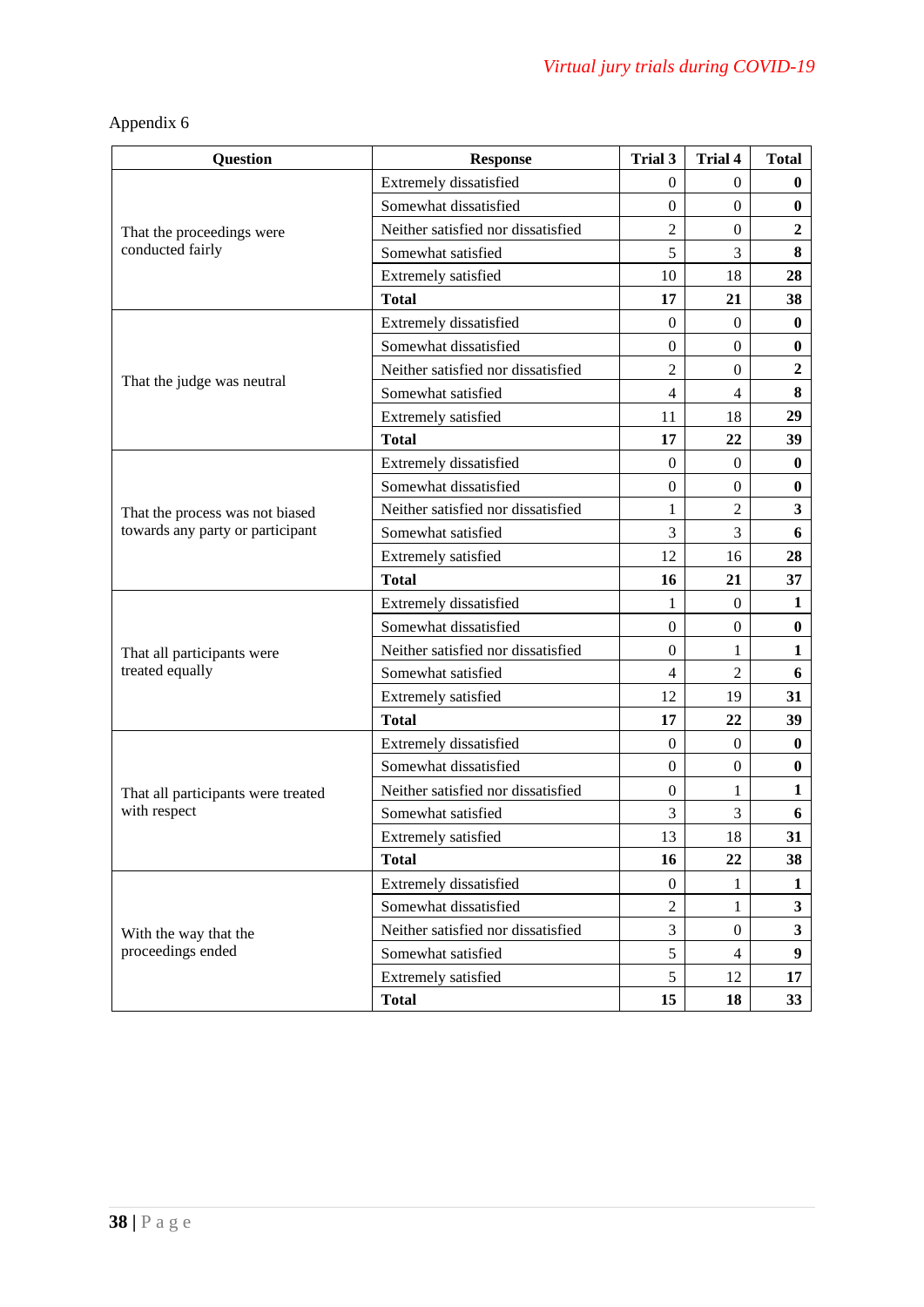### **Endnotes**

<sup>i</sup> After the test trials were completed, AVMI merged with visual collaboration solutions firm Kinly, which provides the Cloud Video Platform to HMCTS See further[:](https://justice.org.uk/justice-pilots-first-ever-worldwide-virtual-mock-jury-trial/) [https://justice.org.uk/justice-pilots-first-ever](https://the/)[worldwide-virtual-mock-jury-trial/.](https://the/) The summary in this section uses materials originally published in the second report.

<sup>ii</sup> CUREC approval reference R70307/RE001

iii Those who filled in the questionnaires did not always answer every question meaning that response rates are sometimes less than 100%.

iv See further:

[https://www.ons.gov.uk/peoplepopulationandcommunity/populationandmigration/populationestimates/articles/o](https://www.ons.gov.uk/peoplepopulationandcommunity/populationandmigration/populationestimates/articles/overviewoftheukpopulation/july2017) [verviewoftheukpopulation/july2017](https://www.ons.gov.uk/peoplepopulationandcommunity/populationandmigration/populationestimates/articles/overviewoftheukpopulation/july2017)

 $\overline{v}$  Mid-2019 figures for parliamentary constituency population estimates used:

[https://www.ons.gov.uk/peoplepopulationandcommunity/populationandmigration/populationestimates/datasets/](https://www.ons.gov.uk/peoplepopulationandcommunity/populationandmigration/populationestimates/datasets/parliamentaryconstituencymidyearpopulationestimates) [parliamentaryconstituencymidyearpopulationestimates.](https://www.ons.gov.uk/peoplepopulationandcommunity/populationandmigration/populationestimates/datasets/parliamentaryconstituencymidyearpopulationestimates)

V<sub>I</sub> The Office for National Statistics recent labour market overview estimates that 76.4% of the population aged 16-64 are employed. The unemployment rate is 3.9%. In addition, the proportion of those aged 16-64 who are economically inactive is 20.4%. See further:

[https://www.ons.gov.uk/employmentandlabourmarket/peopleinwork/employmentandemployeetypes/bulletins/u](https://www.ons.gov.uk/employmentandlabourmarket/peopleinwork/employmentandemployeetypes/bulletins/uklabourmarket/august2020) [klabourmarket/august2020.](https://www.ons.gov.uk/employmentandlabourmarket/peopleinwork/employmentandemployeetypes/bulletins/uklabourmarket/august2020)

vii Mid-2019 figures for parliamentary constituency population estimates used, for people aged 18 and older: [https://www.ons.gov.uk/peoplepopulationandcommunity/populationandmigration/populationestimates/datasets/](https://www.ons.gov.uk/peoplepopulationandcommunity/populationandmigration/populationestimates/datasets/parliamentaryconstituencymidyearpopulationestimates) [parliamentaryconstituencymidyearpopulationestimates.](https://www.ons.gov.uk/peoplepopulationandcommunity/populationandmigration/populationestimates/datasets/parliamentaryconstituencymidyearpopulationestimates)

 $\frac{v}{v}$  In the study, 84.3 per cent were white; 6.25 per cent were Asian; 3.1 per cent were Black; 3.1 per cent were mixed race. The most up-to-date official estimates of the [p](https://www.nomisweb.co.uk/census/2011/data_finder)opulation by ethnic group and religion are from the 2011 Census. Percentage estimates based on pooled APS data 2014-2016: White: 84.9%; mixed/multiple: 1.8%, Asian/Asian British: 8%, Black/African/Caribbean/Black British: 3.5%, other: 1.9%.

[https://www.ons.gov.uk/peoplepopulationandcommunity/populationandmigration/populationestimates/articles/r](https://www.ons.gov.uk/peoplepopulationandcommunity/populationandmigration/populationestimates/articles/researchreportonpopulationestimatesbyethnicgroupandreligion/2019-12-04) [esearchreportonpopulationestimatesbyethnicgroupandreligion/2019-12-04.](https://www.ons.gov.uk/peoplepopulationandcommunity/populationandmigration/populationestimates/articles/researchreportonpopulationestimatesbyethnicgroupandreligion/2019-12-04)

<sup>ix</sup> In the first trial, one person ticked both juror and observer, indicating that technical issues meant they left jurors and instead followed the trial as an observer. Respondents who selected 'Other' were requested to provide details. In the first trial, the person was the Bar Council Remote Justice Working Group Chair. In the third trial, those who selected 'Other' wrote 'public gallery', 'journalist', 'initially meant to be a juror but connection failed so I was an observer', 'press/court reporter', 'usher' and 'observer but with business knowledge'. In the fourth trial, 'Other' respondents were 'public', 'journalist' and 'jury bailiff'.

 $x \to x$  For each of these questions, they had the option to select one of six responses on a Likert scale – not applicable, extremely dissatisfied, somewhat dissatisfied, neither satisfied nor dissatisfied, somewhat satisfied and extremely satisfied and were asked to pick the box that best responded to their answer. Data for 'not applicable' responses has been excluded and the results for each question have been provided as both numbers and proportions to allow standardisation between the trials. See JUSTICE surveys report – Appendices, Before the virtual proceedings started for numbers of each response to the questions for every trial, and overall; as well as charts showing the responses to all questions by trial.

<sup>xi</sup> The remaining person said they were neither satisfied or dissatisfied.

xiii However, observers were not able to see themselves.

<sup>xiv</sup> Judges n=77; witnesses n=70; prosecution barrister n=76; defence barrister n=77; jury n=77

<sup>xv</sup> Separate responses relating to participants' views of the judge, witnesses and barristers were extremely similar. Satisfaction with images of the jury was generally slightly lower than for other participants and this could be explained by the fact that images of the jurors were smaller than other participants.

<sup>xvi</sup> Judges n = 76; witnesses n=68; prosecution n=75; defence n=76; jury n=57

<sup>xvii</sup> In trial three 5 out of thirteen respondents were both satisfied and dissatisfied whereas in trial out 10 out of 13 were satisfied. For jurors in trial 3, one out of seven selected extremely dissatisfied. In trial 4, 0 out of 8 jurors were extremely dissatisfied.

x<sup>1</sup>x<sup>viii</sup> If anyone had answered 'no' to this question, there was a follow-up question asking what could have been improved. They were given five options to choose from, as well as the option to specify something else that they felt could be improved. The pre-coded options were: 'more space between jurors'; 'sturdier physical barriers between jurors'; 'segregated circulation routes within the building'; 'better hand washing facilities'; and 'provision of masks'.

<sup>x1x</sup> For each of these questions, respondents were asked to tick the one box that best responded to their answer. They had the option to select one of six responses on a Likert scale – not applicable, extremely dissatisfied, somewhat dissatisfied, neither satisfied nor dissatisfied, somewhat satisfied and extremely satisfied. In the